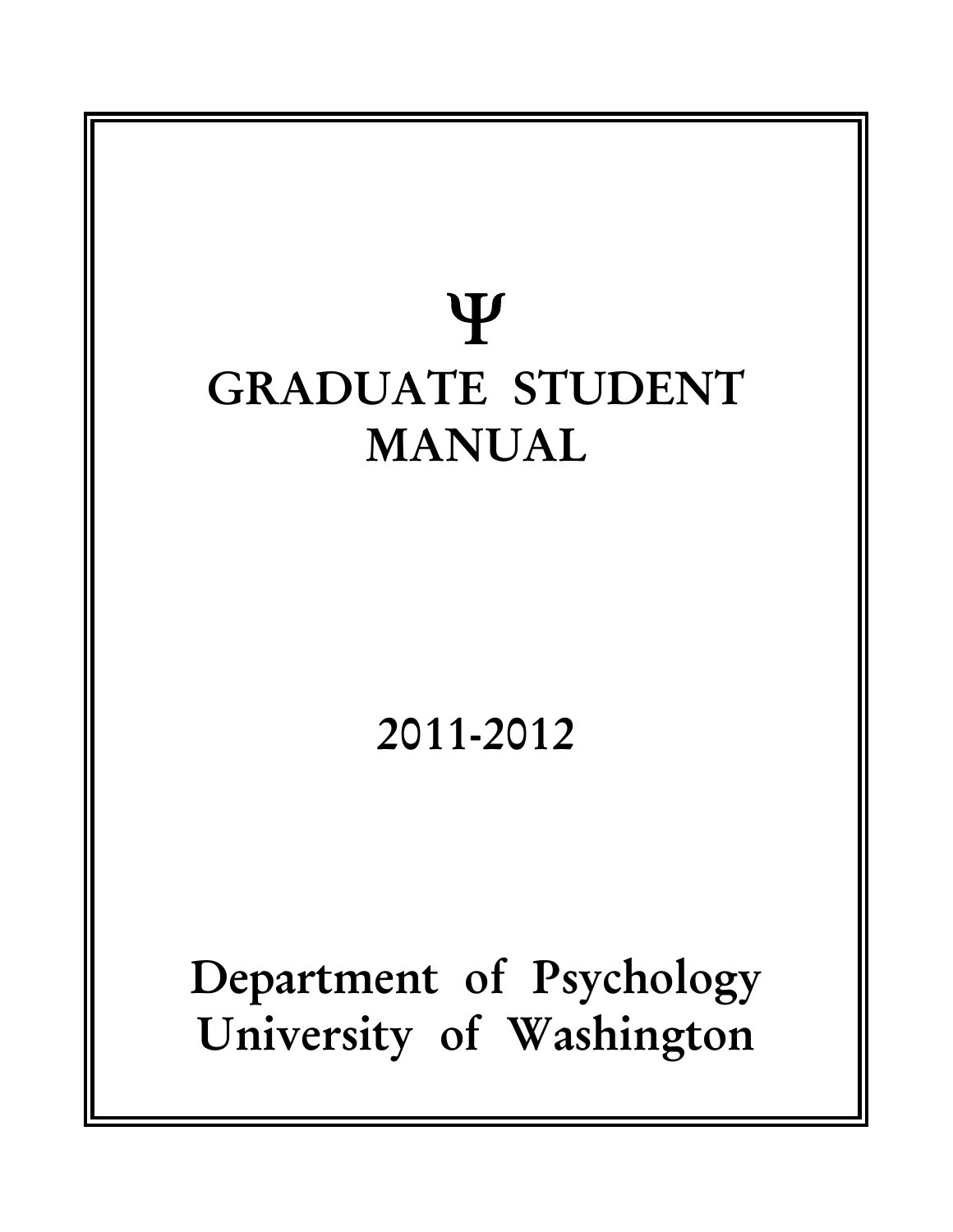The information in this Manual is designed to be a quick guide to all the information that you ought to know about procedures, polices, and miscellany of the Psychology Department and the UW Graduate School. Any University, Graduate School, and Departmental policies not included here have not, by that omission, ceased to exist. Consult the UW General Catalog for University rules and procedures for graduate requirements. Keep this guide as a reference throughout your program. You may receive revisions that should be added to this packet. If you think there is misleading or missing information, please make this known to the Director of Graduate Training or the Graduate Program Advisor.

This Manual is revised annually. Suggestions are welcome. Please send your suggestions to:

| Jeanny Mai   | jeanny@uw.edu  |  |  |
|--------------|----------------|--|--|
| Nancy Kenney | nkenney@uw.edu |  |  |

Representatives of the Graduate Program Action Committee (GPAC):

Tom Soare twsoare@uw.edu Kayla Upshaw kbupshaw@uw.edu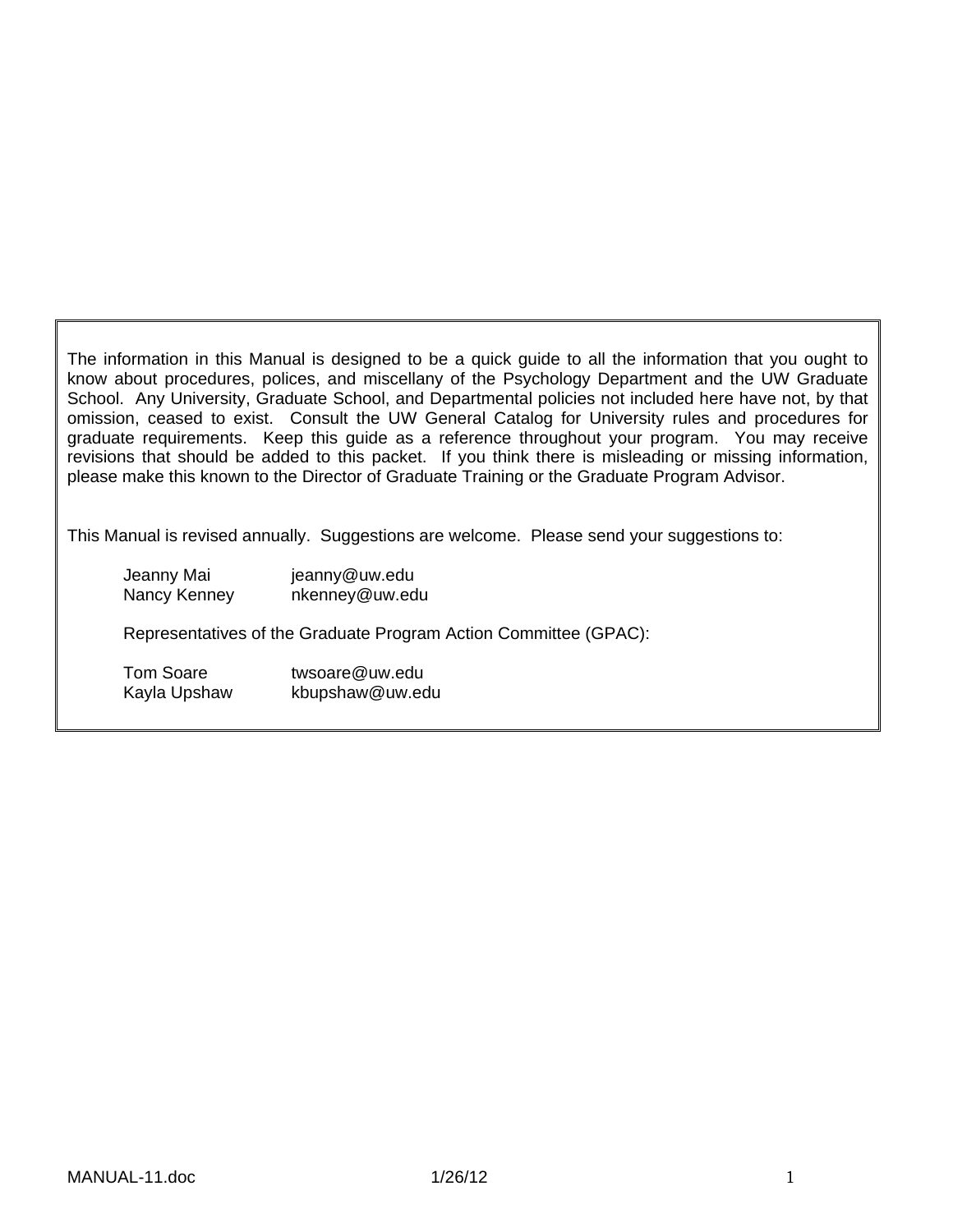# **TABLE OF CONTENTS**

|  | Τ.             | A. Basic Information for First Year Students         |  |
|--|----------------|------------------------------------------------------|--|
|  | Ш.             |                                                      |  |
|  | III.           |                                                      |  |
|  | IV.            |                                                      |  |
|  |                | B. Progressing Through the Program                   |  |
|  | I.             |                                                      |  |
|  | Ш.             |                                                      |  |
|  | III.           |                                                      |  |
|  | IV.            |                                                      |  |
|  | V.             |                                                      |  |
|  |                | Finding a GSR (Graduate School Representative)       |  |
|  |                | <b>Reading Committee</b>                             |  |
|  | VI.            |                                                      |  |
|  | VII.           |                                                      |  |
|  | VIII.          |                                                      |  |
|  |                | <b>Dissertation Submission Policy</b><br>$\bullet$   |  |
|  |                | Of interest to Clinical student interns<br>$\bullet$ |  |
|  |                | <b>Hooding and Commencement</b><br>$\bullet$         |  |
|  | IX.            |                                                      |  |
|  |                | C. Areas of Study and Area Course Requirements       |  |
|  | Τ.             |                                                      |  |
|  | ΙΙ.            |                                                      |  |
|  | III.           |                                                      |  |
|  |                | • Quantitative Minor                                 |  |
|  |                | <b>Diversity Science Specialization</b><br>$\bullet$ |  |
|  |                | D. Policies and Procedures                           |  |
|  | $\mathbf{I}$ . |                                                      |  |
|  | Ш.             |                                                      |  |
|  | III.           |                                                      |  |
|  | IV.            |                                                      |  |
|  | V.             |                                                      |  |
|  | VI.            |                                                      |  |
|  | VII.           |                                                      |  |
|  |                | E. Funding and Money Matters                         |  |
|  | I.             |                                                      |  |
|  | II.            |                                                      |  |
|  | III.           |                                                      |  |
|  | IV.            |                                                      |  |
|  | F. Appendices  |                                                      |  |
|  | L.             |                                                      |  |
|  | Ш.             |                                                      |  |
|  | III.           |                                                      |  |
|  | IV.            |                                                      |  |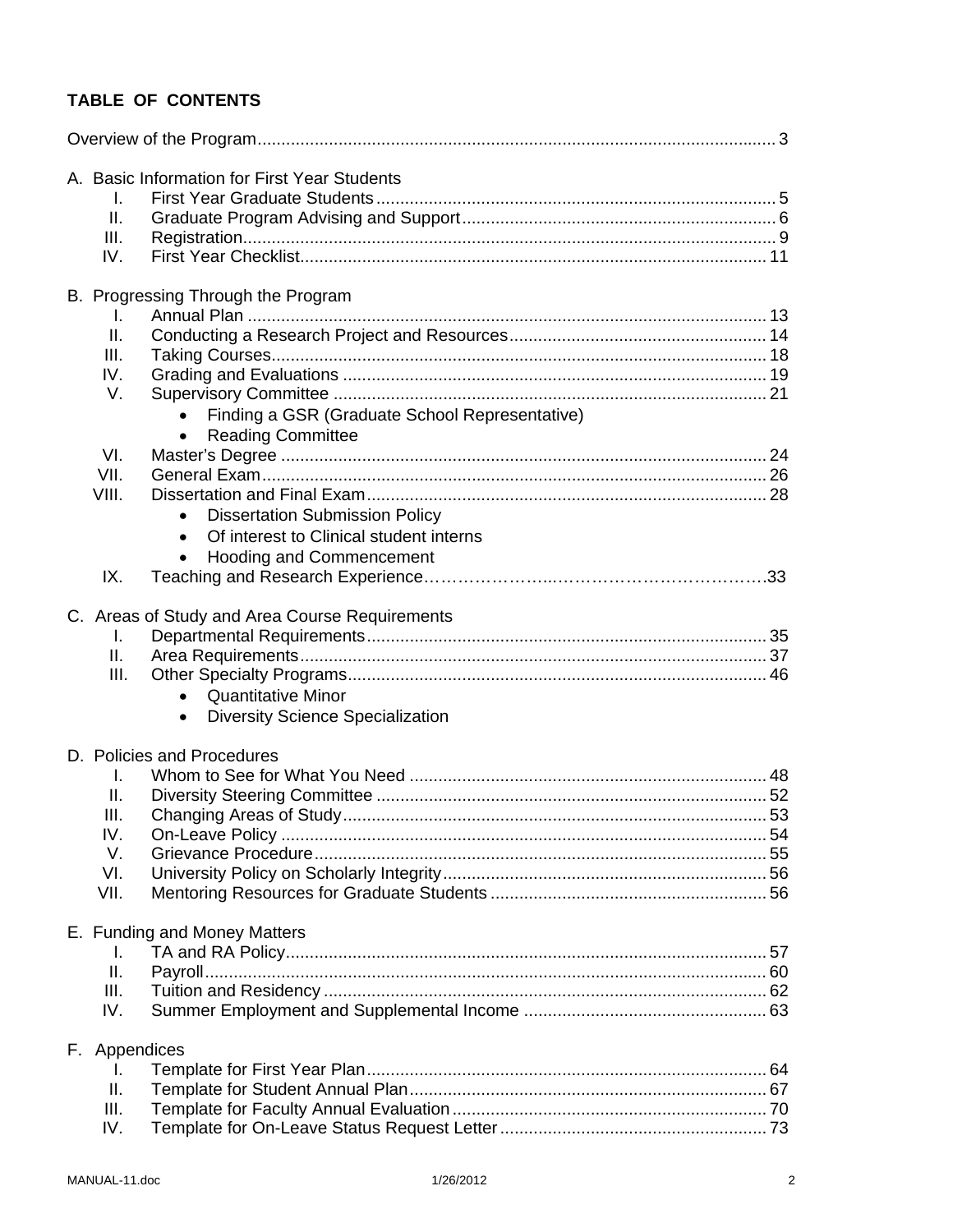#### \*\*\*\*\*\*\*\*\*\*

#### **Overview of the Psychology Ph.D. program**

**1. Goal**. The goal of the Psychology Graduate Program at the University of Washington is to train the next generation of psychologists for excellence in research, teaching and/or clinical practice. Toward that end, graduate students are expected to take some formal course work. More importantly, you will be challenged to acquire and demonstrate mastery of a set of professional skills, including research, reading, writing, and speaking in your professional field.

Our program places an emphasis on self-definition of goals, and the development of individualized graduate programs centered around your goals. The purpose of this overview is to give you a general picture of the events that will constitute your graduate training, and define their general time scale.

**2. Areas and Advisors**. For administrative purposes, the Department is divided into eight Areas: Animal Behavior, Behavioral Neuroscience, Clinical (Adult Clinical), Child Clinical, Cognition and Perception, Developmental, Quantitative and Social Psychology & Personality. The specifics of graduate training vary somewhat among Areas, particularly between the clinical and non-clinical Areas.

Each student is admitted to the graduate program under the sponsorship of a particular faculty member, who becomes the student's Advisor. A Co-Advisor is also selected for each student. The Advisor and Co-Advisor help the student plan his/her course of study, and guide him/her in all aspects of graduate training. Each student is also assigned to an Area -- typically the Area to which his or her Advisor belongs.

**3. Coursework**. Students in the non-clinical Areas are required to take about 10 courses in the first two years. Students in the clinical Areas take many more courses -- about 20 in the first three years. All students are strongly encouraged to participate in seminars and advanced seminars throughout their graduate careers. (See page 35 for Department and Area requirements)

**4. Milestones**. The student progresses through the graduate program by passing a variety of milestones. They are:

**First (or second) Year Research Project**. During the first year, each non-clinical student undertakes a research project under the supervision of his or her Advisor. Due to their heavy course load, clinical students undertake their first year project in their second year. The research project includes planning, data collection, data analysis, and presentation of the project at the Research Festival held at the end of Spring quarter, and writing up the project for publication.

**Continuing Research**. During the second year, and throughout his/her graduate career, students carry out increasingly independent research with their Advisors. An emphasis on research is a major hallmark of our graduate program.

**Formation of Supervisory Committee**. At the end of the first year or the beginning of the second, each student forms a Supervisory Committee to guide him/her through the remainder of his/her program. For clinical students, the Committee is formed at the end of the second year. (See page 21)

**General Examination ("Generals")**. During the third year, the student takes the General Examination. The purpose of the General Examination is to challenge the student to demonstrate mastery of a body of literature and concepts in his/her field, and a set of professional skills. The format of the General Examination varies among Areas and individual students (See page 26). Most commonly, the student develops a reading list in consultation with members of the supervisory committee, reads a body of literature, writes answers to a set of essay questions based on it, and defends his/her answers in an oral examination.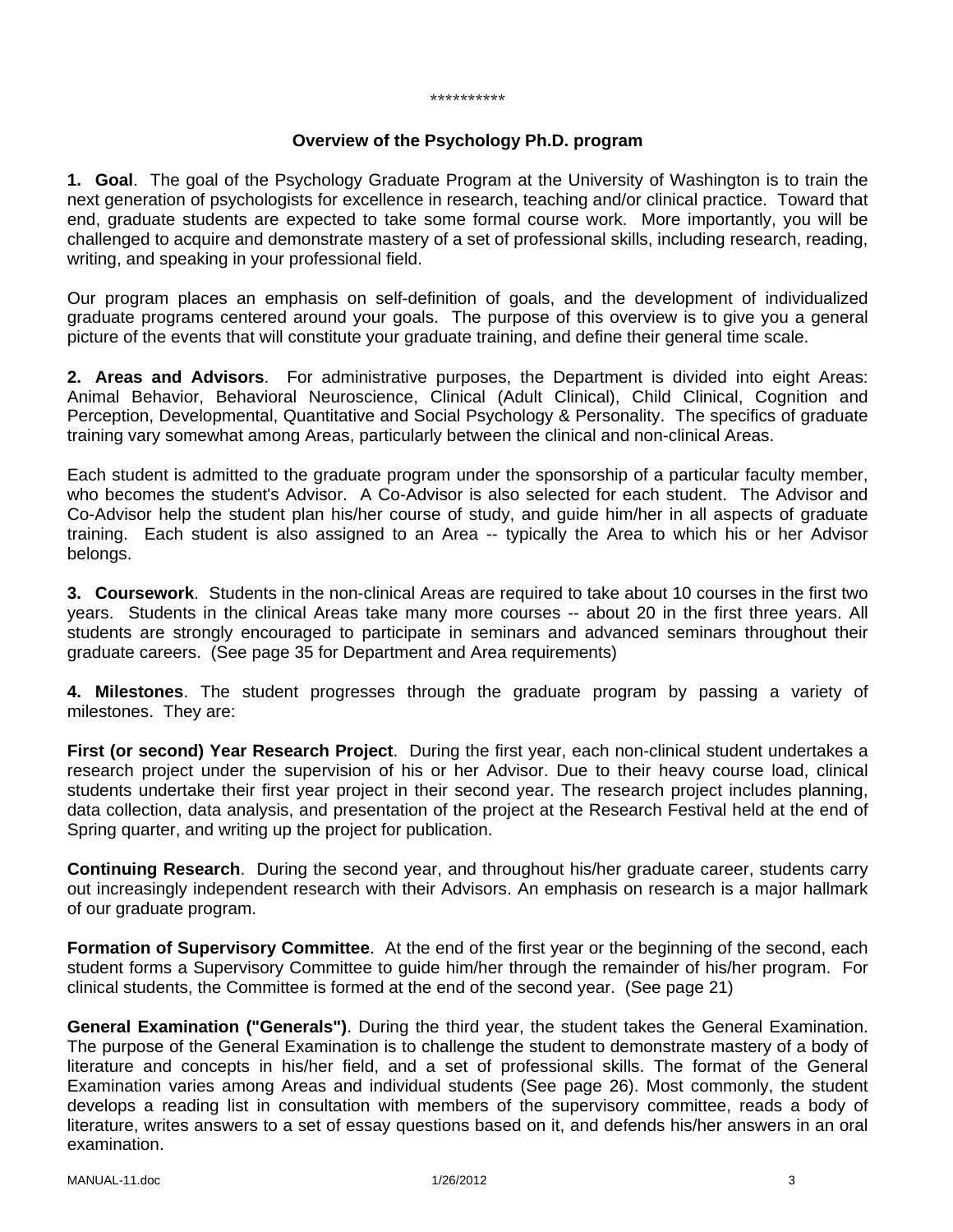**Dissertation Proposal.** During the fourth year, each student develops a formal research proposal for his/her dissertation work. The format of the dissertation proposal varies among Areas and individual students. The proposal is presented, orally and/or in writing, to the Supervisory Committee for discussion and feedback. (See page 28)

**Formation of Reading Committee**. When the dissertation is nearly complete, three members of the Supervisory Committee agree to serve as your Reading Committee. The Reading Committee is appointed to read and approve the dissertation. (See page 23)

**Final Examination.** When the reading committee has read a draft of the entire dissertation and the members of the doctoral supervisory committee agree that the Candidate is prepared to take the Final Examination, all members of the doctoral supervisory committee must sign the Request for Final Examination form. The work is presented to the Supervisory Committee, usually in the form of a colloquium, and a formal dissertation is completed. (See page 28)

**Clinical training and internship**. This is required for all clinical students. Consult with your faculty advisors, the clinic director, and the director of clinical training about how to prepare for this required clinical training experience.

---

The rest of this manual provides more comprehensive descriptions of course work and milestones, including the many rules that apply to them, and some suggestions about how to accomplish them.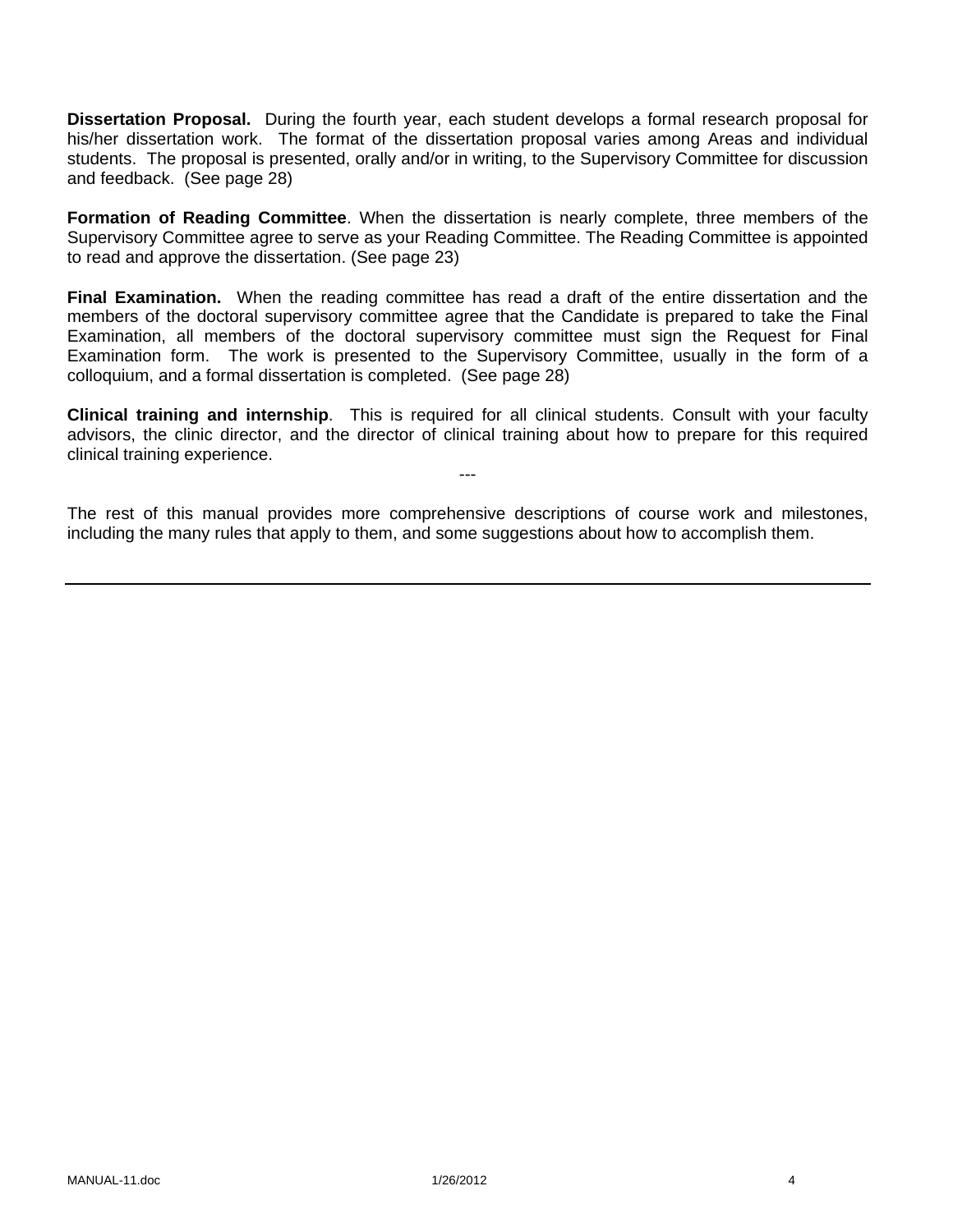# **A. Basic Information for First Year Students**

# **A. I. FIRST YEAR GRADUATE STUDENTS**

Welcome to the Psychology Department! This manual was written in an effort to guide you through your graduate program. Please read through the manual to get a clear picture of the procedures involved in completing the program. The first year of graduate school can be a difficult time. Many faculty members, advanced graduate students, and staff members are committed to helping new graduate students in their transition to graduate school. Please make use of these resources when the need arises. If you have questions not included in the manual, please contact the Graduate Program Advisor in Guthrie 127 (jeanny@uw.edu, 206-543-9329), your advisors, another graduate student, or the Director of Graduate Training, Nancy Kenney.

- **1. Faculty Advisors.** You will have been assigned two (primary and secondary) or more advisors in your major area who will assist you with planning your program for the first year. Your advisor(s) will also supervise your research during the first year. Although many students continue with this advisor past their first year and/or make this person the chair of their Supervisory Committee, this is not required. You should feel free to pursue work with another faculty member if that should better fit your educational needs. (See page 6, Graduate Program Advising).
- **2. Orientation Week.** First year graduate students are expected to attend an orientation seminar during the week prior to the start of classes, Autumn Quarter. Please register for orientation credit, under Psych 500 A. Contact the Psychology Graduate Program Advisor (jeanny@uw.edu, 206-543-9329) for details if you have not received the orientation schedule.
- **3. First Year Plan.** Early in Autumn quarter of the first year (preferably during Orientation Week), new students are to schedule a planning meeting with their advisor(s). After the meeting, the student is asked to prepare a written version of his/her goals, coursework, research, etc., for the upcoming year (the First Year Plan, see page 64 for template).
- **4. Course Requirements.** You should begin fulfilling departmental course requirements during the first year. In particular, you must complete courses to satisfy the statistics requirement by the end of the second year. Check with your area about specific requirements (See page 35).
- **5. First Year Research Project.** All first year students are required to conduct research during the year. This activity culminates in a formal presentation of your work at the annual Psychology Department Research Festival, held at the end of Spring Quarter. Clinical students present at the end of their second year in the program. All other students present at the end of their first year.
- **6. Annual Evaluations.** You will be evaluated at the end of each year by the faculty in your major area. The evaluation will be based on your accomplishments during the prior year and your Annual Plan which is prepared in May of each year to discuss the following year. (See the template, page 67). A letter providing feedback from the evaluation and any appropriate recommendations will be sent to you from your advisor(s). For more detailed feedback, you should talk with your advisor and/or the Area GTC Representative. (See Area Rep list, page 36)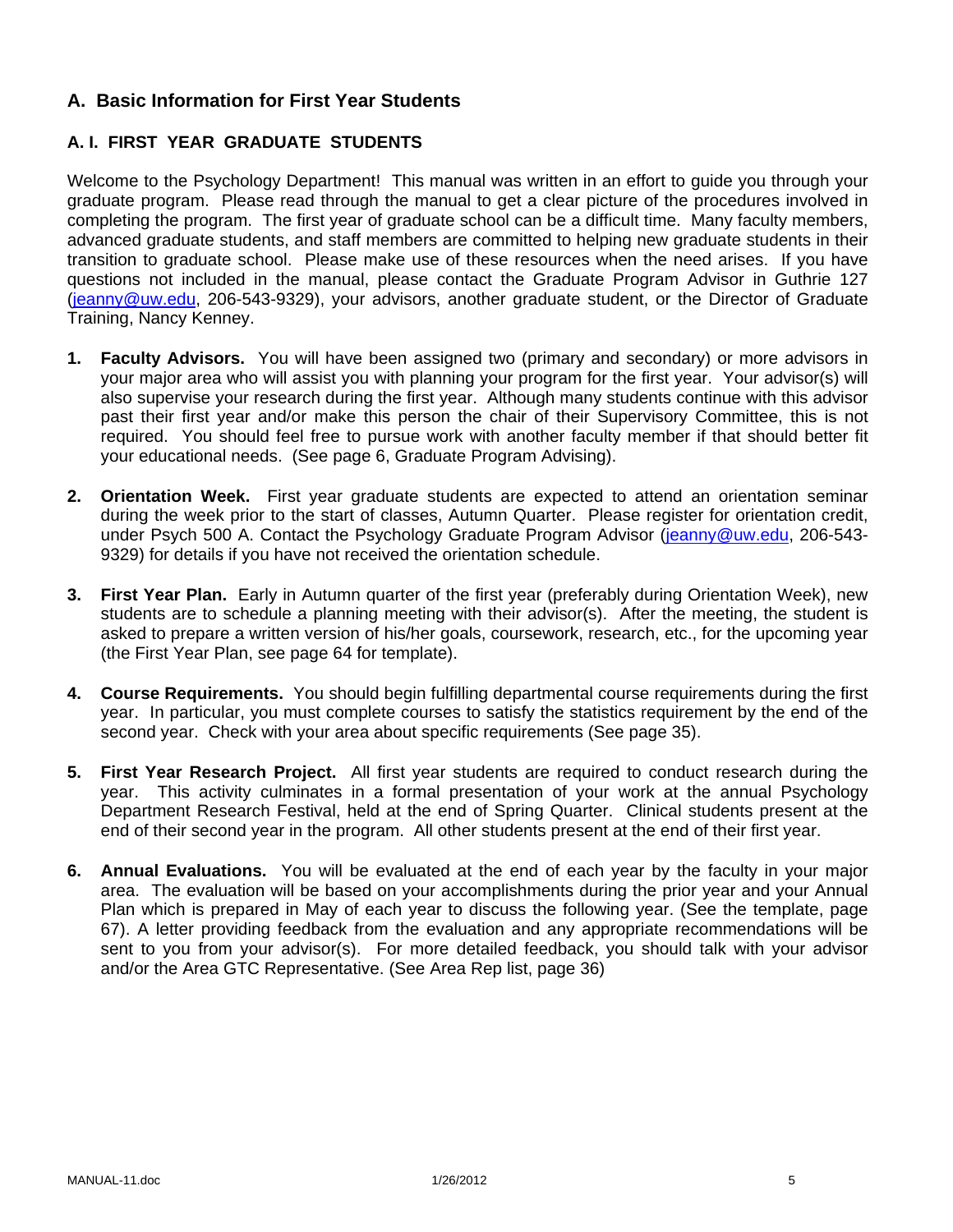- **7. Office Space.** Many students will have office space available through their advisors. If you do not, or would like to have space, some graduate student desk space is available in Guthrie Annex 4 (GA4). This space includes equipment for computer use and internet access, a ping-pong table, pool table, and a kitchen with a refrigerator and microwave. Students are responsible for space assignments and upkeep in this area. Contact your Graduate Program Action Committee (GPAC) Representatives (See page 8).
- **8. E-Mail.** In order to sign up for a UW e-mail account, go to https://uwnetid.washington.edu/newid/. Then follow the online instructions. Send questions to UW Technology Service Center via their Web site (http://www.washington.edu/computing/help/) or call 206-221-5000.

# **A. II. GRADUATE PROGRAM ADVISING**

### **Advisors/Co-Advisors**

Advisors work to help students with their goals and with their research. They also usually serve as the chair of the student's Supervisory Committee. Co-advisors are assigned to students to provide students with additional support. Students should feel free to approach their advisors and co-advisors with questions or concerns regarding their program. Advisors and co-advisors are also typically the ones who sign the Master's Warrant (See page 24). Although the advisors and co-advisors are assigned to students for the first year of the program, students may change these assignments. It is recommended that students who would like to change advisors or co-advisors discuss this possibility with their advisor or coadvisor. For a student perspective, consult with other graduate students, and/or GPAC (See page 8).

# *Graduate Training Committee –* **Chaired by Nancy Kenney** (G306, 206-543-2563,

e-mail: nkenney@uw.edu)

The Graduate Training Committee (GTC) is an appointed committee of the faculty. Faculty members of the Committee represent each of the sub-areas within the Psychology Department, and two graduate students attend the meetings to provide student input. The functions of the Committee are to:

- 1. Consider graduate training issues that relate to the entire department in order to make recommendations for departmental action. This would include such topics as departmental course requirements, research requirements, timing of general exams, etc.
- 2. Address grievances any student may have in regard to training issues or individual treatment within the department.
- 3. In collaboration with the Areas, review the progress of individual graduate students, recommend disciplinary actions when necessary (rare).
- 4. Keep abreast of changes in Graduate School policies in order to interpret them to students and faculty.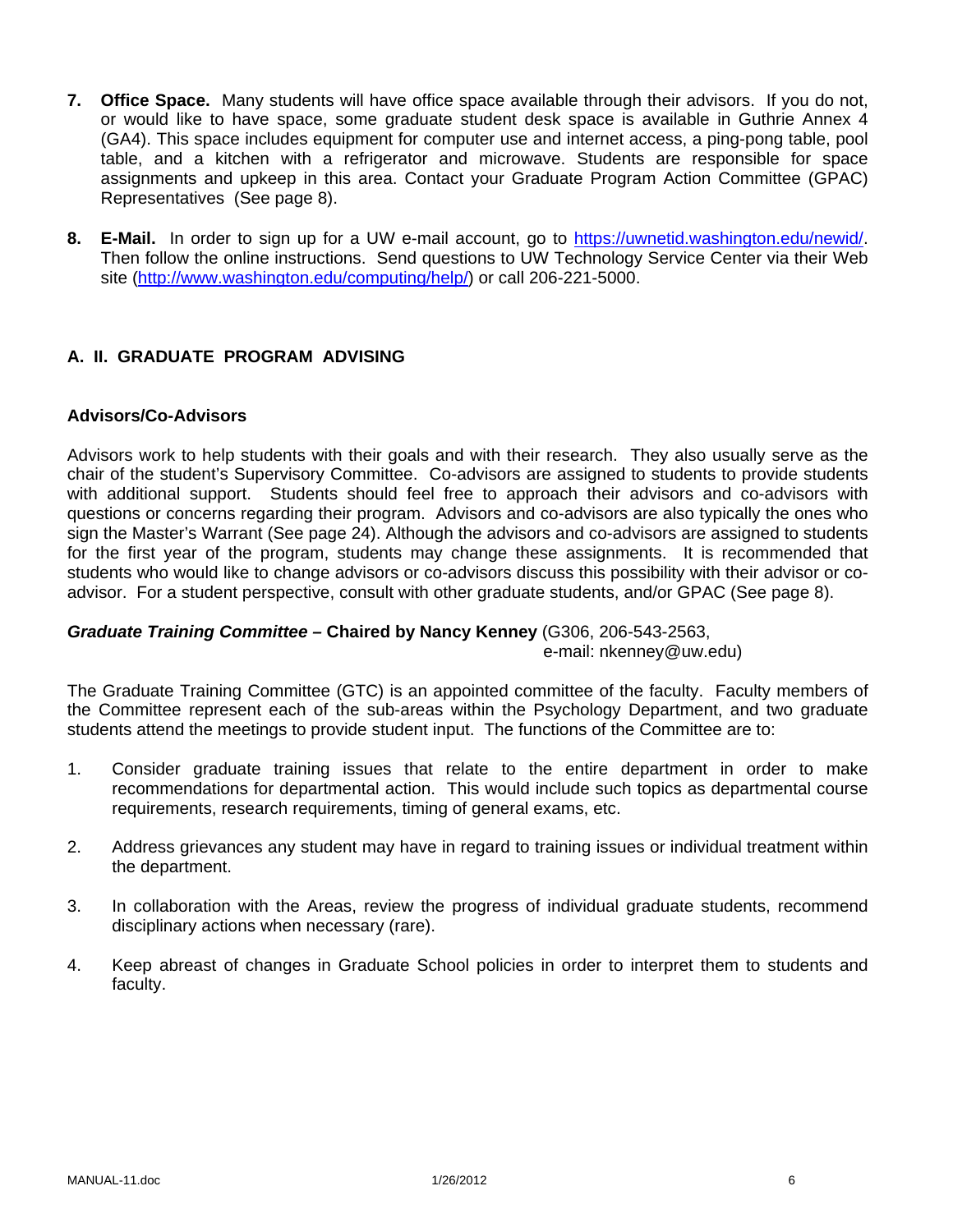### **Graduate Program Coordinator – Nancy Kenney** (G-306, 206-543-2563, nkenney@uw.edu)

The Graduate Program Coordinator (GPC) supervises the activities of the Graduate Program Office, is the Chair of the GTC, acts as liaison with the Graduate School, assigns teaching assistants in collaboration with the Graduate Program Advisor and the Associate Chair, and provides individual counseling and troubleshooting to graduate students. Academic advising, in general, is provided by your own advisor, though the GPC may be more knowledgeable and up-to-date on some policies and requirements. If in doubt, see the GPC, who can refer you to a more appropriate person, if necessary. (Also see the 'Whom to See' list on page 48)

#### **Graduate Program Advisor – Jeanny Mai** (G-127, 206-543-9329, jeanny@uw.edu)

The Graduate Program Advisor (GPA) may be the most important of all these sources, as she is knowledgeable about the Graduate School and the University, and knows the procedures that you must follow along the way toward your degree.

Graduate Program Advisor activities of importance to you include:

- 1. Keeping an updated record of your student status, Supervisory Committee members, etc. Also, if given some idea of your time schedule for completing requirements, she can remind you of procedural details you must attend to.
- 2. Making official requests to the Graduate School for Supervisory / Reading Committee formation and changes.
- 3. Scheduling General and Final Examinations with the Graduate School.
- 4. Preparing and distributing Master's / General Exam / Final Exam warrants. (The term 'warrant' refers to the document signed by the supervisory committee stating that the student has passed the Master's, General or Final Exam.)
- 5. Coordinating TA assignments in collaboration with the GPC and Associate Chair, handling TA budget questions, entering TA payroll appointments.
- 6. Questions concerning University and departmental requirements.
- 7. Registration problems.
- 8. Entering scholarships or fellowship awards, requesting non-resident tuition waivers from the Graduate school.
- 9. Organizing department events, such as Interview Weekend, Welcome Party, Research Festival and Hooding.
- 10. Graduate student travel support and dissertation support requests.

The Graduate Program Advisor also has many other responsibilities, including the time-consuming job of graduate admissions. So please be considerate of her time, especially in the months of December and January, when the input from graduate school applicants peaks.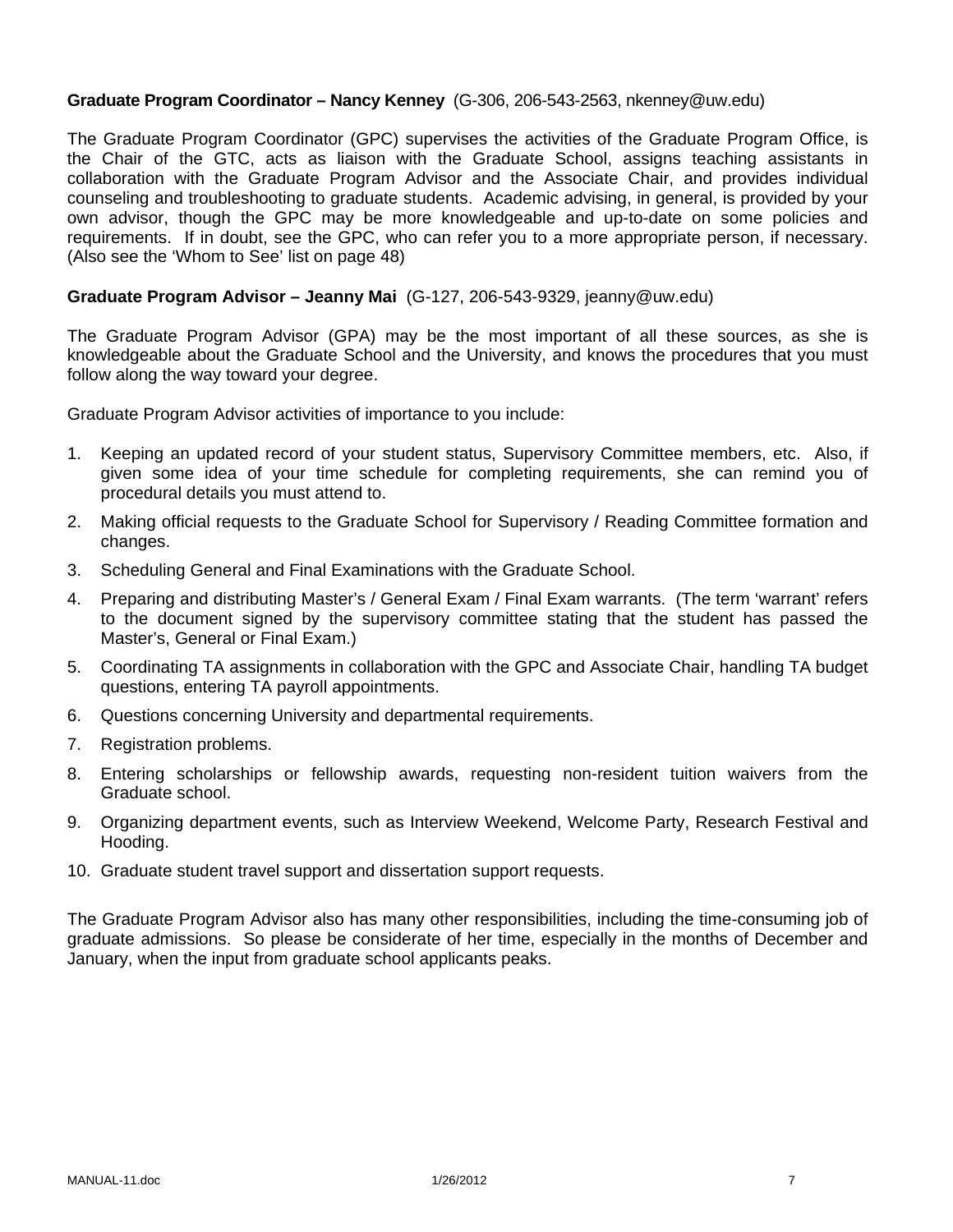# **Psychology Graduate Program Action Committee (GPAC)**

Founded in 1998, this committee represents all graduate students in the Psychology Department and serves as a liaison between students, faculty, and administration. **Membership is open to all psychology graduate students.** Students are invited to participate in this committee and are welcome to attend any meetings, to ask questions, or to raise issues pertaining to the Psychology Department.

GPAC Representatives for this year are:

| Tom Soare     | twsoare@uw.edu                                       |
|---------------|------------------------------------------------------|
| Kayla Upshaw  | kbupshaw@uw.edu                                      |
| GPAC website: | https://catalyst.uw.edu/workspace/gpacpsy/5179/23487 |

#### **Graduate & Professional Student Senate (GPSS)**

The Graduate and Professional Student Senate (GPSS) is the student government at UW that represents you, in all aspects of your student life EXCEPT labor issues. GPSS is made up of two senators from each degree-granting department, four officers and several staff members. GPSS provides graduate and professional students with representation both on campus and in the legislature. In addition, GPSS acts as a resource center and funds graduate programming. Here is a list of the functions of GPSS:

 • We can give you money. Every year, departments can apply for departmental funding, registered student groups can request special allocation funds, and individuals attending conferences—even if you're not presenting—can apply for travel grants. We also have a diversity fund for events that promote diversity on campus.

 • We represent you and all UW graduate and professional students to the UW administration, the City of Seattle, the State of Washington, and the federal government. We do this, in part, by having two Senators from each department (or school) attend a monthly GPSS Senate meeting in order to represent you. Make sure you know your Senators, as they are your representation and also the people who can make your departmental funding request.

 • We lobby for you in Olympia. Because UW is a state school, not all decisions about the school are made on campus; some policies are decided in Olympia. The GPSS Vice President (gpssyp@uw.edu) is our official lobbyist and spends the winter quarter living in Olympia, advocating on behalf of all graduate and professional students at UW. GPSS plans lobby days, and we also aid students in contacting their legislators when important bills with potential impacts on higher education are coming up for a vote.

We appoint people to serve on University committees. Serving on a committee is a great opportunity for graduate and professional students to gain experience working with administrators and faculty, to have an impact on campus, and to bulk up a CV in the process. Committees range from the Human Subjects Review Committee and the Institutional Animal Care and Use Committee, to the Student Technology Fee Committee, with a \$4.5 million dollar budget. Contact the GPSS Vice President for more information on all of the various committees.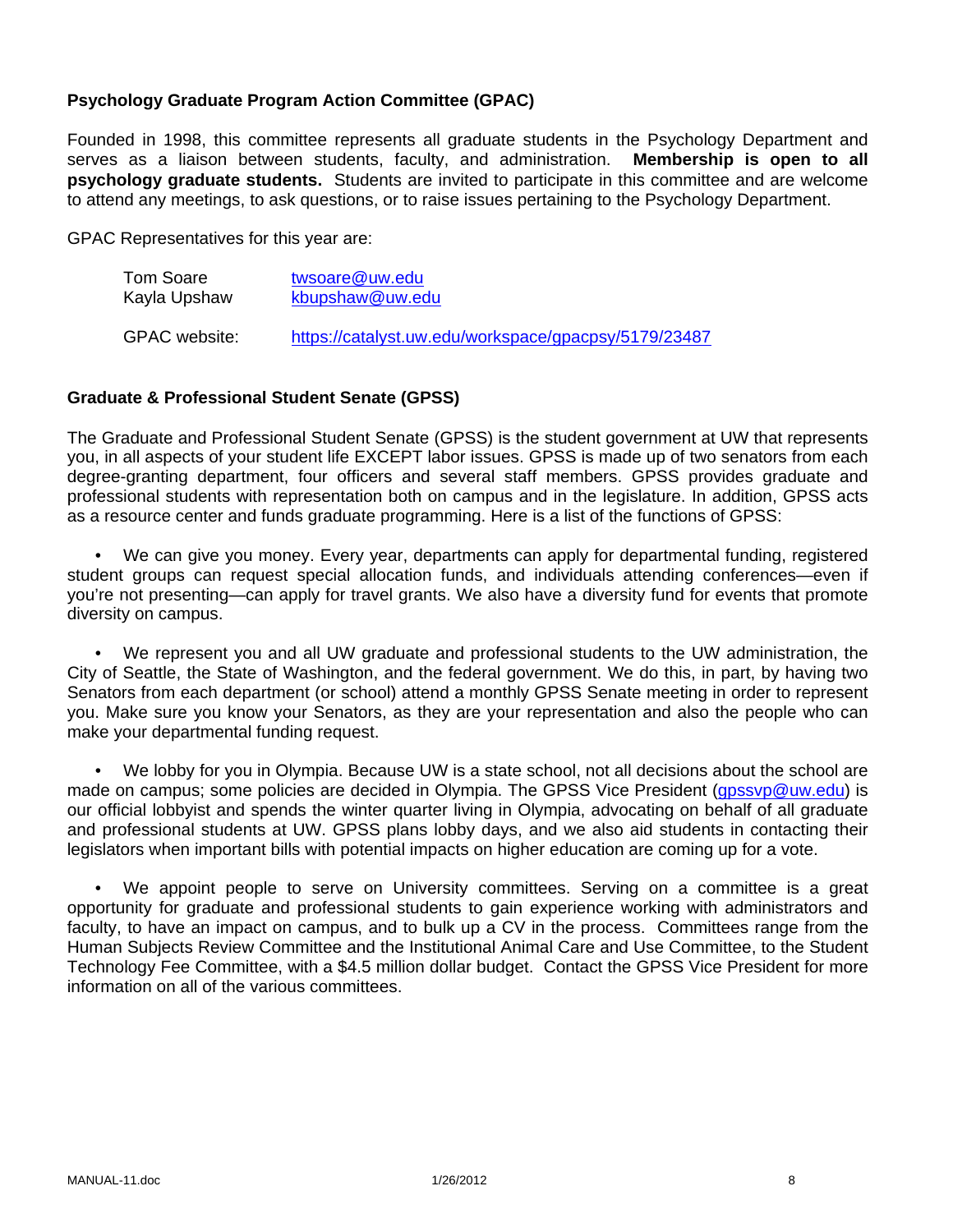• We offer free food and beer. We organize several social events during the school year. We have a social in the fall and another in the spring. Our socials are completely free and open to all UW graduate and professional students. In the winter quarter, we also host graduate and professional speed dating, just in time for Valentine's Day, which always fills up quickly.

GPSS Representatives for this year are:

| <b>Hollie Granato</b> | hgranato@uw.edu                 |  |  |
|-----------------------|---------------------------------|--|--|
| Adrienne Sussman      | adris@uw.edu                    |  |  |
| <b>GPSS</b> website:  | http://www.gpss.washington.edu/ |  |  |

# **A. III. REGISTRATION**

**Choose your courses**. Review the course requirements on page 35. A description of Psychology courses is found on the Psychology webpage (http://www.washington.edu/students/crscat/psych.html). In consultation with your advisor, make your Annual Plan (see page 67) and decide which courses to take. Also talk with other students or the instructor of the course.

**Look up courses in the Time Schedule**. Once you have decided upon the classes you want to take, look in the "Time Schedule" for the appropriate quarter to find out the days and times when these classes meet. The UW Time Schedule can be found on the UW website http://www.washington.edu/students/timeschd/.

**Entry Codes**. You should make note of the classes that need a "course entry code" or a "course permission card." The course entry code numbers are usually available from the instructor. If the course has variable credits, such as Psych 600, 700, or 800, the entry code numbers should be available in the main office of Guthrie (G-119A.) Course permission cards can be picked up at the main office. They need to be signed by the instructor of the course (or your advisor for independent research) and then exchanged for the course entry code number. If problems with entry codes occur during registration, you should contact the instructor, Kim Arbios, Course Scheduling Coordinator (206-543-1469, karbios@uw.edu), or Jeanny.

**During the academic year you must be registered for courses or petition for on-leave status.**  Failure to do so will result in being dropped from the University. (Exception: You do not need to go onleave or register for Summer Quarter. Summer quarter On-Leave status is automatic for all graduate students who were either registered or officially On-Leave during the prior Spring Quarter.) If you have a teaching or research assistantship, please see the section of this manual entitled "Number of Credits" on page 11.

#### *Registration*

Registration must be done before the first day of class to avoid a late first time registration fee (\$25). Changes in courses may be made no later than the fifth day of the quarter to avoid a change of registration fee (\$20) and possible tuition forfeiture. Registration is done on the web at: http://myuw.washington.edu. If you have questions, please email the Registration Office (regoff@u.washington.edu), or call (206) 543-8580, Monday through Friday, 8:00 a.m. to 5:00 p.m., and a staff member will gladly assist you.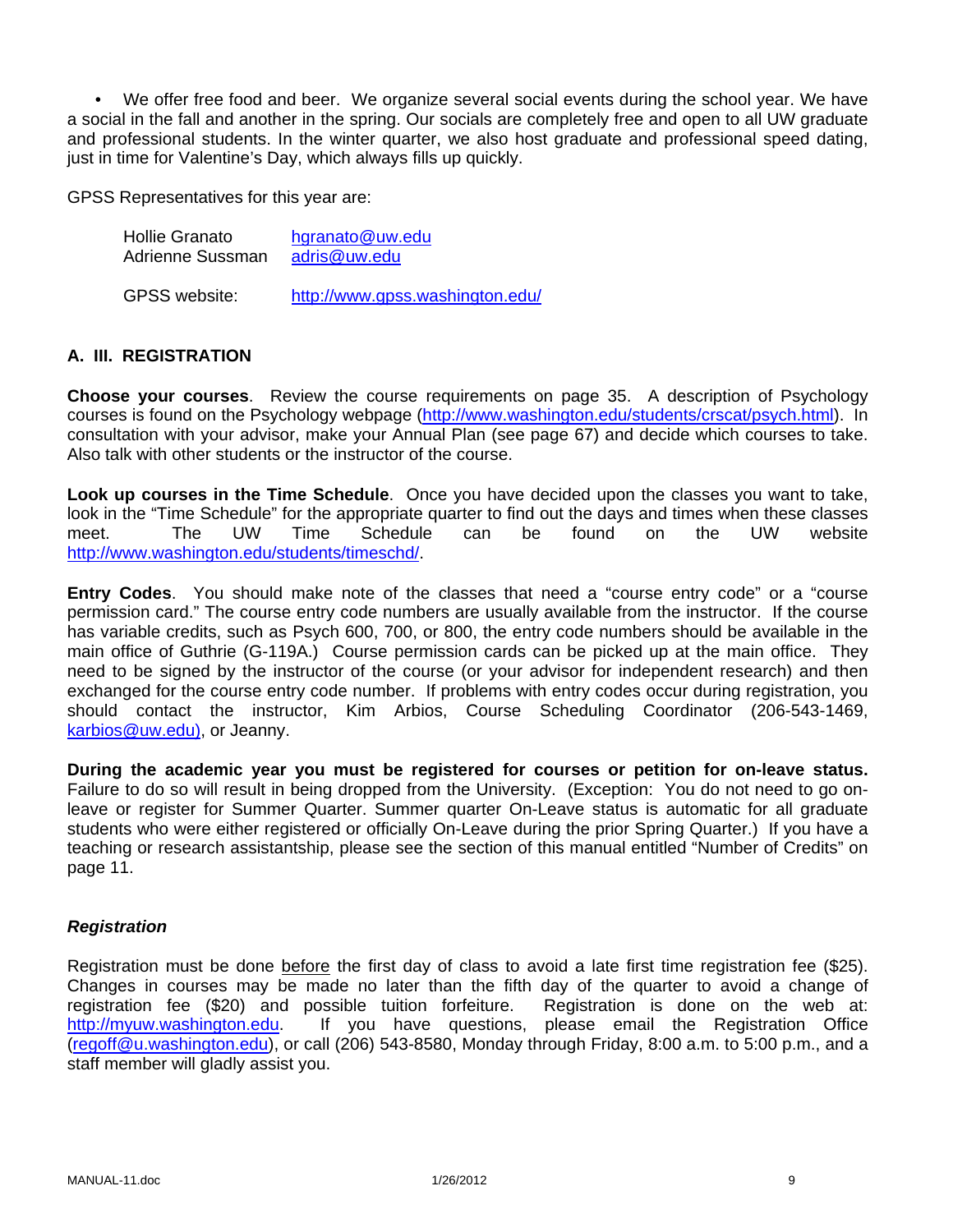**Important**: Keep a file for yourself of all the courses you take, *including* seminars and independent studies. In this file enclose reading lists, syllabi, instructor name(s), and the quarter and year each course was taken. This file will be invaluable to you later; e.g., when you apply for licensing or teaching positions.

**10 Year Limit**: The count of years in the program begins during the Autumn Quarter following the student's admission. Quarters on-leave or assigned off campus count as if the student has been in residence, i.e., "the clock keeps ticking." Quarters in clinical internships also count in the determination of the student's number of years in the program. In the unlikely event it becomes necessary to complete your program in more than 10 years, you must submit a petition to the Dean of the Graduate School for permission to extend the 10-year limit. The petition is available online at the Graduate School webpage, http://www.grad.washington.edu/mygrad/student.htm. A common goal is to finish the program in 5 to 7 years.

### *Dropping and Adding Courses*

If you need to drop or add a course, be certain to do this within the first five days of the quarter to avoid a \$20 change of registration fee or possible tuition forfeiture. Once the change of registration fee is in effect, and you need to change your schedule, make all changes in ONE day, so you get charged once.

If you drop classes or withdraw after the  $8<sup>th</sup>$  day of the quarter, you will be charged a \$20 (change of registration fee) and tuition forfeiture (next section).

#### *Tuition Forfeiture*

Tuition forfeitures are fees that are charged when you make changes to your schedule from the 8th through the 30th calendar day of the quarter that result in you dropping from one tuition rate to another, or withdrawing completely from your classes.

#### http://f2.washington.edu/fm/sfs/node/60

You should note, that you are permitted **only ONE** drop after the second week of the quarter, per academic year – choose wisely!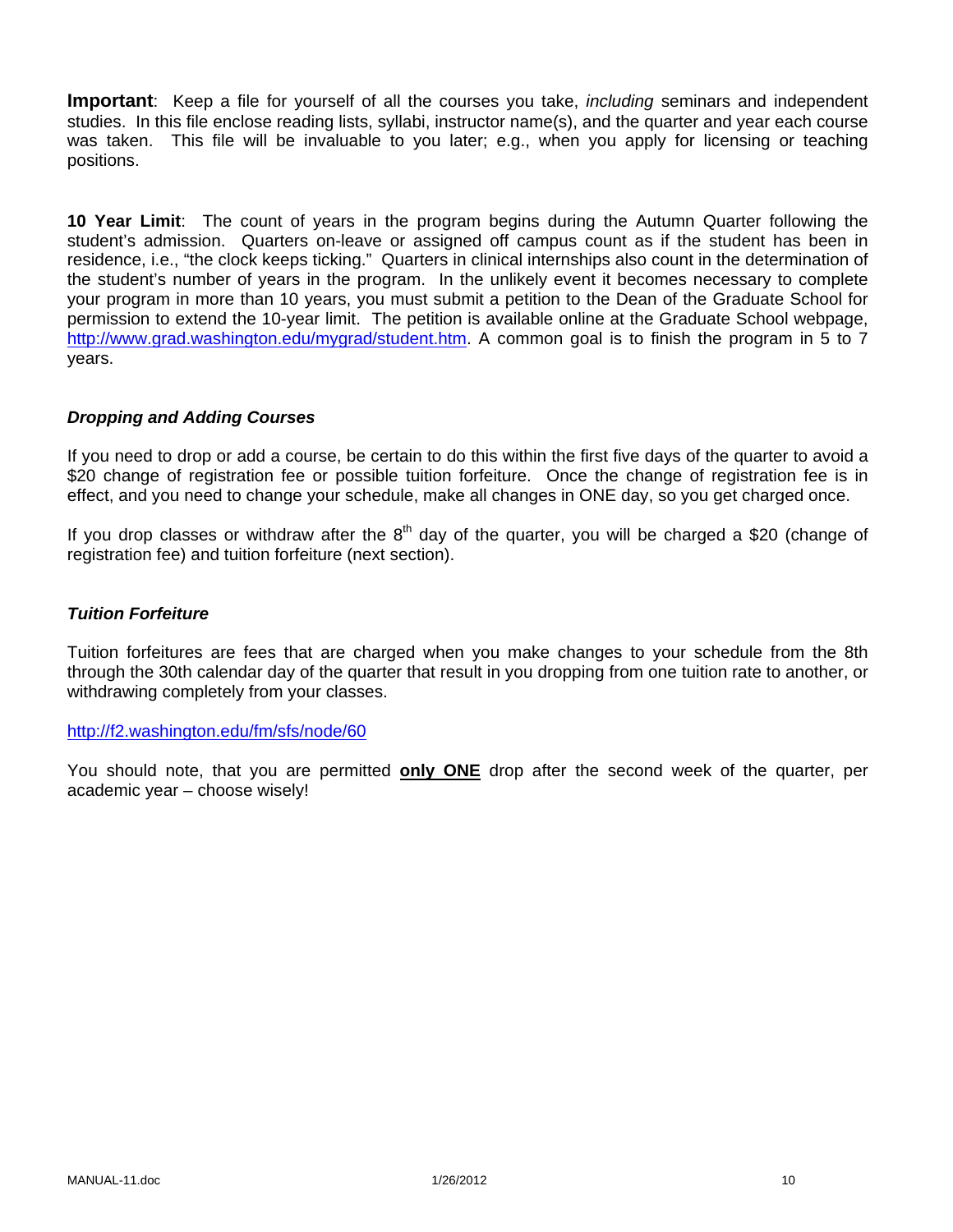#### *Number of Credits*

TAs and RAs must register for a minimum of 10 credit hours for each quarter of their appointment (2 credits for Summer Quarter). These credits can include credit for Psych 600 (Independent Study/Research), Psych 700 (Master's Thesis), or Psych 800 (Doctoral Dissertation) with the number of credit hours commensurate with your time commitment to your research and individual study (suggested guideline of 3hrs/wk = 1 credit). Since you are virtually always conducting a program of independent study and research, you will generally register for several credits in one or more of these courses each quarter.

The tuition charge is the same for 7-18 credit hours. You will be charged additional tuition for credits in excess of 18. A minimum of 9 credits in Psych 700 is needed for the Master's degree. A minimum of 27 credits over at least 3 quarters in Psych 800 is needed for the Doctoral Degree (See page 28). There is no maximum number of credits for these courses, which can be earned over multiple quarters, but students cannot register for more than 10 credits of Psych 800 per quarter.

| <b>REGISTRATION REQUIREMENTS</b>            | Academic Year | <b>Summer Quarter</b> |
|---------------------------------------------|---------------|-----------------------|
| <b>Full time Status</b>                     | $10 - 18$     | $10 - 18$             |
| <b>Minimum Credits Required</b>             | 2             | $0^*$                 |
| Minimum Credits to maintain TA/RA           | 10            |                       |
| Minimum Credits to maintain Financial Aid** | 10            | variable <sup>+</sup> |

\*If registered during previous academic year (Autumn, Winter, Spring)

+ For Full time Financial Aid you likely need anywhere between 5-10 credits every quarter (including summer). Please check with Student Fiscal Services (sfshelp@uw.edu, 206-543-4694, or chat with them at: http://f2.washington.edu/fm/sfs/students) for your particular situation.

# **A. IV. FIRST YEAR CHECKLIST**

- Attend the Psychology Orientation Seminar and the UW's CIDR TA/RA Conferences which occur the week before school starts
- $\Box$  Prior to the beginning of classes, meet with your advisor to go over course requirements, research plan, and TA/RA assignment
- Get Washington State driver's license (http://www.dol.wa.gov/)
- $\Box$  Complete payroll, insurance, and tax paperwork with Merly Jones, G-126, 206-543-3366, merlej@uw.edu
- $\Box$  Get e-mail account, office space, etc
- Acquire building keys in the Guthrie front office
- Pay student fees/tuition before the due date by the  $3<sup>rd</sup>$  Friday of the quarter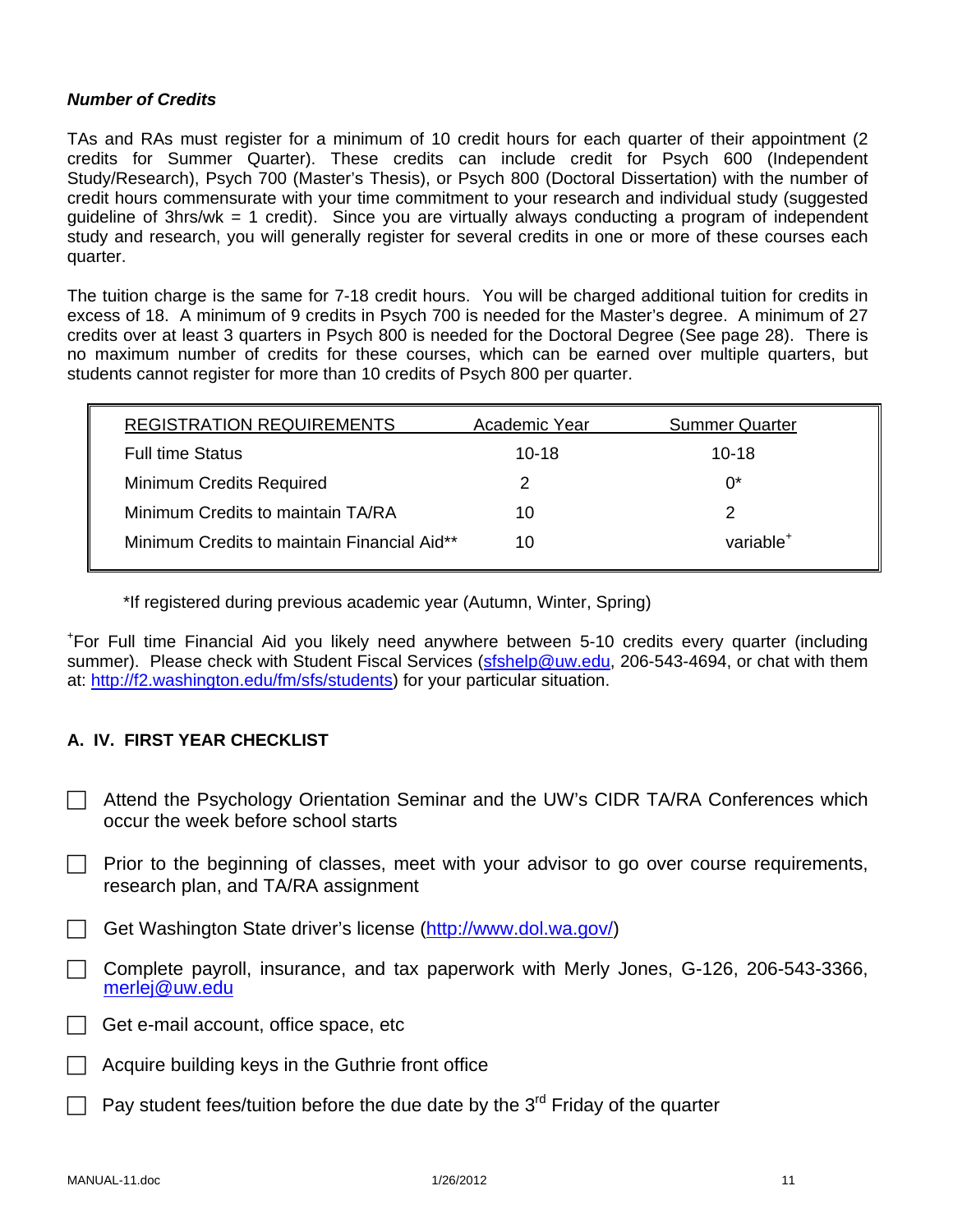| $\Box$ Talk with more advanced students to get their tips on the program |  |  |  |
|--------------------------------------------------------------------------|--|--|--|
|                                                                          |  |  |  |

- ◯ Complete your First Year Plan with your advisor (See First Year Planning Section, page 5 and page 64 for Template) Turn in the final version to your advisor by the end of the first week of classes
- $\Box$  Register for classes before the first day of classes, including:  $\Box$  Orientation seminar, statistics sequence, Colloquium Series
- $\Box$  Keep a file for yourself of all the courses you take, *including* seminars and independent studies. In this file enclose reading lists, syllabi, instructor name(s), and the quarter and year each course was taken. This file will be invaluable to you later, e.g. when you apply for licensing or a teaching position.
- Prepare for the first/second year project
- $\Box$  Plan for summer funding
- Review this manual for information that might be helpful
- $\Box$  Get to know the cafes on and off campus
- $\Box$  If any concerns arise, don't be shy. Talk to your advisor, co-advisor, another student, the lead TA, the GPAC reps, the Graduate Program Advisor (Jeanny Mai), the Director of Graduate Training (Nancy Kenney), or anyone else you think might be helpful.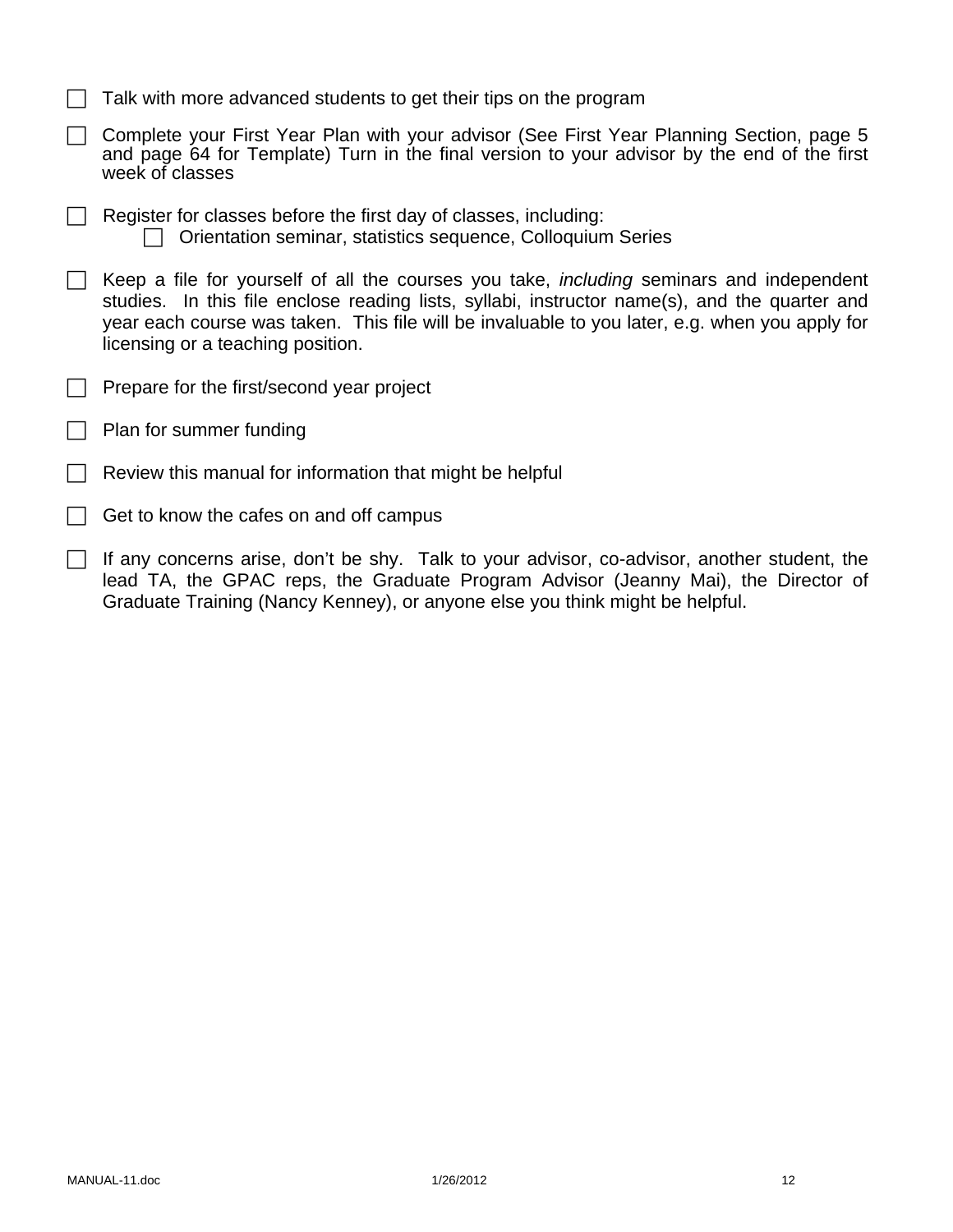# **B. PROGRESSING THROUGH THE PROGRAM**

### **B. I. ANNUAL PLAN**

All graduate students and their advisors are expected to participate in an annual planning and evaluation process. In 1999 and again in 2003, the faculty approved changes in the course requirements for our new graduate program. We also adopted a new Planning/Evaluation process. We are currently implementing the new planning process, which will undergo revision and improvement as needed.

*First Year Plan*. Each new graduate student should study the planning template (See page 64). He/she should meet with his/her advisor(s) prior to the beginning of Autumn Quarter, and begin developing a plan for the first year of study. After the meeting, the student should prepare a draft of his/her first year plan, including goals, coursework, research, etc., for the upcoming year. The student and the advisor(s) should complete and sign the first year plan by the end of the first week of classes, and forward it to the Graduate Program Advisor (GPA, Jeanny Mai). She will forward the plan to the Director of Graduate Training (GPC, Nancy Kenney) for review from a graduate school perspective and thereafter place it in the student's file.

*Annual Plan*. Annual plans are prepared in May of each year. Templates (See page 67) will be distributed as a reminder around April 1. The student and advisor should meet in early April or May, and the final version of the plan should be in the advisor's hands at the end of May. The student's co-advisor and/or committee should be involved as appropriate. The advisor will then draft a feedback/evaluation letter to the student, and forward both the plan and the draft evaluation letter to the Graduate Training Committee (GTC) Area Rep by mid-June.

*Evaluation/Feedback Letters.* Areas will meet and review the plans and letters at the end of Spring Quarter. Other Area faculty members will suggest additions or modifications to the letter. Letters should be signed by the advisor and the GTC Area Rep, and given to Jeanny for distribution. Students should receive their evaluation letters by about July 1.

Copies of the plans and letters will also be forwarded to Nancy Kenney (GPC), who will review them from a Graduate School Perspective. Problem cases will be considered by the Graduate Training Committee (GTC) at its meeting early in Summer Quarter. If needed, an additional letter advising the student of official actions by the GTC or the Graduate School will be sent to the student from the GTC. After review by the GTC, the original evaluation will be given to the student, the plans and copies of the evaluation letters will be placed in the student's file.

Templates setting forth the topics that need to be covered for both the student plan and the faculty evaluation letter can be found at the back of this manual. Topics include items such as goals, accomplishments, progress, development of skills in teaching and research, coursework, service, presentations, awards, and preparation of a *curriculum vitae* (academic résumé). (See appendices page 64.)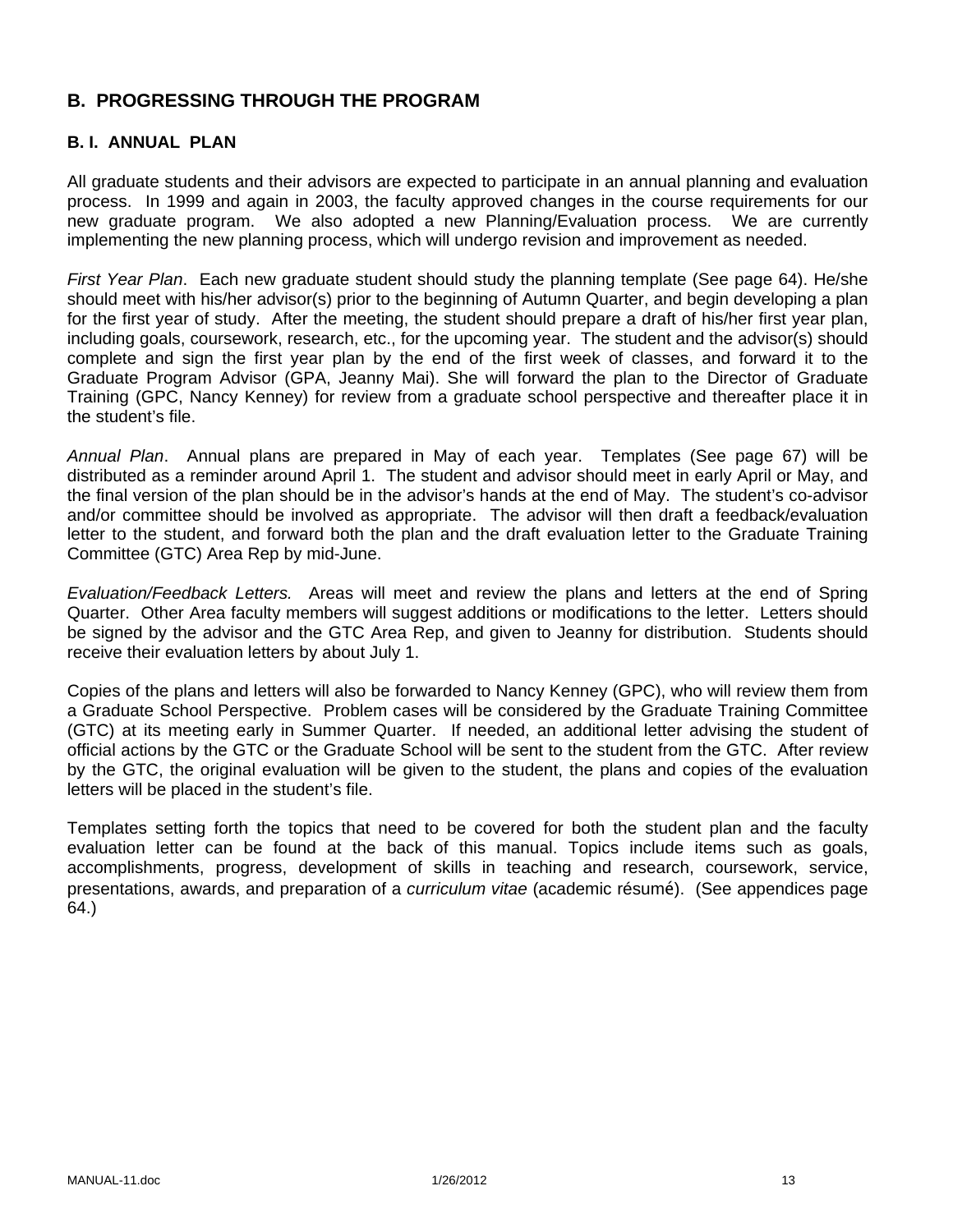# **B. II. CONDUCTING A RESEARCH PROJECT**

**1. General Considerations.** All students are expected to acquire research skills. All research must have a faculty sponsor, typically the student's advisor. A student's research experience begins in the first year of graduate school and should be an ongoing activity throughout his/her graduate career.

#### **2. Acquisition of Research Participants (Subjects)**

*Animal Research* - James Campanelli (G-138) coordinates the use of the department's supply of laboratory animals. (*icampane@uw.edu*)

*Human Participants -* The Psychology Subject Pool (PSP) is an administrative mechanism that (a) offers a convenient way for undergraduate students enrolled in psychology courses to gain experience with a broad range of psychological research, and (b) furnishes faculty and graduate students in the Psychology Department with participants for their research projects. The PSP is designed to ensure that consistent and proper procedures are followed by all researchers for the protection of the participants. It is also designed to make participation by the students as easy and educational as possible. Every research study in the PSP must be individually approved by a UW Human Subjects Review Committee, or it must receive administrative approval for Certification of Exemption from the Human Subjects Division. Research sessions are conducted on a daily basis throughout the quarter, including summer quarter. Detailed information regarding the PSP is contained on the PSP homepage of the department website (http://web.psych.washington.edu/subjectpool/).

Psychology Questionnaire Day (Q-Day) is an administrative mechanism (a one-day per quarter event) for efficient collection of large amounts of questionnaire data, and for recruitment of research participants. It involves administration of two types of self-report inventories to students in PSYCH 101 classes (Introduction to Psychology). Research questionnaires are designed to collect data on a variety of theoretically and/or practically-relevant topics. Each research questionnaire is specific to a particular study, and its completion provides data for that study. Screening questionnaires are designed to identify students having particular characteristics (e.g., gender, ethnicity). They are used to recruit students for participation in studies conducted as part of the PSP. Not all PSP studies require preliminary screening of participants; but for those that do, screening questionnaires are administered as a part of Q-Day. Detailed information regarding Q-Day is contained on the Q-Day homepage of the Psychology Department website (http://web.psych.washington.edu/questionnaireday/).

A faculty member (Frank Smoll, Human Subjects Coordinator) is responsible for the operation of the PSP and Q-Day. A psychology graduate student (Danny O'Rourke, Subject Pool Manager) is employed to conduct the day-to-day operations of the PSP. The PSP office is located in Guthrie Hall, room 232.

*Infant and Child Participants* - Contact Jennifer McBride at the Communication Studies Participant Pool, partpool@uw.edu or 206-616-9081. You will need a faculty sponsor and human subjects approval for your research in order to use the participant pool. You should also talk to your advisor about funding. Check out their website: https://depts.washington.edu/cspp/

**3. Research Space.** The Department Chair and Assistant Chair(s) coordinate space for animal research. The research space reserved by the Psychology Department for group studies with human participants (large groups up to 15) is G-184. Contact the Administrator (Michele Jacobs, G-119) for more information and/or to make reservations for this research space. Also contact your advisor for further options.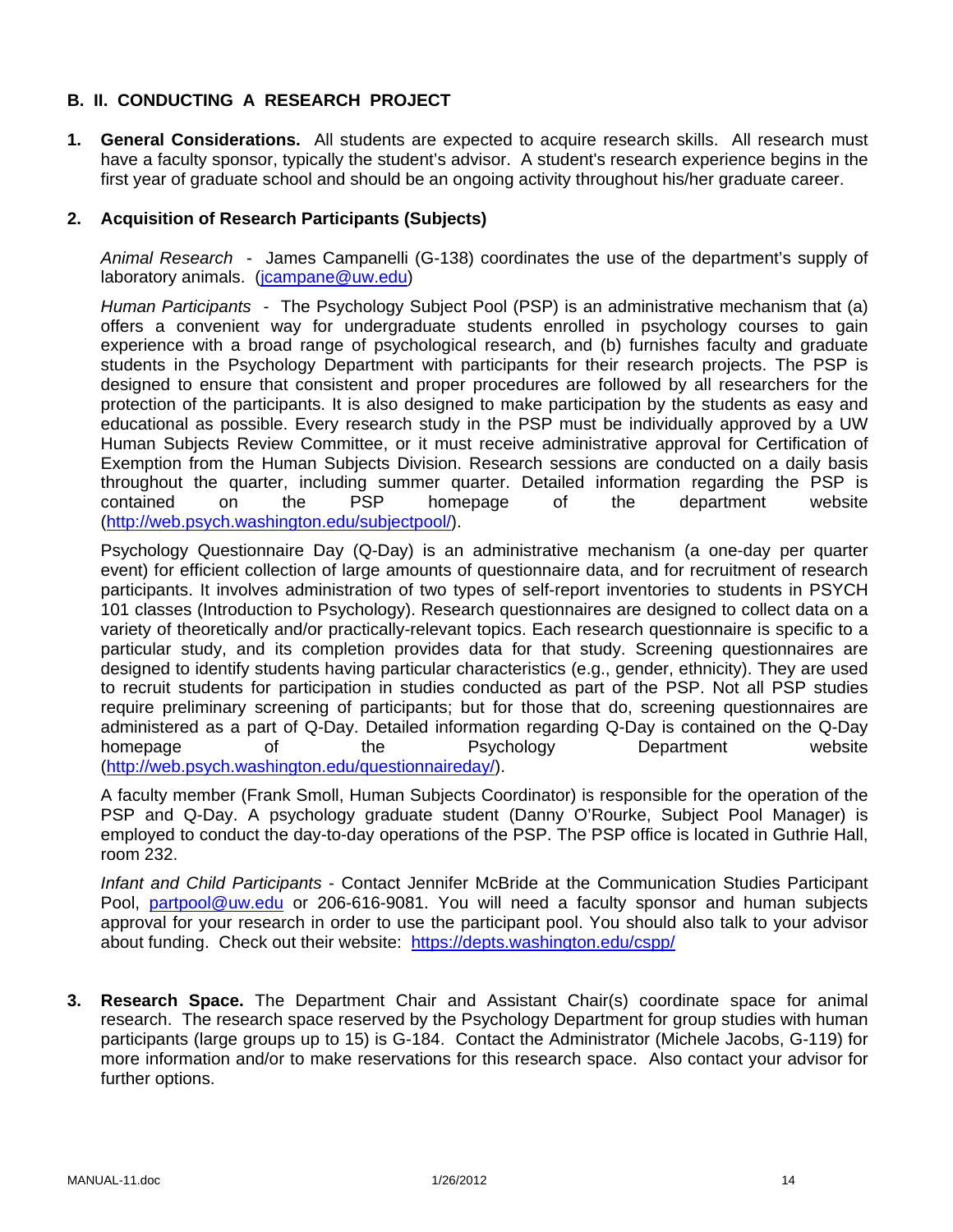A departmental lab for running human subjects utilizing computers is located in the Chemistry Library building, Room 210E. Fourteen PCs allow experimenters to run multiple subjects at one time. Some rules governing the use of the computer lab include:

- 1) The room is for use by faculty, graduate students, or personnel under their direct supervision.
- 2) The room must be scheduled online at least one week in advance via PsyCal, https://web.psych.washington.edu/psycal/
- 3) If you will not be using the room after you have scheduled it, please cancel the reservation in PsyCal so it can be made available to others.
- 4) The room should be scheduled in 30-minute increments. Please keep scheduling requests to 2 hours per day per person, or 10 hours per week. We will always attempt to accommodate requests for more time. Schedule only the time you know you will use.
- 5) The room is available from 8:00 AM to 7:00 PM, Monday through Friday.
- 6) You must provide your own software and supplies.
- 7) When scheduling, please take into account set up and takedown time for your software. Also, please clean the room for the next person.
- **4. Equipment.** Small research equipment and audio-visual aids are available by reservation in PsyCal as well. The department orders new equipment on an annual basis. See the Administrator (G-119) for current inventory and future needs. The Office of Technical Services aka "the Shop" (G-28) also has equipment that may be borrowed for experimental research. A faculty member must sponsor equipment requests.
- **5. Financial Support for Research.** The department generally cannot provide funds for student research projects. Clerical support such as typing questionnaires and manuscripts or Xeroxing for unfunded projects is not available. You may apply for funds for equipment, supplies, subject payment, etc., for your dissertation. To be eligible, you must have reached Ph.C. status (i.e. passed general exam). This fund is not available for travel expenses. Application forms can be picked up from Jeanny Mai.

If you are a research assistant on a grant, all grant-related work must be billed to the budget number on the grant. If your research is not funded by a faculty grant, you may write your own grant under sponsorship of a faculty member. For information on grants being offered, watch the Department Newsletter for agency requests for proposals, see Susan Carpenter-Brandt, or discuss the possibility with your advisor. Graduate fellowships for research are also available. For information on such opportunities, watch the Newsletter or visit the Grants and Funding Information Service (GFIS) office located in Suzzallo Library Reference & Research Services.

**Grants and Funding Information Service (GFIS)**, located in Suzzallo Library, assists UW graduate students in their search for information about financial opportunities available outside the University of Washington. See their website at http://www.lib.washington.edu/gfis/ or email them at gfis@uw.edu or call at 206-616-3084.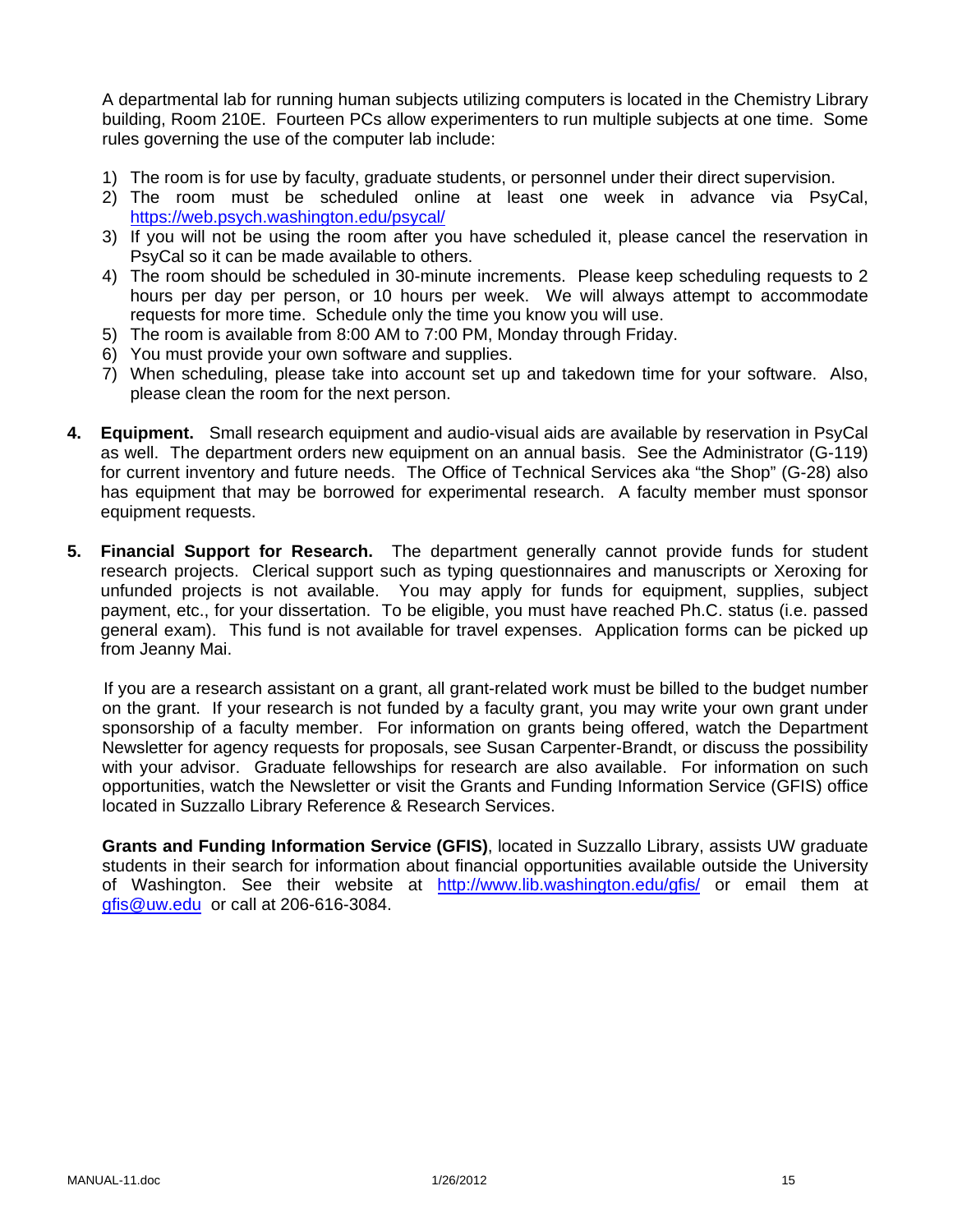#### **6. Computer Facilities**

#### Psychology Department Resources

Each graduate student has a faculty advisor and/or faculty person with whom he/she is doing research. The computer facilities of the faculty advisor/research colleague are generally shared with his/her graduate students.

#### **Intradepartmental Resources (Guthrie)**

The Office of Technical Services aka "the Shop" (G-28, 206-543-8281) is responsible for computer maintenance, equipment, and software advice.

**Chemistry Library 210E and Guthrie Annex 4** – 14 Windows XP workstations in ChemLib's Research Lab. Guthrie Annex 4—Psychology Undergraduate Study Center (room 113) with 3 Windows XP workstations and the Graduate Student study areas (room 102/110) has 5 Windows XP workstations, iMac, and HP LaserJet. All of these computers are connected to the Internet and to the departmental network.

**Guthrie Room 53** (Media Lab) – 2 PCs and 2 Mac computers with a b/w laser and a color printer. There is an array of web/image/video editing and presentation software available to graduate TA's and all faculty members.

An additional printer is located in room 119 (Main Office) – Laserjet 2430 connected to 3 Dell systems. We support all computer models, but specialize in Dell. For statistical analysis, we support Systat and SPSS. We recommend SPSS because it is used in the required statistics course sequence.

#### **Extra-Departmental Resources**

#### **Center for Social Science Computation and Research (CSSCR)**

Savery Hall, Room 110 Phone: 206-543-8110

e-mail: CSSCR@uw.edu example web: http://julius.csscr.washington.edu/

Students should familiarize themselves with this resource center. It is located in Savery Hall and exists to help social scientists with using computers in their research, particularly in the social sciences. The Center has a large number of terminals and printers, as well as microcomputer teaching classrooms. The Center offers basic courses free of charge in computing, e.g., SPSS X, MS Windows, etc. Consultants are available to assist you. Normally a Psychology graduate student serves as one of the consultants (Colin Beam for 2011-2012). The Center also has a special facility for graduate students equipped with high-powered computers and statistical packages, such as SAS, M-Plus, etc. **The Psychology Department is part of this center. Please use it!**

#### **Center for Teaching, Learning, & Technology (Catalyst)**

Odegaard Undergraduate Library (OUGL) room 230 Phone: 206-616-8154 e-mail: catalysthelp@uw.edu web: http://catalyst.washington.edu/

### **Center for Instructional Development and Research (CIDR)**

100 Gerberding Hall Phone: 206-543-6588

e-mail: cidr@uw.edu web: http://depts.washington.edu/cidrweb/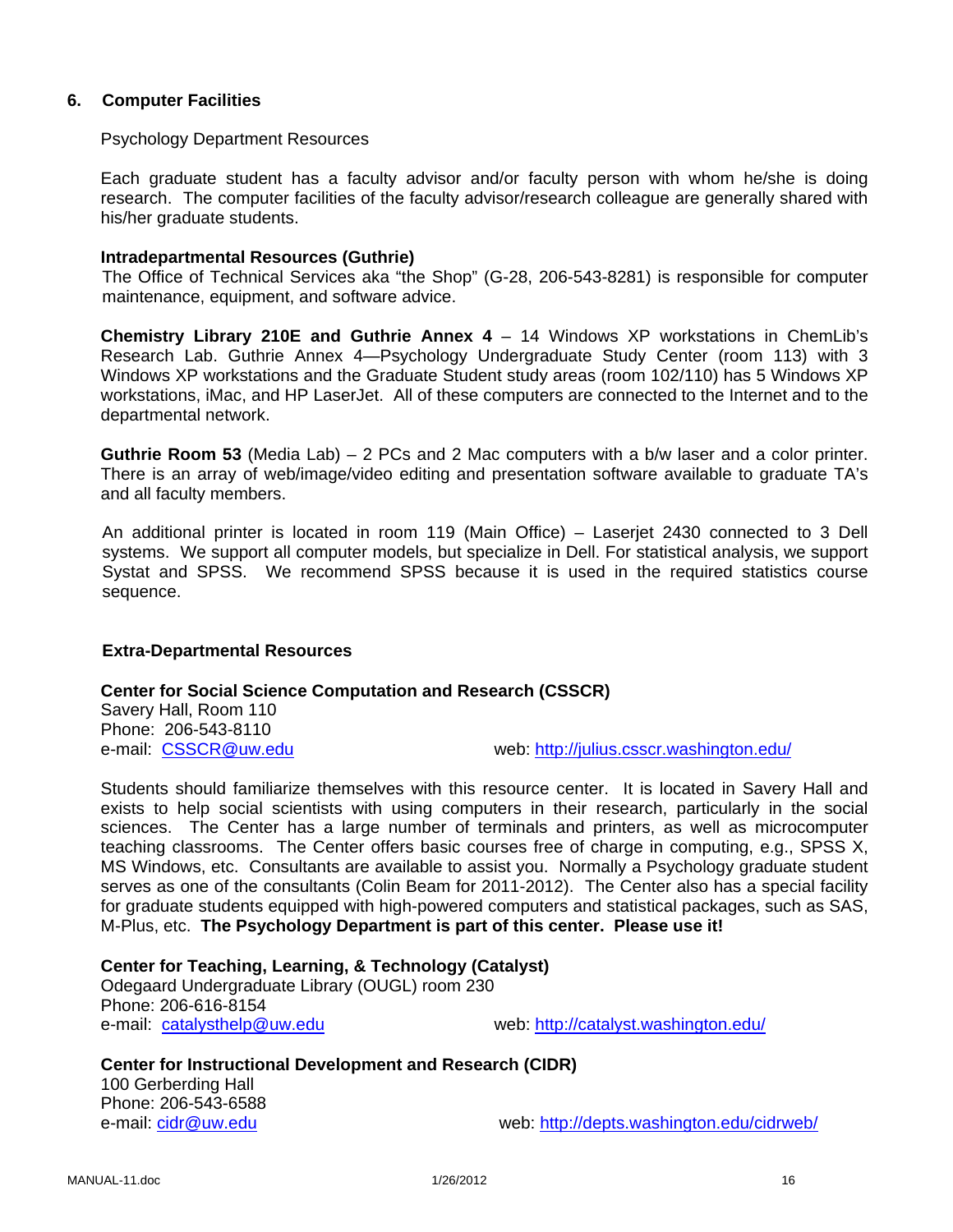**8. Undergraduate Research Assistants (499s**) The department requires undergraduate Psychology Majors to have some type of field or research experience. Undergraduate research assistants enroll in Psych 499 under the sponsorship of a faculty member. Often undergraduates help or work with graduate students. The Psychology Undergraduate Advising Office (G-114) manages the The Psychology Undergraduate Advising Office (G-114) manages the recruitment of undergraduate students for 499. Contact the Psychology Undergraduate Advising Office for further information or check the departmental website under undergraduate studies http://web.psych.washington.edu/psych.php#p=332).

**Concluding Comments.** Conducting good research requires substantial planning and ongoing administration. Your advisor and those listed above are available to aid you in your research endeavors. Research skills will play an important part in your graduate career, so get started early, plan well, and don't hesitate to ask for help.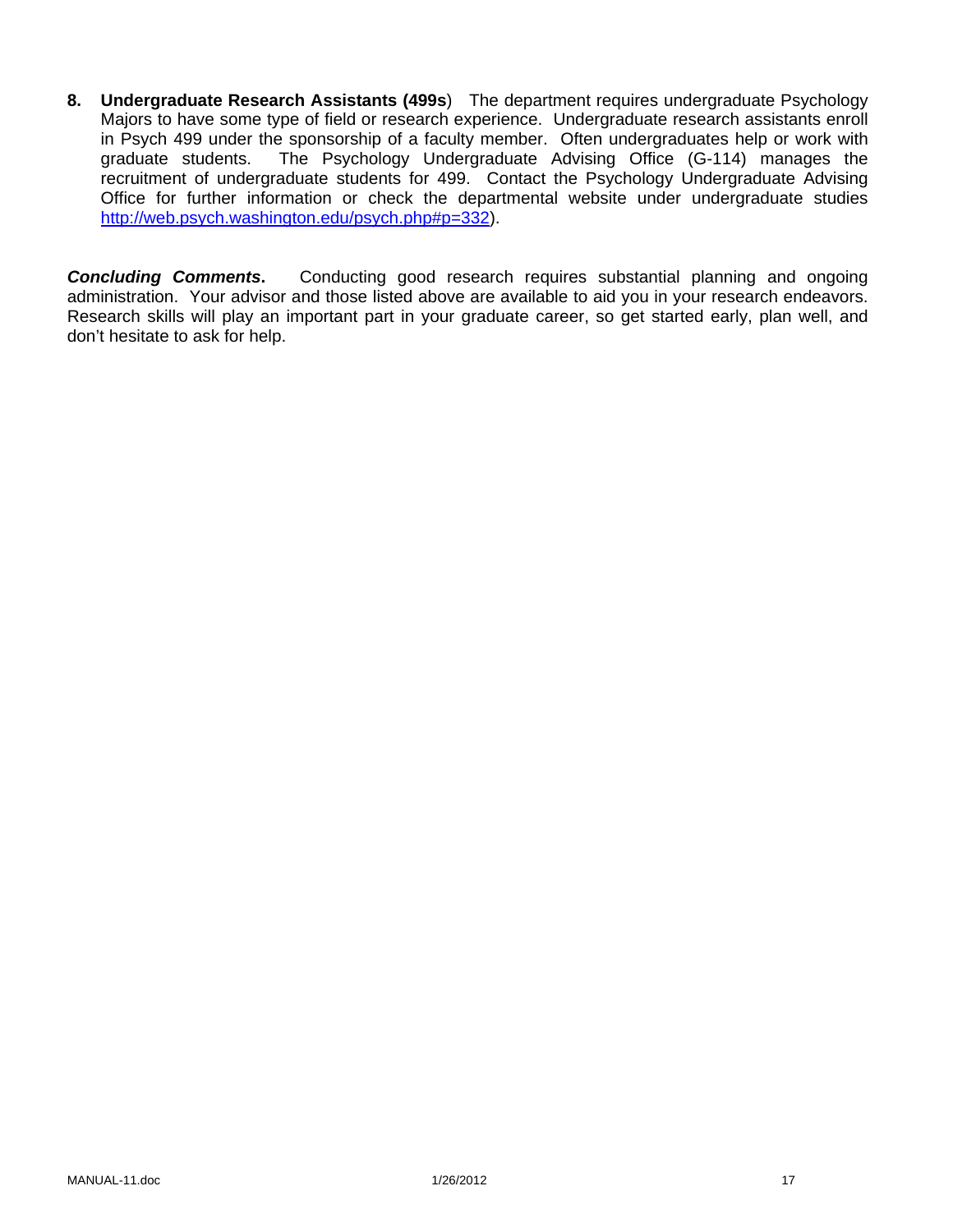### **B. III. TAKING COURSES**

1. *Philosophy.* The Graduate Program was revised in 1999 and again in 2003. The new program features individualized programs centered around preparing you to meet your own self-defined goals. In keeping with this intention, **your individual coursework should be chosen carefully as part of the annual planning process**. You will need to invest some time in searching out the optimal set of courses to meet your goals. Your advisor and advanced graduate students will be good sources of suggestions, especially for courses outside the Department.

Graduate School is not like undergraduate school in the sense that there is no set program to be completed. You should not be thinking "What do I need to do to pass this course?" but rather "What do I need to do to prepare myself in the best possible way for my career?"

2. *Required courses.* The Department and the Areas have adopted some minimal course requirements for graduate students (described in detail on page 35) In the non-clinical areas a minimum of about 10 courses is required (depending upon how you count). In the clinical areas a greater number of courses is required, and learning to do psychological testing and psychotherapy are additional goals.

Most of your required coursework should be completed in your first two years of graduate study (three years for students in the clinical areas), before you take your General Exam. (See page 26)

- *3. Role of the Supervisory Committee.* Your Supervisory Committee will review your coursework in relation to your goals, and may also suggest or require additional coursework. This is one of the reasons that it is to your advantage to form your Supervisory Committee as early as feasible in your second year. (See page 21)
- *4. Seminars.* As you progress through graduate school, seminars requiring your active participation should replace lecture-type courses. At more advanced levels of graduate study, there is a temptation for students to narrow their focus to the topics studied in their advisors' labs. To counteract this tendency, we strongly urge advanced graduate students to continue to take a couple of advanced seminars each year in a broader range of topics. Seminars outside the Department will also be very valuable, but must be sleuthed out on your own.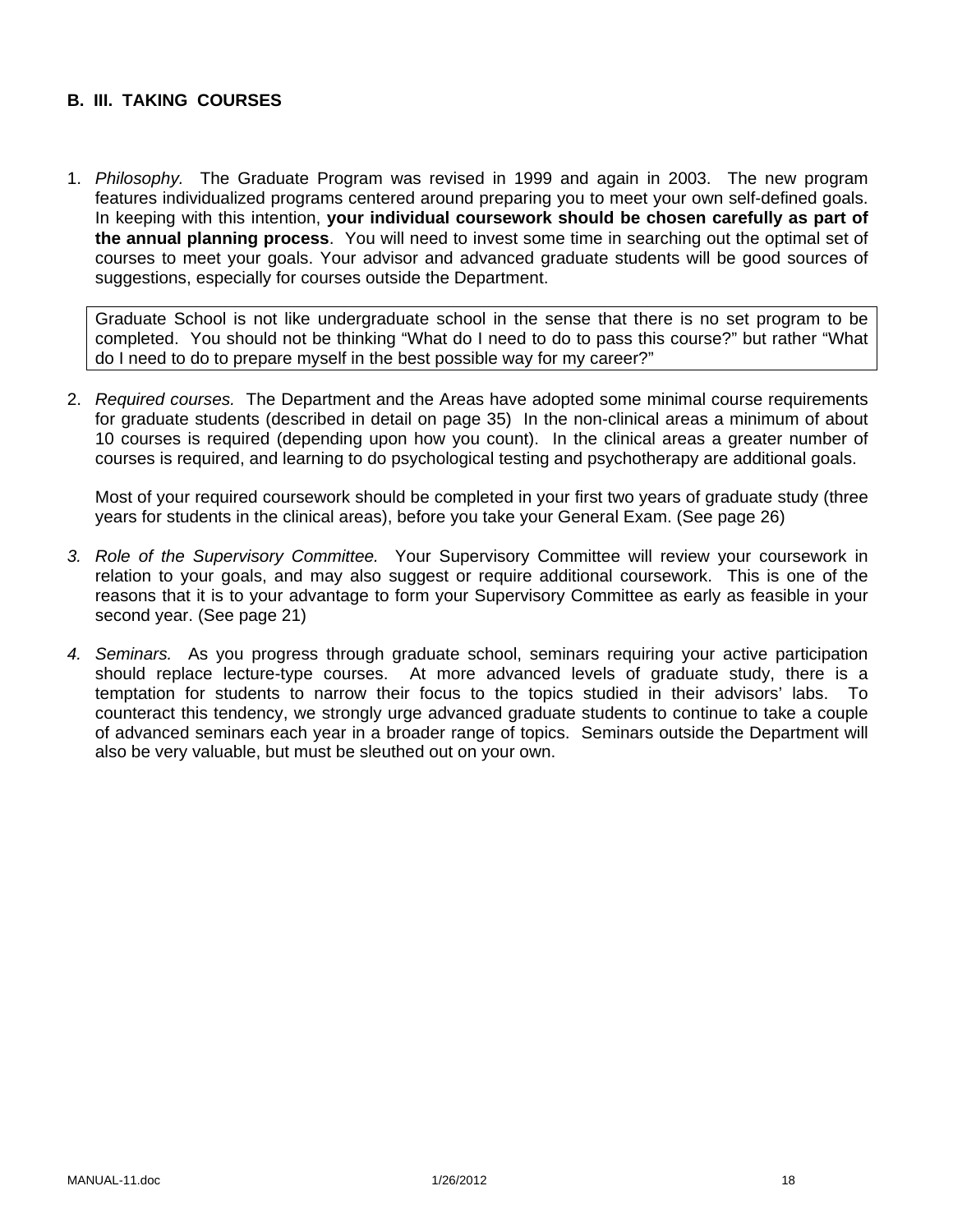# **B. IV. GRADING AND EVALUATIONS**

#### **Grades**

- 1. All courses fulfilling departmental requirements (300, 400, and 500 level courses only) must be taken for a grade unless the course as a whole is offered on a Credit/No Credit basis. As stated by the Graduate School, a grade of 2.7 is the minimal satisfactory grade for a course to fulfill departmental requirements. In order to earn a graduate degree, you will need at least 18 graded credits (with grades above 2.7) and a minimum grade point average of 3.0.
- 2. Some courses will be offered as Credit/No Credit and designated as such in the Time Schedule. These courses cannot be counted toward the 18 graded credits required for the completion of a graduate degree.
- 3. You may opt to take courses other than those fulfilling departmental requirements on a Satisfactory/Not Satisfactory basis. You must make that designation when you register for the course. The instructor must give you a numerical grade (2.7 and higher for an S) that will be changed by the Registrar's Office for transcript purposes. Again, these credits will not be counted in the 18 graded credits required for graduation.
- 5. Two sections of each independent study/research course (498, 499, 597, 598, 599, 600, 700 & 800) are offered; section "A" for graded credit, section "B" for Credit/No Credit. You should discuss which section to take with the person sponsoring your work. Grades in these courses are not considered in calculating your grade point average.

600 is for independent research, but per department recommendation, sign up for 700 instead 700 is for the Master's degree (9 credits required) – thesis required if you earn the MS 800 is for the Dissertation (27 credits required) and should be used as soon as your committee is formed and/or you have begun your own independent research

- 6. An "N" grade is given in independent study/research courses when a project continues over several quarters and will not be graded until its completion. You must maintain continuous registration in that course until a grade is given, and you must be consistent in registering for either the graded or the Credit/No Credit section.
- 7. An "X" grade appears on a student's transcript when the instructor has either not yet submitted a grade for a particular course or has marked the column "No Grade Now." X grades remain on a student's record until a grade is submitted. "X" grades do not affect the GPA, but "X" grades do affect student status and eligibility for some types of financial aid. As a result, please review your transcript each quarter to ensure you receive credit/grades for all your coursework.

#### **Evaluation Procedures**

- 1. Your most important evaluations will be provided by your advisor and in your annual evaluation/feedback letter.
- 2. If your quarterly or cumulative grade point average drops below 3.0, your name will appear on the "Low Scholarship List" sent by the Dean of the Graduate School to the Director of Graduate Training. The progress of those students will then be reviewed by the Graduate Training Committee at their next meeting (within the first two weeks of the same quarter), and one of the four possible actions listed next may be taken.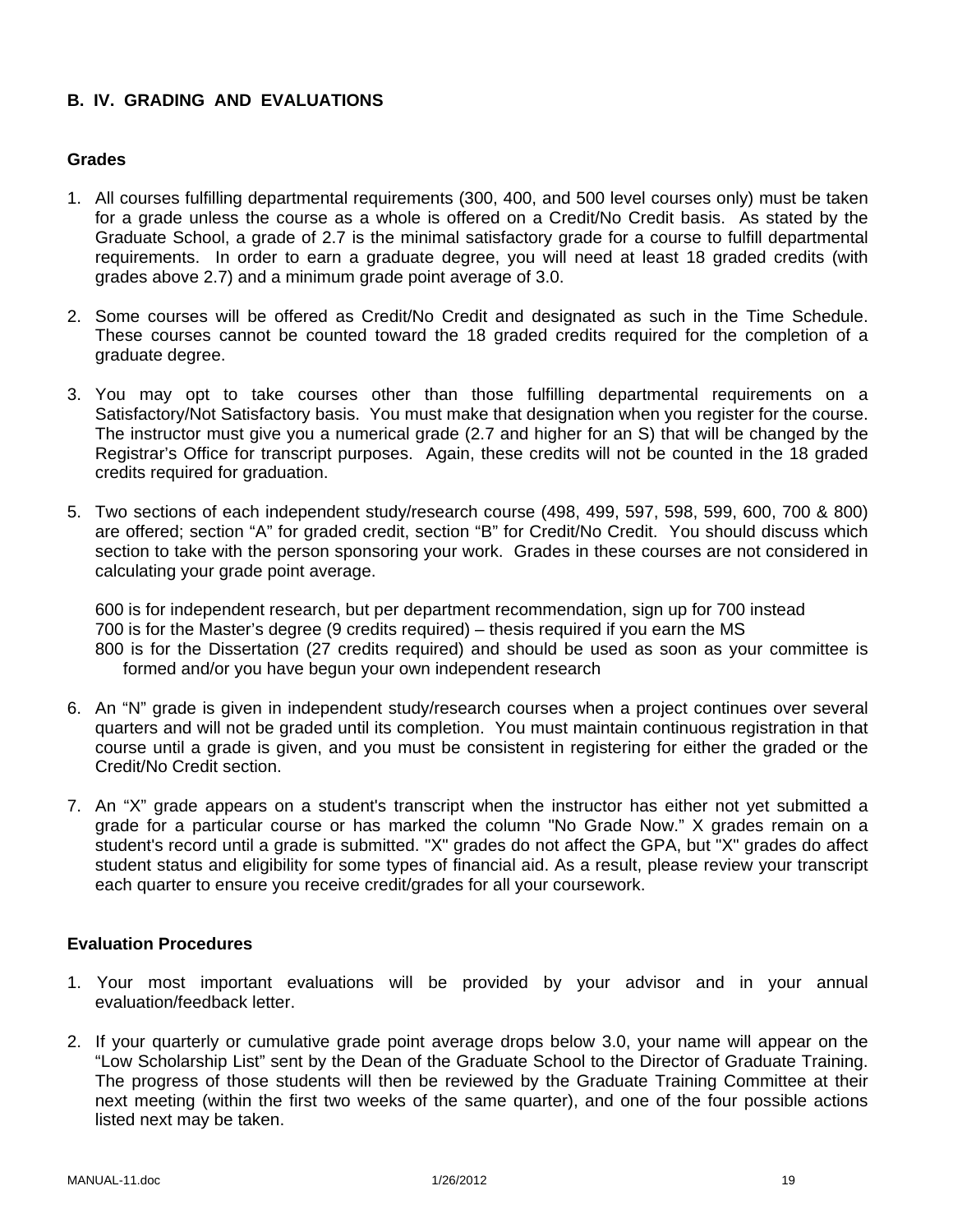- 3. In the unlikely event that your progress is less than satisfactory in any area of your program, you will receive feedback from the Director of Graduate Training, and in some cases, from the Dean of the Graduate School. There are four ways in which unsatisfactory progress can be communicated to a student. They are, in increasing order of seriousness:
	- 1) a verbal warning from the student's advisor(s),
	- 2) a written warning from the Director of Graduate Training ("Internal Watch list/Safety net"),
	- 3) a change in the student's status to "Probation," or (external/Graduate School)
	- 4) a change in the student's status to "Final Probation." (external/Graduate School)

Procedures 1 and 2 are essentially "internal" warnings within the department, whereas procedures 3 and 4 are actions taken by the Dean of the Graduate School.

"Probation" or "Final Probation" status results in a notation on your transcript and in a letter being sent to you by the Dean. Students in each of the "external" categories (3 and 4) will be informed in a letter from the Director of Graduate Training of the steps they must take to return their standing to that of a student in good standing. A student is not usually dropped from the University unless he/she has spent at least one quarter in the status of "Final Probation." Students in Probation or Final Probation status are less likely to receive assignments as teaching assistants (see "TA Assignment Procedures" on page 57).

- 4. At the request of any faculty member, Supervisory Committee, or individual student for him- or herself, the Graduate Training Committee will review the academic status of any graduate student and will make any appropriate recommendations.
- 5. You should receive your annual evaluation in mid-summer. Should you have questions about your evaluation, see your advisor or the Director of Graduate Training.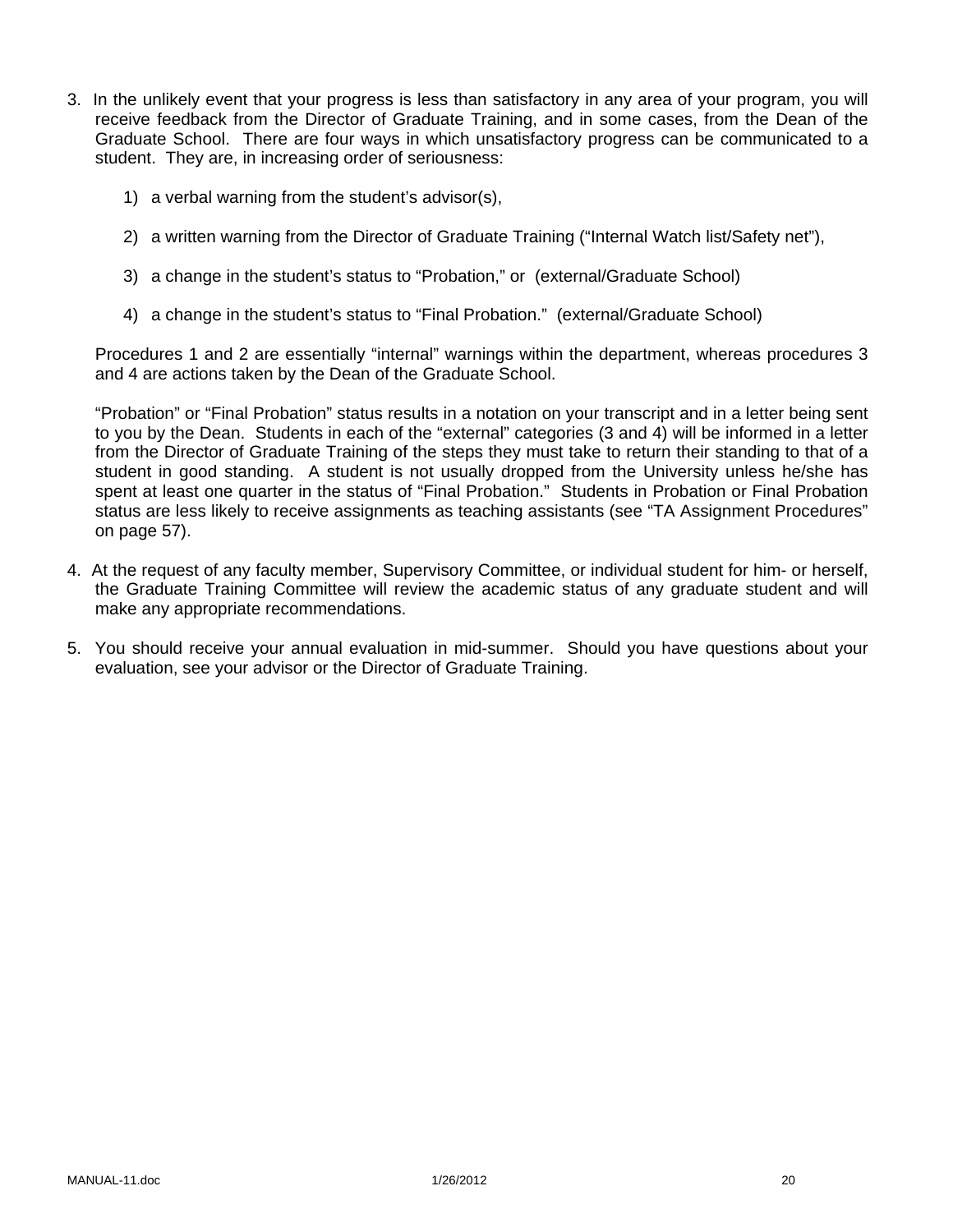# **B. V. SUPERVISORY COMMITTEE**

Your Supervisory Committee's roles are to guide you in the preparation of your graduate program, to conduct your General Examination, and to conduct your Final Examination.

- 1. *Composition of the Supervisory Committee*: You must set up a Supervisory Committee consisting of at least four and not more than seven members. This Committee must be officially formed at least four months prior to the time the request for the General Exam is presented to the Graduate School. It is advisable to have one or more members over the minimum number to assure a necessary quorum for meetings and examinations. The following are considerations for composition of the committee:
	- a) Members of the committee must be appointed Graduate Faculty. One or two members may be appointed who are not on the Graduate Faculty, if the majority of the members are Psychology Graduate Faculty members, and if a CV is provided to the Graduate Program Advisor for the non-Graduate Faculty member. Not every faculty member is a member of the Graduate Faculty, although most are. Some new assistant professors, lecturers, and research associates are not. If in doubt, ask the person you are considering having your committee, check with the Psychology Graduate Program Office, or call the Graduate School's Student Services Office at 206-543-8720. You may also check the following website: http://www.grad.washington.edu/gradfac/
	- b) A majority of your members must be from your major area, e.g., Clinical, Behavioral Neuroscience, etc. Normally, at least three of your members are core faculty in the Psychology Department, but members of other departments are also eligible.
- 2. *When to Form Your Supervisory Committee*: Your supervisory committee should be formed either at the end of your first year or as early as feasible in your second year in the program. It is advisable to form this committee early so that your committee members can have a voice in the curriculum you follow in preparation for your General Examination (see "General Examination" section on page 26.)
- 3. *Procedures for the Formation of Your Supervisory Committee*:
	- a) Get an "Application for Ph.D. Supervisory Committee" form from the Graduate Program Office, by emailing Jeanny (jeanny@uw.edu).
	- b) Discuss your committee with each potential member and get a signature on the form for each member who is willing to serve on the committee. An e-mail concurrence may be attached to the request form in lieu of a signature.
	- c) Return the completed form with signatures or emails to the Psychology Graduate Program Office. After the Graduate Program Coordinator evaluates the representation on your proposed committee, an official request will be prepared and sent to the Graduate School.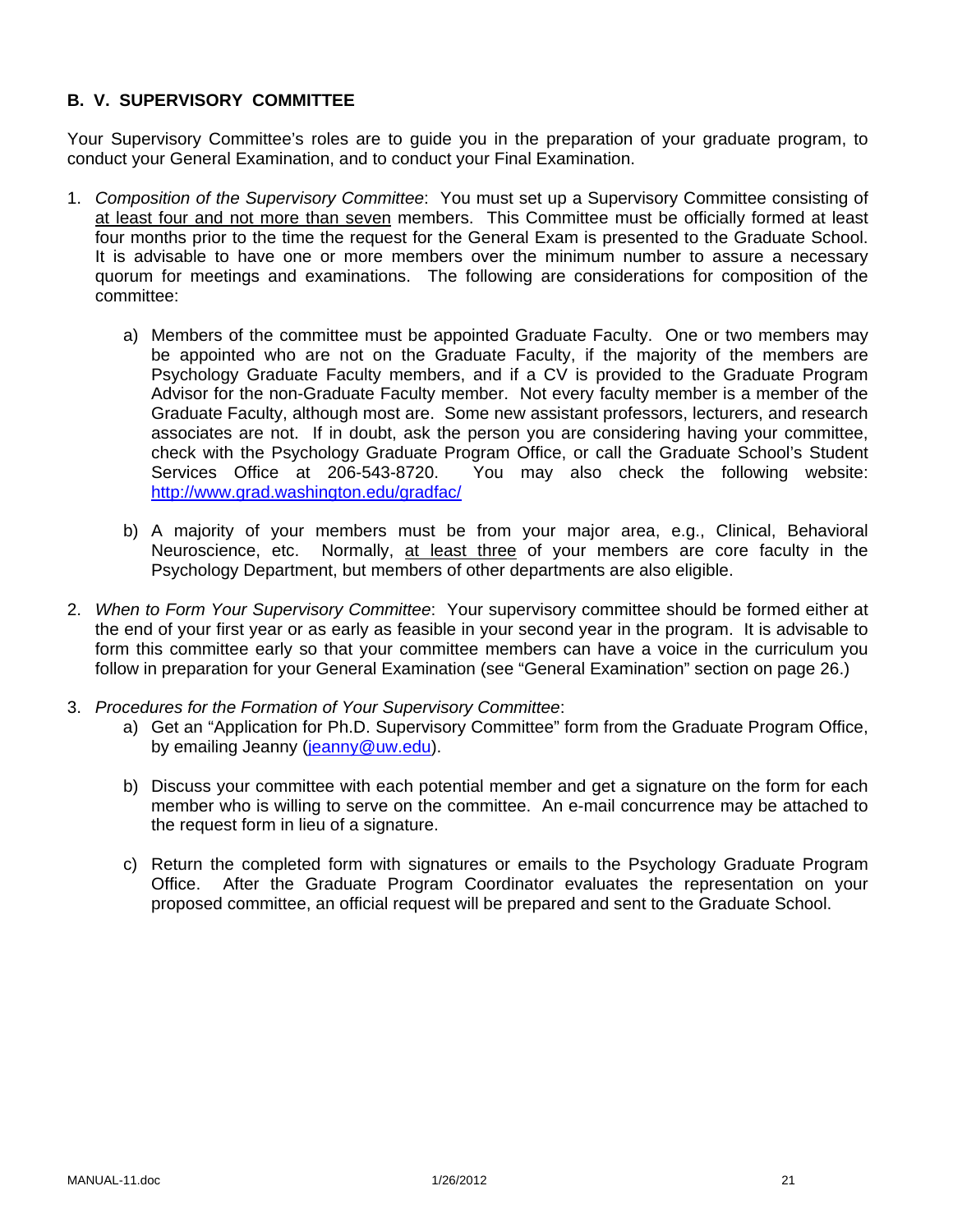- 4. *Graduate School Representative (GSR)*: You are expected to find a Graduate School Representative who is from a field other than Psychology and who does not have any conflicts of interest with you or your Chair. Budgetary relationships, personal relationships, primary or joint appointments in common with primary or adjunct appointments or research and/or publication relationships between the GSR and either the student or the committee chair are examples of possible conflicts of interest. The GSR represents the broad concerns of the Graduate School. The role of the GSR includes monitoring the conduct of the student's exams, resolving conflicts, and facilitating communications between committee members and the student. The GSR is charged with the additional responsibility of reporting directly to the Dean of the Graduate School on the content and quality of the General and Final Examinations. The main function of the GSR is to ensure that the process allows for fairness to all parties. **The GSR is currently a voting committee member**. Please see page 23 for information on locating a GSR.
- 5. *Changing (Reconstituting) Your Committee*: Within reason, it is possible to change the members of your committee. For example, if your dissertation focus has changed, a different committee member may be more appropriate. The Graduate School will not honor requests to change the GSR if the reason for the change is a scheduling difficulty. If you and your advisor decide that a change is needed, follow the steps outlined below.
	- a) Email Jeanny and ask for a "Request for Supervisory Committee Reconstitution" form.
	- b) Indicate the changes to be made, and your reasons for making these changes.
	- c) Get the signatures of any members who are being added to, or removed from, the committee. An e-mail concurrence may be attached to the request form in lieu of a signature.
	- d) Return the completed form with signatures or emails to the Graduate Program Office. After Jeanny evaluates the change(s) proposed, an official request will be prepared and sent to the Graduate School.
- 6. Meetings with your Supervisory Committee
	- a) As early in your second year as feasible, you should meet with your Supervisory Committee to plan the course work, reading, and other activity you will undertake in preparation for your General Examination, which is normally taken during the  $3<sup>rd</sup>$  year.
	- b) The committee (a minimum of 4—the chair, the GSR, and any two other members of your supervisory committee) will meet for the oral portion of your General Examination.
	- c) Normally, a meeting is held to approve your dissertation proposal. The GSR is not required at this meeting, only at the General Exam and at the oral defense of the Dissertation (Final Exam).
	- d) The committee (a minimum of 4—the chair, the GSR, and any two other members of your supervisory committee) will meet for your Final Examination, during which you will defend your dissertation.
	- e) Other meetings may be scheduled as you and the chair of your committee deem necessary.
	- f) The GSR does not need to be present at routine supervisory meetings (e.g., to plan a course of study). The GSR is required to be present at the General Exam and at the oral defense of the Dissertation (Final Exam).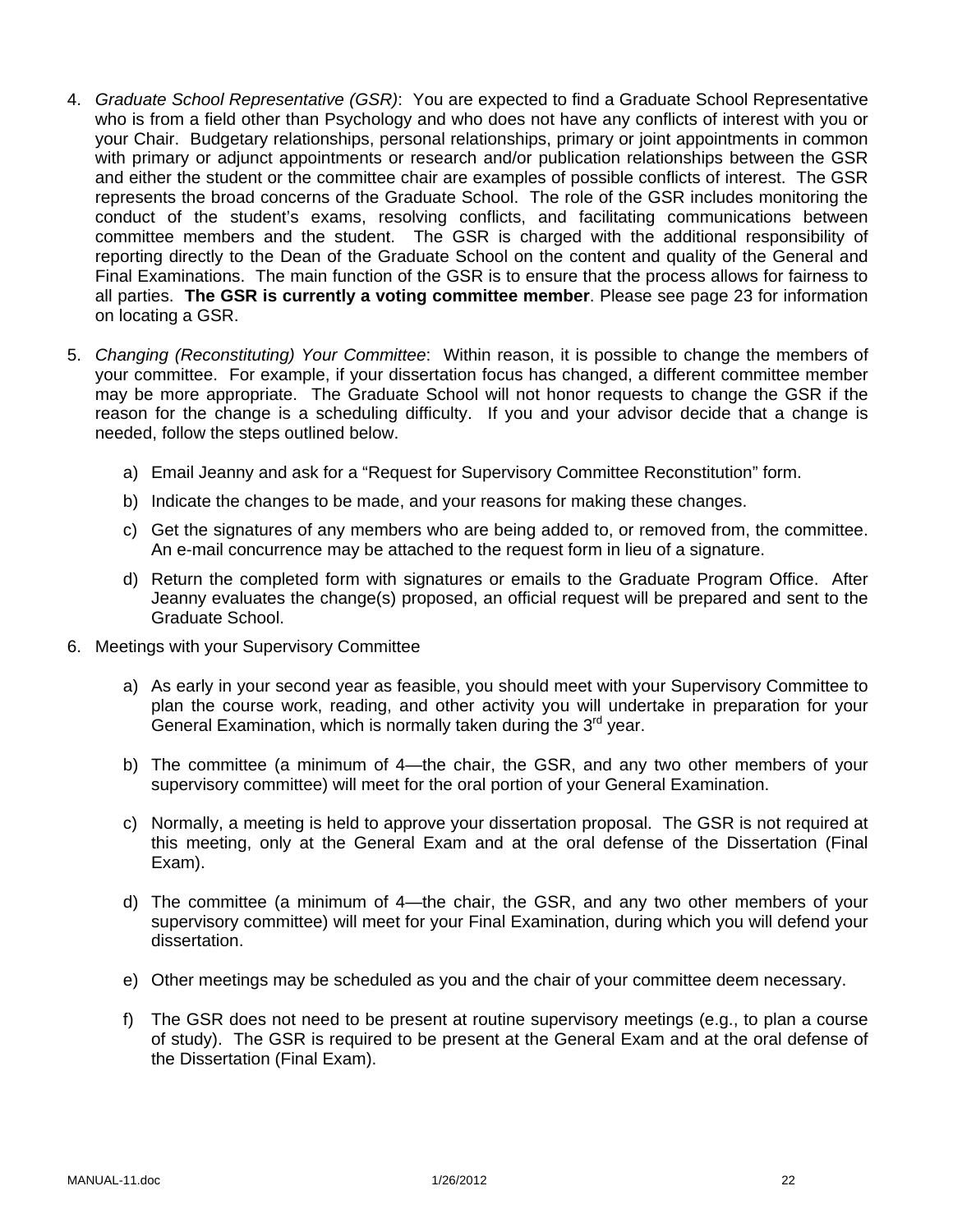# **Finding a GSR (Graduate School Representative)**

The GSR (Graduate School Representative) is a required member of your supervisory committee. This person has to be a member of the Graduate Faculty (not all faculty fit this) and they must have an endorsement that allows them to chair a supervisory committee (again not all graduate faculty fit this). This person should have some familiarity with the type of research that you intend to do (although this is not critical). They must be independent of your committee chair, e.g., they cannot have appointments in the same department as the committee chair and they can't be on the same grants. The role of the GSR is to assure that the committee holds the student to a high enough standard to maintain the reputation of the University and enforces rules and procedures in a way that is totally fair to the individual student.

The student is responsible for identifying a faculty member who is willing to serve as their GSR. This can be done in a number of ways. One way is to talk with your advisor and other Psychology Departmentbased committee members and/or to other faculty in your area seeking their suggestions for a good GSR. Talk to students, especially those who are finishing, about who they have as their GSR. Sometimes, though, the people known best in the department are not available for another committee appointment.

The Graduate Faculty Locator is another source of ideas about who to approach for your committee. The Graduate Faculty Locator is found at:

http://www.grad.washington.edu/gradfac/Default.asp

If you are looking for ideas of who you might ask, the "search by Research/Scholarly Interest" is the way to go. Type in various descriptors that reflect your research focus, e.g., "memory," nutrition," "adolescence." If no names come up try another topic area. All the people whose names come up in such a search are members of the graduate faculty, but not all have the chair endorsement needed to be a GSR. Only those whose names are followed by an asterisk (\*) can serve as your GSR. Once you have possible names, check out their department websites to see what you can learn about their research focus. If they look good, talk to your advisor and psychology committee members to see if they know the possible GSR. If all looks good, contact the prospect briefly explaining your research focus and asking if you can meet to discuss the possibility of them joining your committee as GSR.

#### **READING COMMITTEE**

The Reading Committee is a subset of your Supervisory Committee and must be appointed separately.

You should form your Reading Committee when you are close to defending your dissertation. The purpose of this committee is to read the dissertation and agree that you are ready to defend it in an oral (Final) examination. Choose any three members of your supervisory committee (including the Graduate School Representative) who will agree to be on the committee. They will read the various drafts of your dissertation, make comments and suggestions for improvement, and sign the Doctoral Dissertation Supervisory Committee Approval Form (http://www.grad.washington.edu/students/etd/phd-approvalform.pdf). Your entire supervisory committee must give approval to schedule the Final Examination and sign the exam warrant after your defense. See the section on Final Examination (page 28) for details on forming this committee.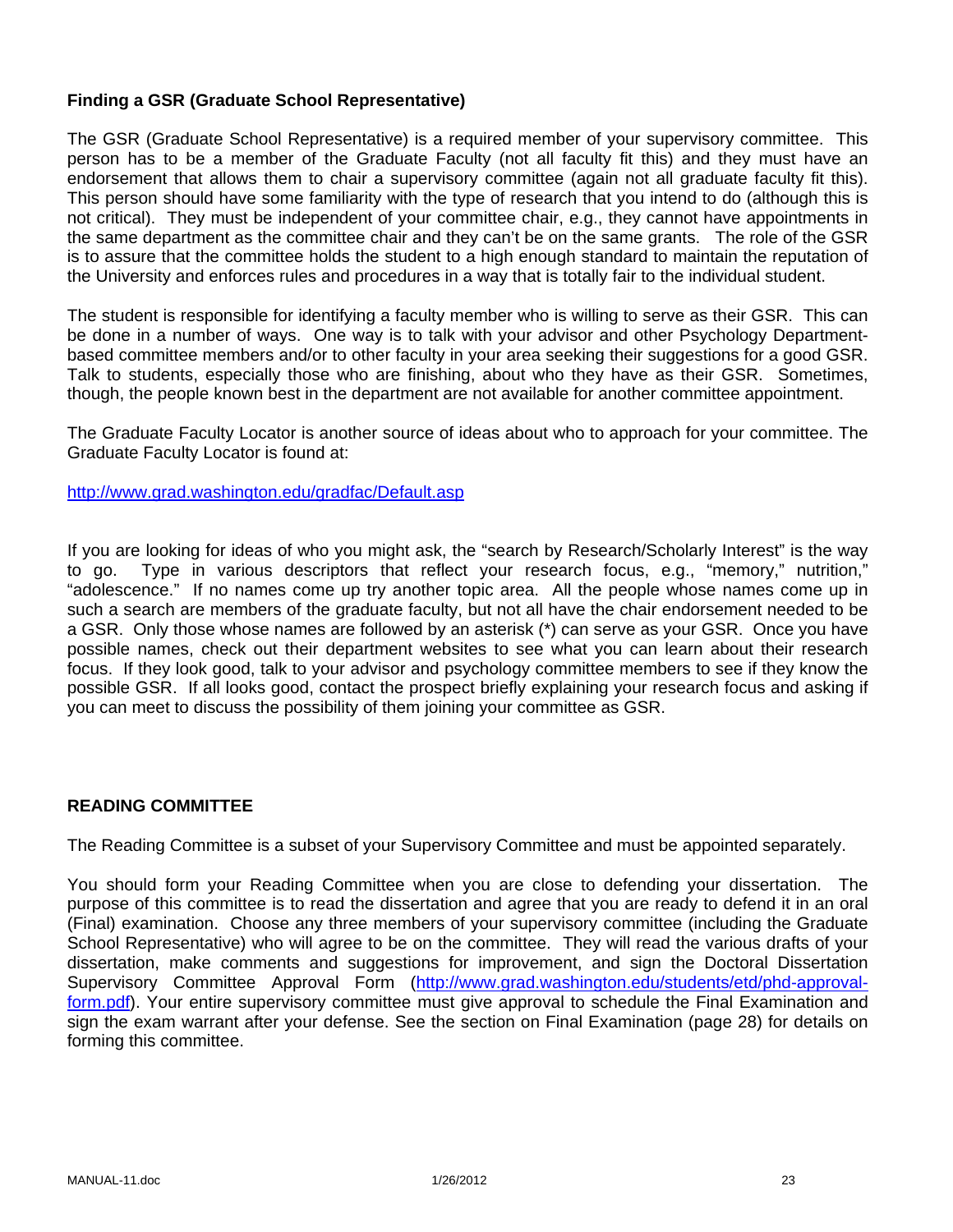# **B. VI. MASTER'S DEGREE**

The Psychology Department has an approved, *thesis only,* Master's Degree option that can be completed along the way toward the Ph.D. and is not a requirement of the Department. You may, however, set a requirement to include a Master's degree in your Plan (see Annual Plan on page 5, or its template on page 67).

In the quarter in which you expect to complete a Master's degree, you must submit a Master's request to the Graduate School on-line at the following address: http://www.grad.washington.edu/mygrad/student.htm. You will be notified automatically if you meet the basic Graduate School requirements. If not, you will be notified of any contingencies to be met before a warrant may be issued or the degree is awarded. The warrant will be emailed to you by Jeanny. Any two members of your supervisory committee, or your advisor and one other graduate faculty member, are required to sign the warrant for your Master's Degree. The signed warrant must be returned to the Graduate Program Advisor in Guthrie 127 by the end of the quarter (Friday of Finals Week).

Your Master's request is good for one quarter only. If you do not submit your thesis for the Master's degree by the last day of the approved quarter, you must notify the Graduate Program Advisor and reapply on-line during the next quarter.

### *Requirements for the Master's Degree* - http://www.grad.washington.edu/students/masters/index.shtml

- 1. At least 36 credits must be completed
	- All courses numbered 400-799 that are numerically graded 2.7 and above, or have a grade of Satisfactory or Credit ('S' or 'CR') count toward the 36 credit total. 499 courses are not counted in the 36 credit total.
	- Courses graded less than 2.7 do not count towards the 36 credit total.
	- At least 18 credits must be in courses numbered 500 and above.
	- 18 credits must be numerically graded in department approved 400-level courses accepted as part of the major and in 500-level courses. This excludes 499 and transfer credits.
	- No more than 6 graduate level quarter credits can be transferred from other academic institutions to count toward the 36 credit total.
	- No more than 12 UW Graduate Non-matriculated credits can be applied to the 36 credit total.
	- No more than 12 credits derived from any combination of UW Graduate Non-matriculated credits and transfer credits can be applied to the 36 credit total.
	- If a student repeats a non-repeatable class, only one set of credits counts toward the 36 credit total.
- 2. A minimum cumulative GPA (grade point average) of 3.00 is required for a graduate degree at the **University**
- 3. The Master's Degree Request must be filed according to posted quarterly dates and deadlines (http://www.grad.washington.edu/students/dates.shtml).
- 4. Must complete all degree requirements within six years
	- The timeframe/clock begins on the first day of the quarter that the Graduate Student uses a course to satisfy degree requirements when he/she is coded as either a Graduate Non-Matriculated student (Department Code with class 6) or as a Graduate Student (Department code with class 8) in the department to which he/she is admitted.
	- UW Graduate Non-matriculated credits used towards the 36 course credit total are counted in the six years.
	- Quarters spent On-Leave and out of status are counted in the six years.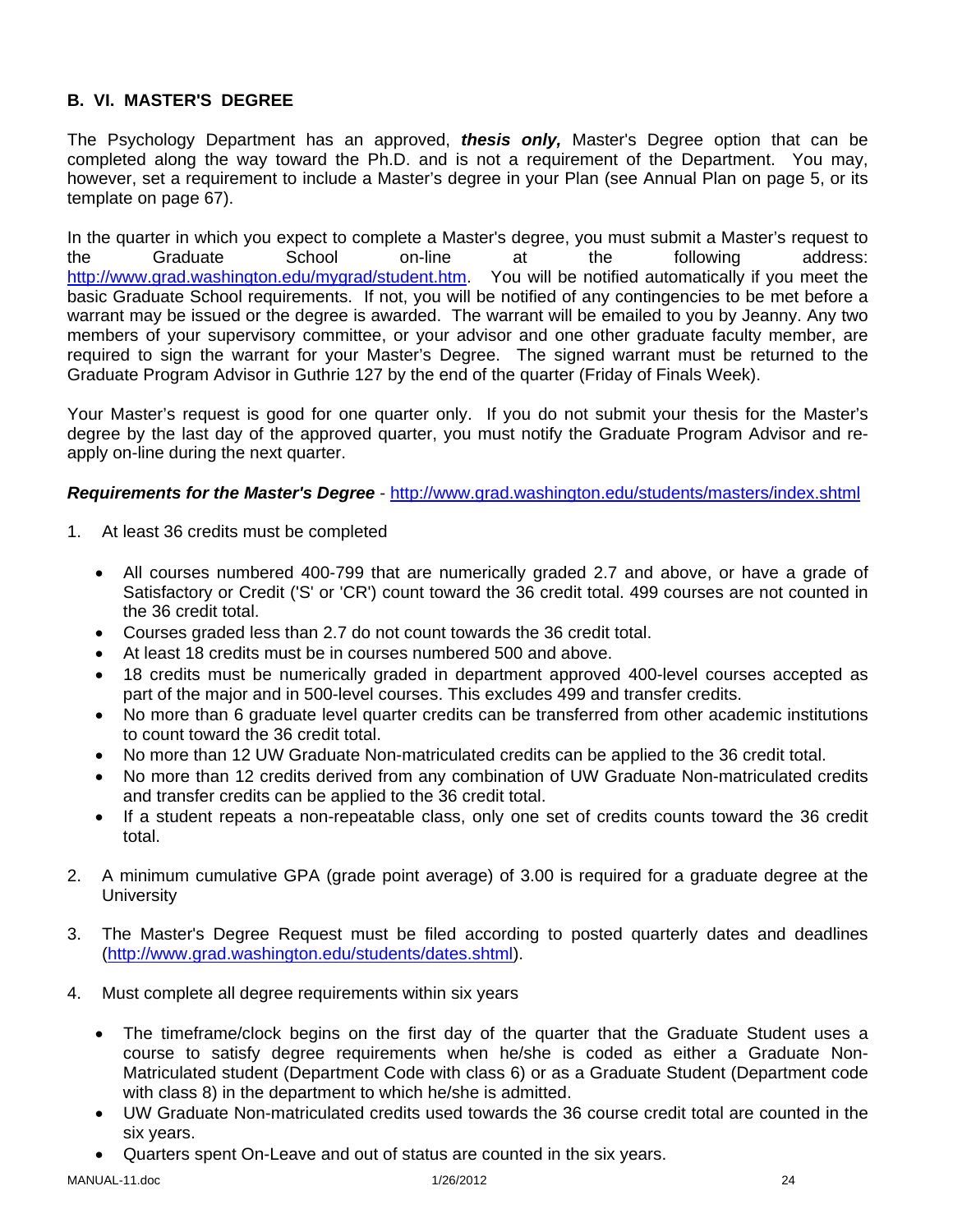- 5. Must maintain registration through the end of the quarter in which the degree is conferred or, if eligible, pay the Graduate Registration Waiver Fee within 14 days following the last day of the quarter in which all degree requirements were met.
- 6. Thesis track students are required to take a minimum of 9 thesis credits in their 36 credit total.
- 7. Thesis Track students are required to submit their acceptably formatted thesis online via the UW Electronic Thesis/Dissertation (ETD) Administrator Site (http://www.etdadmin.com/washington) by 11:59 p.m. PST on the last day of the quarter (Friday of Finals Week).
- 8. Your signed warrant and signed Master's Supervisory Committee Approval Form (http://www.grad.washington.edu/students/etd/thesis-approval-form.pdf) must be submitted Jeanny (signed warrant) and the Graduate School (signed approval form) by 5:00 p.m. PST on the Monday following the last day of the quarter (Friday of Finals Week) in order for you to receive your degree within the same quarter. You are then eligible to participate in UW graduation ceremonies if you so desire.
- 9. **There are no required fees**. You have the option to register your copyright via ProQuest for a fee. If you want to order bound (paper) copies of your document, you may do so through the UW Copy Centers or through ProQuest. Questions should be directed to the UW Copy Centers or to ProQuest at 1.800.521.0600, ext. 77020 – available 8:00 a.m. – 5:00 p.m. EST, Monday through Friday (excluding U.S. holidays).
- 10. If the thesis is submitted online after the quarter ends, you must register for the following quarter or utilize the Registration Fee Waiver option (pay \$250 instead of registering—this is usually the option for a student who is in his/her last quarter), which allows you up to 14 days after the last quarter to submit your thesis (http://www.grad.washington.edu/area/regwaiver.html) for an M.S. conferred the following quarter. Please talk with Jeanny before choosing this option. The Graduate School strictly enforces the deadline for dissertation submission and the enrollment requirement.
- 11. View complete Final Submission Instructions including Electronic Thesis/Dissertation (ETD) online: http://www.grad.washington.edu/students/etd/info.shtml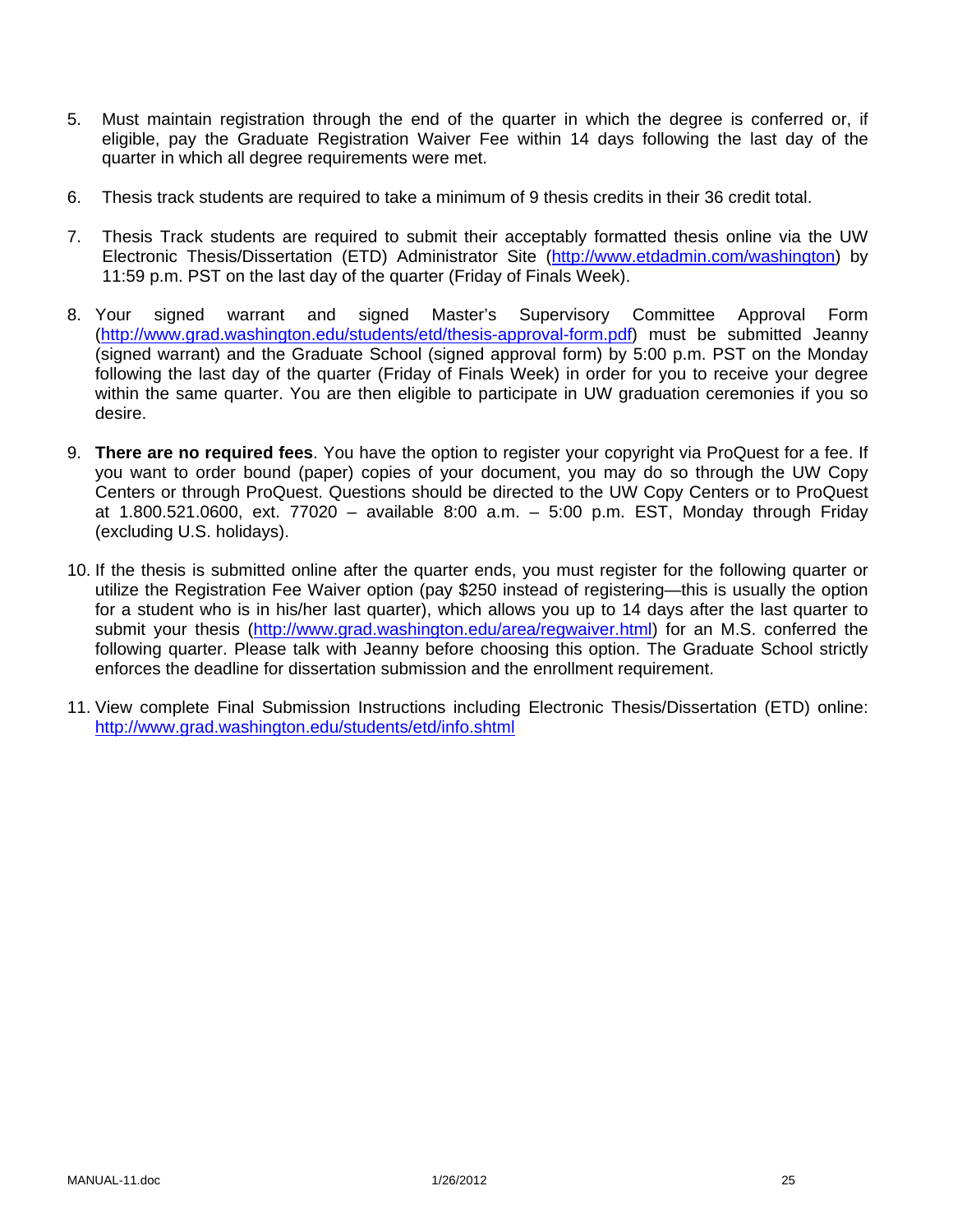### **B. VII. GENERAL EXAM**

- 1. The General Exam is a requirement of the Graduate School. The General Catalog states that you should take your General Exam when your background of study and preparation is sufficient to justify undertaking the examination. Although there may be more than one part to the examination (See page 27), the only requirement from the Graduate School is an oral examination attended by at least four members of your committee, including the Chair and the GSR (See page 23). Your entire committee should be given the opportunity to participate in setting both the format and the content of your exam.
- 2. You must have completed two years of graduate study and be well along in your course requirements before you take the General Examination. The Graduate School requires that all coursework, including departmental requirements, be completed at this time. Exceptions may be granted with the signed approval of your advisor.
- 3. You must have formed a Supervisory Committee at least four months prior to taking your exam.
- 4. You must be registered at the UW for a minimum of 2 credits for the quarter in which you complete the General Examination.
- 5. You should plan to take the General Exam as early as feasible in the  $3<sup>rd</sup>$  year of study. Any student who has not passed the General Examination prior to the beginning of the fourth year of study may be recommended for Probation. If you have not passed the General Examination by the beginning of the third quarter of your fourth year, you may be recommended for Final Probation. (Exception: Students in the Clinical areas will have a nine-month extension of these deadlines.)
- 6. You must schedule the oral part of the examination. Rooms can be scheduled via PsyCal. Then, arrange a date and time for the exam that is agreeable with all your committee members. Forward these confirmation emails to Jeanny. Submit your request online: http://www.grad.washington.edu/mygrad/student.htm. She must have every committee member's acknowledgement that your exam is occurring before she will approve your general exam request. Please submit your request at least three weeks before your intended date. Email confirmations that do not state date/time/location will not be accepted. **Everyone on your committee must agree that you can schedule your exam, even if a member is not attending.**
- 7. The exam warrant is available via pdf which Jeanny will then email to you. On exam day, print and take it to your exam. The warrant is signed by all committee members present (minimum of four required) at the exam upon satisfactory completion and returned to the Psychology Graduate Program Office.
- 8. The Graduate Program Office will submit the outcome to the Graduate School. If this is filed by the last day of the quarter you will be designated as a doctoral Candidate (Ph.C.) for that quarter. Otherwise you become a Candidate at the end of the following quarter (that is, if you complete your exam during a school break, your Ph.C. will be awarded at the end of the following quarter). **You will be eligible for your Level 2 raise once the Graduate School awards your Ph.C. status.** Keep this in mind as you schedule and complete your exam.
- 9. If you do not pass, the exam must be rescheduled.
- 10. The General Examination and Final Examination may not be taken in the same quarter. You may take the General Examination one quarter and take the Final Exam the next.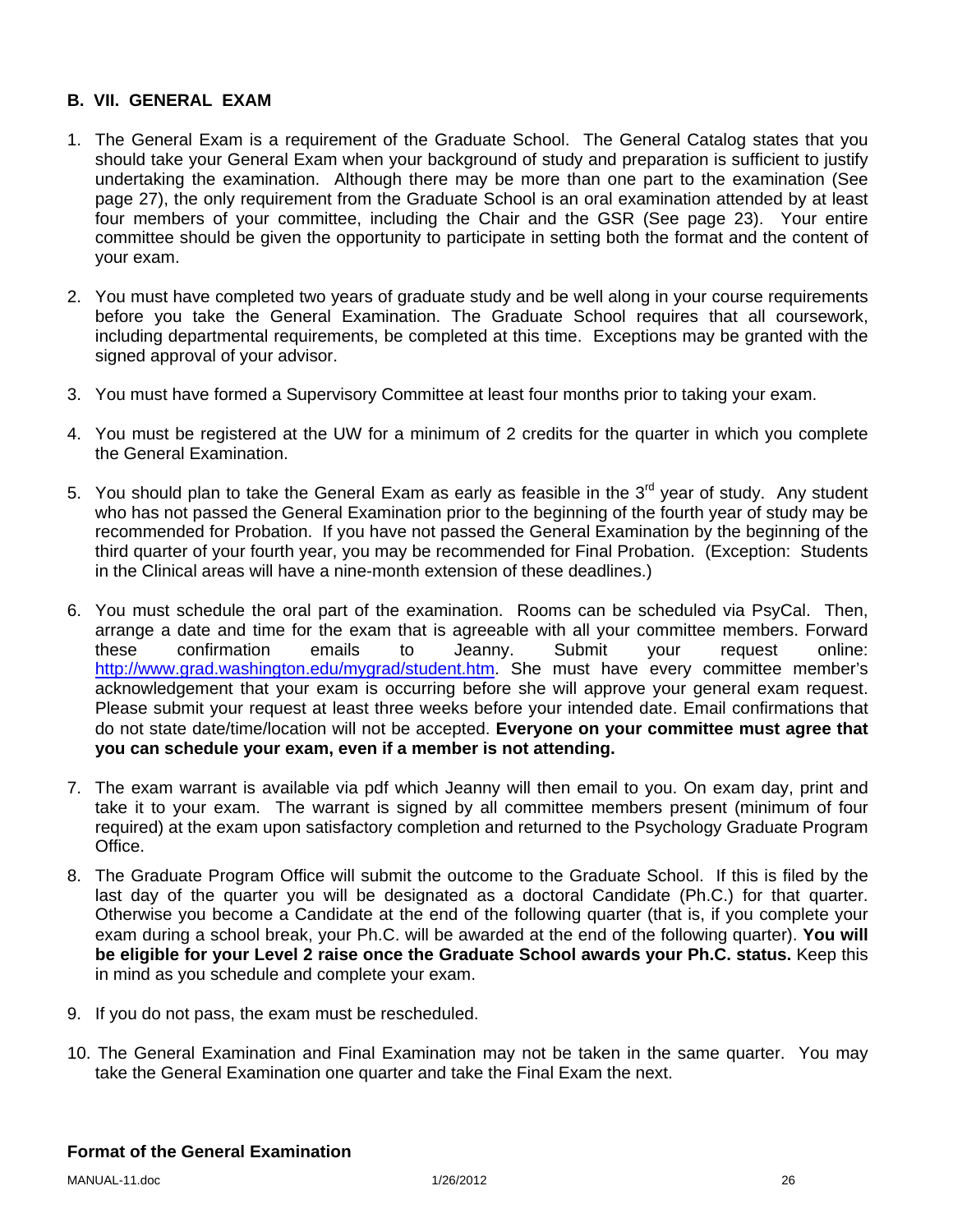The format of general exams varies among Areas and among individual students.

**Reading List/Written Exam/Oral Exam**: This is the most common format. If this format is chosen, the student should start by consulting all members of his/her Supervisory Committee about the breadth and depth of the exam, and the range of topics that will be covered. Several months before the exam, a reading list should be prepared, with inputs from the Advisor and all Committee members. When the student feels he/she has sufficient mastery of the subject matter on the reading list, the Advisor requests questions for the written part of the exam from all Committee members. The Advisor compiles the exam and gives it to the student on a pre-specified date, with a pre-specified due date. The student's answers are then distributed to all members of the Committee. If the Committee members agree that the answers are satisfactory, the student schedules the oral portion of the exam. Successful performance at the oral exam completes the General Examination.

**Clinical General Exam Requirements:** The Clinical and Child Clinical Areas have a fixed format and content for the general exam. Four things are required (taken from the current Clinic Training Manual):

In order to successfully pass generals four things are required:

1. A written publication-quality empirical article conducted after beginning graduate school at the University of Washington. The student should have played a key role, both conceptually and analytically, in preparing the study on which the article is based, and the student should be first or sole author. This study will usually be the student's second year project. However, in cases where the second year project is not publication-worthy, another piece of work can be used to meet this requirement. The requirement is that students will have to submit the article to a peer-reviewed journal for review.

2. A comprehensive written review of the literature on a topic of the student's choosing, based on consultation with the student's advisor and committee. This review would ideally be in the form of a Clinical Psychology Review or Psychological Bulletin article. The paper should be in the 30-50-page range and should include a critical review of the relevant literature, discuss important theoretical and methodological issues in that topic area, and address future directions in which empirical and theoretical development should proceed.

3. A formal written research proposal that will be the basis for the doctoral dissertation. The proposal will typically be in the same area as the literature review paper, but it may also be in a different area, reflecting the student's current research interests. In the latter case, the dissertation research proposal should include a review of the relevant literature on the new topic. This review need not be as comprehensive as the literature review in (Requirement 2), but it needs to be at least at the level of a literature review for a major journal article or NRSA/NSF proposal and demonstrate that you know the background literature. A first draft of the proposal should be distributed to the committee at least three weeks prior to the examination date to ensure the opportunity to incorporate feedback into the final proposal.

4. An oral defense of the literature review paper (Requirement 2) and the dissertation research proposal (Requirement 3), planned in consultation with the chair and other members of the committee. This oral defense before the student's doctoral committee will include both a presentation by the student and a period of questioning from the committee.

**Protocol for papers to your committee**: Check with your committee members to see if they would like a hard copy of general exam materials and dissertations. Some may be satisfied with an electronic version, whereas others would rather not have to print large documents or would prefer a hard copy to write on.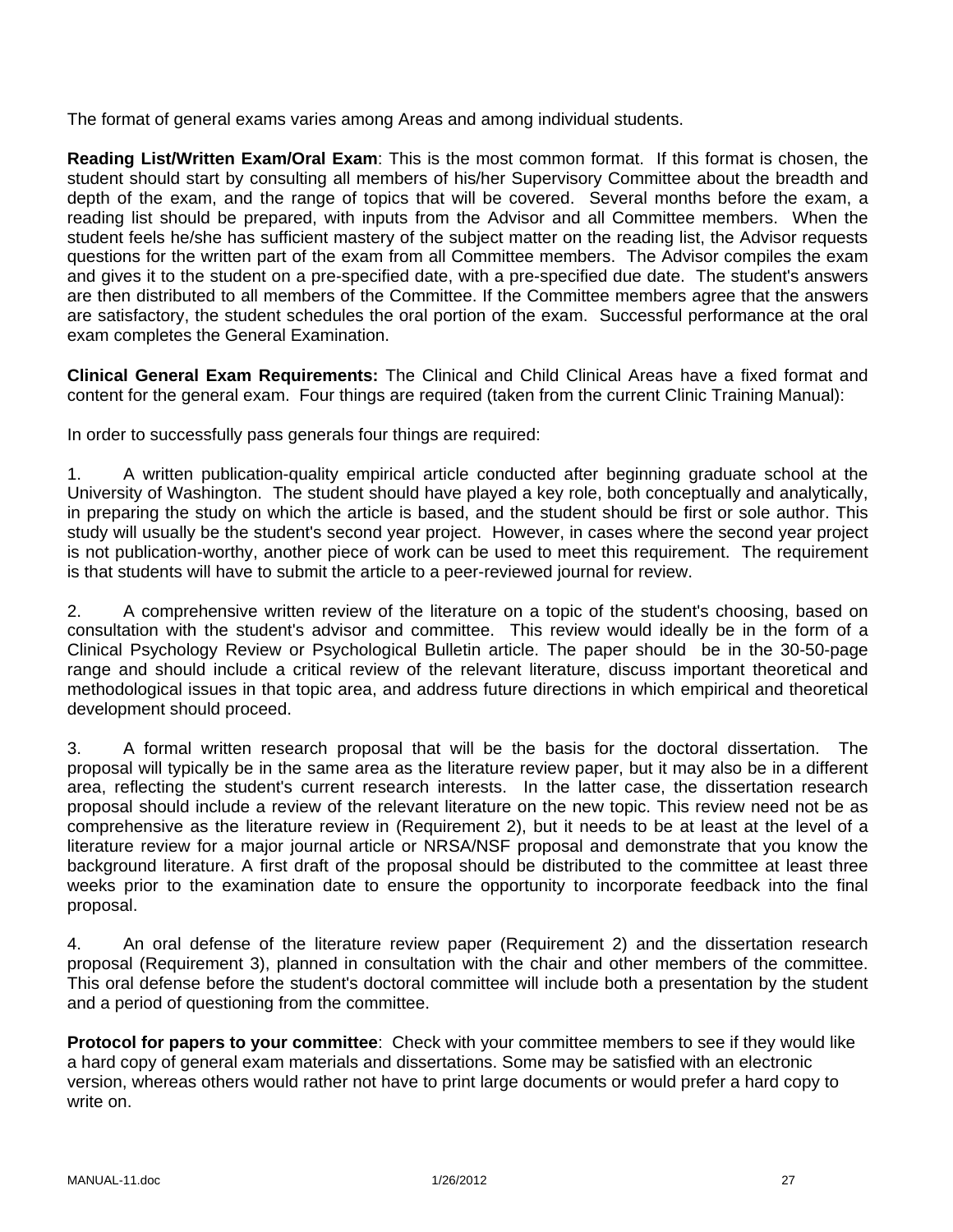# **B. VIII. DISSERTATION AND FINAL EXAMINATION**

The dissertation and defense of it, in the Final Examination, are the final requirements for the Doctoral Degree. These requirements are undertaken after you have received Candidate status, i.e., passed your oral General Examination at least one quarter previously. The dissertation should demonstrate "original and independent investigation and achievement [and]... should reflect not only mastery of research techniques, but also ability to select an important problem for investigation."

- 1. You must complete a minimum of 27 credits of dissertation research (800) distributed over a minimum of three quarters. No more than 10 credits of 800 are allowed per quarter. At least one of these quarters should be after you have passed your General Examination. Your Final Exam cannot take place in the same quarter as your General Exam.
- 2. As you near completion of your dissertation, obtain the signatures/emails of three members of your Supervisory Committee whom you would like to be on your **Reading Committee**. Request the necessary form from the Graduate Program Advisor (G-127) and return the completed form with approvals to her. An official request will be submitted to the Graduate School for approval. The Graduate School will then confirm the Reading Committee by sending an email. This has to be done before you schedule your Final Examination. (See page 23)
- 3. To schedule your Final Examination, arrange a day and time agreeable with your entire supervisory committee (not just the Reading committee, but everyone). Reserve a room via PsyCal. A minimum of 4 members, one of whom is the Graduate School Representative (GSR), and one of whom is the chair, must be present at the examination. Forward these confirmation emails to Jeanny.
- 4. Submit your request online: http://www.grad.washington.edu/mygrad/student.htm. Jeanny must have every committee member's acknowledgement that your exam is occurring before she will approve your final exam request. Please submit your request at least three weeks before your intended date. (NOTE: This timeframe differs slightly for Spring quarter exams due to the Commencement Brochure's advance printing deadline.) Email confirmations that do not state date/time/location will not be accepted. Everyone on your supervisory (not just reading) committee must agree that you can schedule your exam, even if a member is not attending.
- 5. The exam warrant is available via pdf which Jeanny will then email to you. On exam day, print and take it to your exam. The warrant is signed by all committee members present (minimum of four required) at the exam upon satisfactory completion and returned to the Psychology Graduate Program Office. You should also bring 1 print-out of the "Doctoral Dissertation Supervisory Committee Approval Form" (http://www.grad.washington.edu/students/etd/phd-approval-form.pdf) to get signed as well. You will then deliver the signed approval form to the Graduate School by 5:00 p.m. PST on the Monday following the last day of the quarter (Friday of Finals Week). See #9 below for Final Submission instructions.
- 6. Submit your dissertation online through the UW Electronic Thesis/Dissertation (ETD) Administrator Site (http://www.etdadmin.com/washington), by 11:59 p.m. PST on the last day of the quarter (the Friday of Finals Week) within the quarter that you defended or by the Friday of Finals Week in the quarter immediately following (See page 30 for the Department's Policy on Dissertation Submission). You must be registered at least part-time for the quarter in which you defend and submit your dissertation (if they are happening in separate quarters). If the dissertation is submitted online after the quarter ends, you must register for the following quarter or utilize the Registration Fee Waiver option, which allows you up to 14 days after the last quarter, to submit your dissertation (http://www.grad.washington.edu/policies/general/regwaiver.shtml) for a Ph.D. conferred the following quarter. Please talk with Jeanny before choosing this option. The Graduate School strictly enforces the deadline for dissertation submission and the enrollment requirement.
- 7. The Graduate School requires that the University publish your dissertation in adherence with strict formatting guidelines. A document entitled "Policy and Style Manual for Theses and Dissertations" (http://www.grad.washington.edu/students/thesis-dissertation/index.shtml) is available on the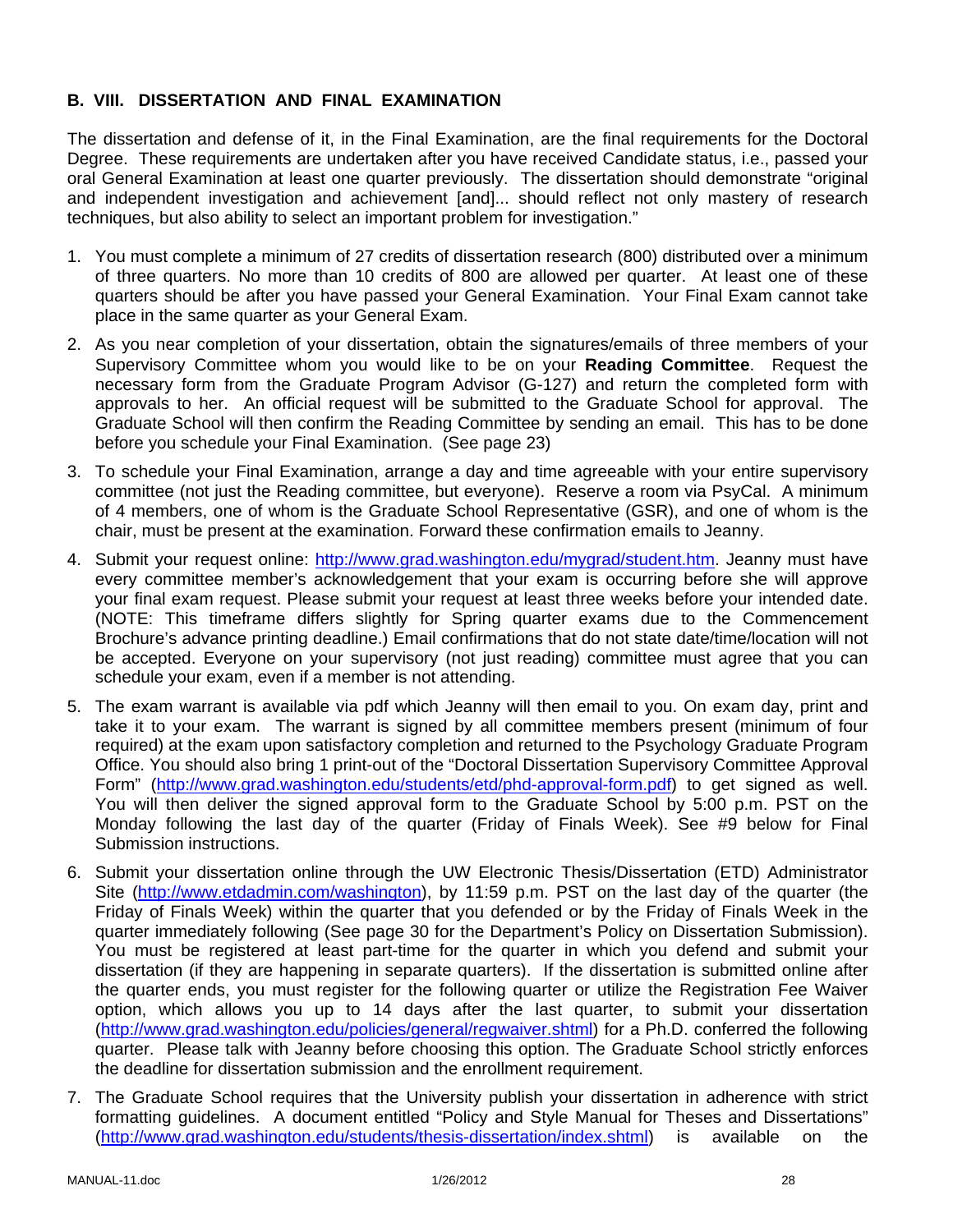Graduate School webpage and must be followed to the letter. Failure to meet the formatting requirements may mean retyping portions of the dissertation. If you wait until the last minute to have this checked, you may have to enroll for another quarter just to turn in your dissertation! Don't let this happen to you.

- 8. **There are no required fees**. You have the option to register your copyright via ProQuest for a fee. If you want to order bound (paper) copies of your document, you may do so through the UW Copy Centers or through ProQuest. Questions should be directed to the UW Copy Centers or to ProQuest at 1.800.521.0600, ext. 77020 – available 8:00 a.m. – 5:00 p.m. EST, Monday through Friday (excluding U.S. holidays).
- 9. View complete Final Submission Instructions including Electronic Thesis/Dissertation (ETD) online: http://www.grad.washington.edu/students/etd/info.shtml

#### **Requirements for Doctoral Degree which must be met before a Final Examination will be scheduled**

- 1. Completion of a program of study and research as planned by the graduate program coordinator in the student's major department or college and the Supervisory Committee. At least 18 credits of course work at the 500 level and above must be completed prior to scheduling the General Examination.
- 2. Presentation of 90 credits, 60 of which must be taken at the University of Washington. With the approval of the degree-granting unit, an appropriate master's degree from an accredited institution may substitute for 30 credits of enrollment.
- 3. Numerical grades must be received in at least 18 quarter credits of course work taken at the UW prior to scheduling the General Examination. The Graduate School accepts numerical grades in approved 400-level courses accepted as part of the major, and in all 500-level courses. A minimum cumulative GPA of 3.00 is required for a graduate degree at the University.
- 4. Creditable passage of the General Examination. Registration as a graduate student is required the quarter the exam is taken and candidacy is conferred.
- 5. Preparation of and acceptance by the Dean of the Graduate School of a dissertation that is a significant contribution to knowledge and clearly indicates training in research. Credit for the dissertation ordinarily should be at least one-third of the total credit. The Candidate must register for a minimum of 27 credits of dissertation over a period of at least three quarters. At least one quarter must come after the student passes the General Examination. With the exception of summer quarter, students are limited to a maximum of 10 credits per quarter of dissertation (800).
- 6. Creditable passage of a Final Examination, which is usually devoted to the defense of the dissertation and the field with which it is concerned. The General and Final Examinations cannot be scheduled during the same quarter. Registration as a graduate student is required the quarter the exam is taken and the degree is conferred.
- 7. Completion of all work for the doctoral degree within ten years. This includes quarters spent On-Leave or out of status as well as applicable work from the master's degree from the UW or a master's degree from another institution, if applied toward one year of resident study.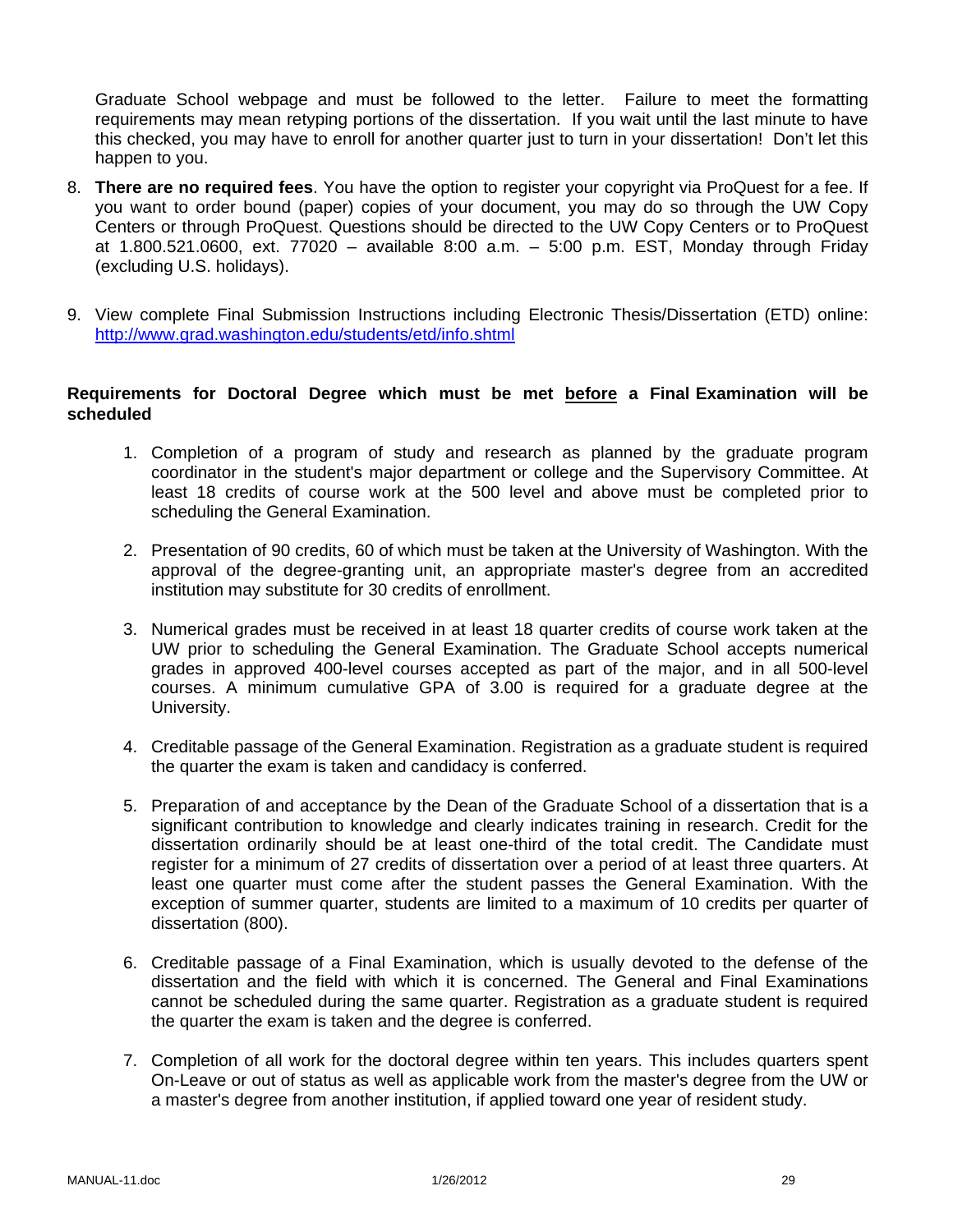- 8. Registration maintained as a full- or part-time graduate student at the University for the quarter in which the degree is conferred (see detailed information under Final Quarter Registration). (Exception for Clinical Students only – see Final Exam before Internship, page 31)
- 9. A student must satisfy the requirements that are in force at the time the degree is to be awarded.

#### **Submission of Dissertation to the Graduate School after Defense**

In most cases, the student will submit their dissertation and signed "Doctoral Dissertation Supervisory Committee Approval Form" (http://www.grad.washington.edu/students/etd/phd-approval-form.pdf) to the Graduate School and receive their Ph.D. in the same quarter as their defense. If that is not possible, the student must submit their dissertation and approval form to the Graduate School no later than the last day of the quarter following the quarter in which they defend.

Examples:

- Student's final examination is during Winter Quarter, the dissertation would be submitted to the Graduate School by the last day of Winter Quarter (Friday of Finals week) but no later than last day of Spring Quarter (Friday of Finals week) of the same academic year. The approval form is due by 5:00 p.m. PST on the Monday following the last day of the quarter (Friday of Finals Week) for either Winter or Spring, depending on the student's timeline.
- Student's final examination is during Spring Quarter, the dissertation would be submitted to the Graduate School by the last day of Spring Quarter (Friday of Finals week) but no later than last day of Autumn Quarter (Friday of Finals week) of the same academic year. The approval form is due by 5:00 p.m. PST on the Monday following the last day of the quarter (Friday of Finals Week) for either Spring or Autumn, depending on the student's timeline. Whether the submission will be in Summer or Autumn quarter will be determined in consultation with the Supervisory Committee.

Please Note: a student must be registered for the quarter in which they defend AND for the quarter in which they submit their dissertation and approval form to the Graduate School. The only exception is when the student opts to pay a late fee and submits their dissertation and approval form to the Graduate School within 14 days of the end of the quarter in which they successfully defended the dissertation.

The date of degree award will be the quarter the dissertation and approval form is submitted to the graduate school, not the quarter of the defense.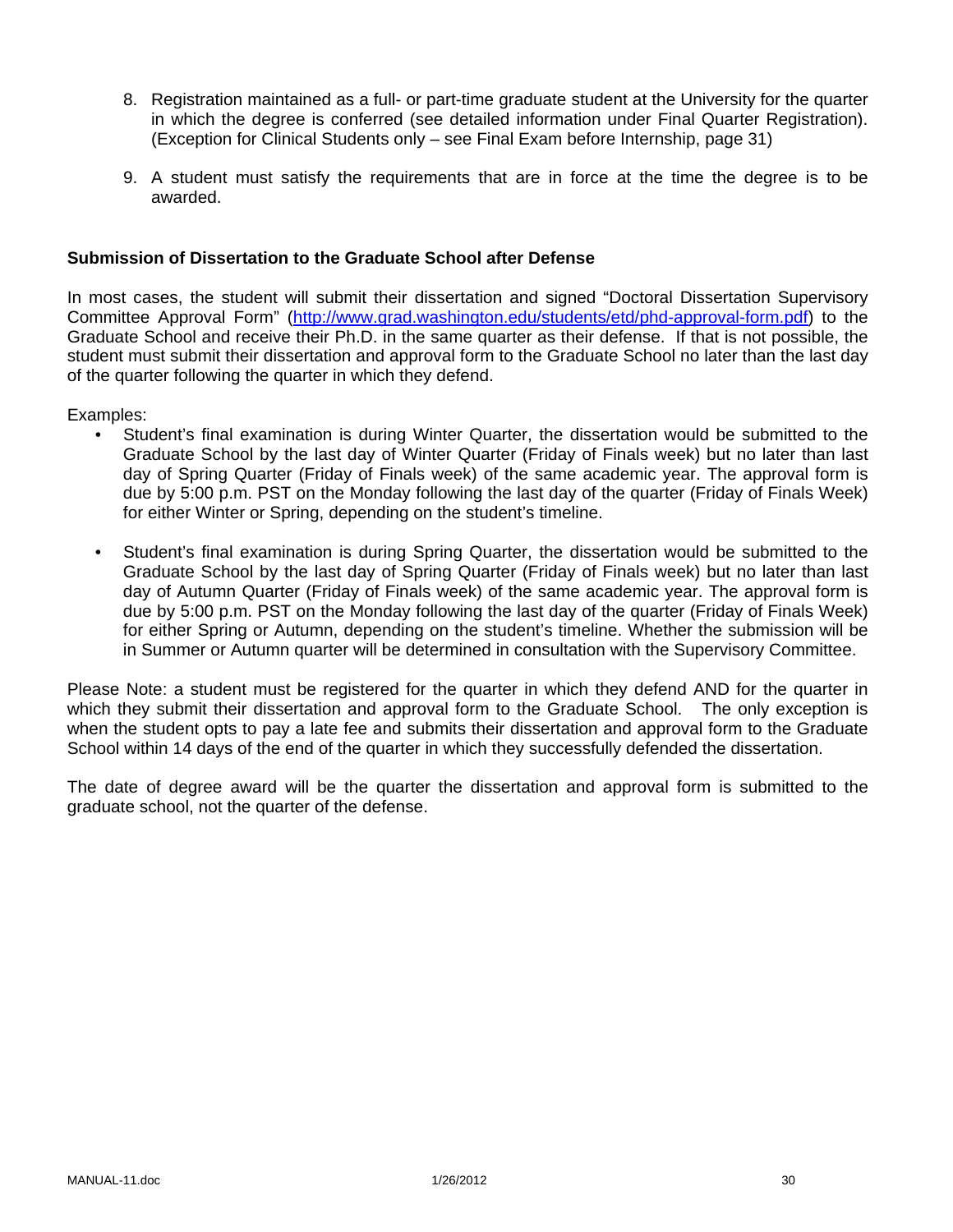**Clinical Students:** The APA requires a PRE-DOCTORAL INTERNSHIP for a clinical degree. If your Ph.D. is conferred *prior* to completion of internship, that would violate APA regulations. When it comes time for licensing, you may find yourself ineligible. The next few sections are meant for you!

### **FINAL EXAM (Dissertation Defense) BEFORE OR DURING the beginning of INTERNSHIP OPTION**

If you take your final exam (defend your dissertation) before you go on internship or towards the beginning of internship (usually the first summer or sometimes the autumn quarter), you have only one choice for turning in the final draft and approval form to the Graduate School:

You must submit a Petition to the Dean to waive the registration requirement at the time of dissertation and approval form submission. This petition must include a timetable for completion of the internship and submittal of the dissertation/approval form. Then you, your advisor, or a trusted friend holds onto the signed approval form (Jeanny will keep the signed warrant, she'll hold onto the other materials if you ask) – until the final quarter of your internship, or the following quarter. Once your internship has been successfully completed, you should get a letter from your internship supervisor stating that this is the case and send copies to both the Clinical Director and the Graduate Program Advisor in the Psychology Department. You then return, submit the paperwork to the Graduate School, and get your degree. (Or have that trusted friend submit the paperwork for you in your absence.) Registration is NOT necessary at the time of dissertation submission, provided that your petition has been approved.

# **ONLINE PETITION TO THE DEAN**

http://www.grad.washington.edu/mygrad/student.htm

#### **FINAL EXAM (Dissertation Defense) AFTER INTERNSHIP OPTION**

If you **do not** take your final exam (defend your dissertation) before you go on internship, you must be registered for a minimum of two credits in the quarter in which you do defend. This requires enrollment for a minimum of two credits.

The cost will be around \$1282 (WA residents) or \$2507 (non-WA residents) for the minimum two credits.

#### **IMPORTANT**

The soonest you can receive your degree is when you complete your internship hours and where it falls in the Academic Calendar. Then the degree is conferred at the END of the quarter. This becomes crucial when you have a job that begins in September and requires the Ph.D., but your degree is not effective until December! As soon as you have been placed, find out the END of your internship so you can start planning ahead.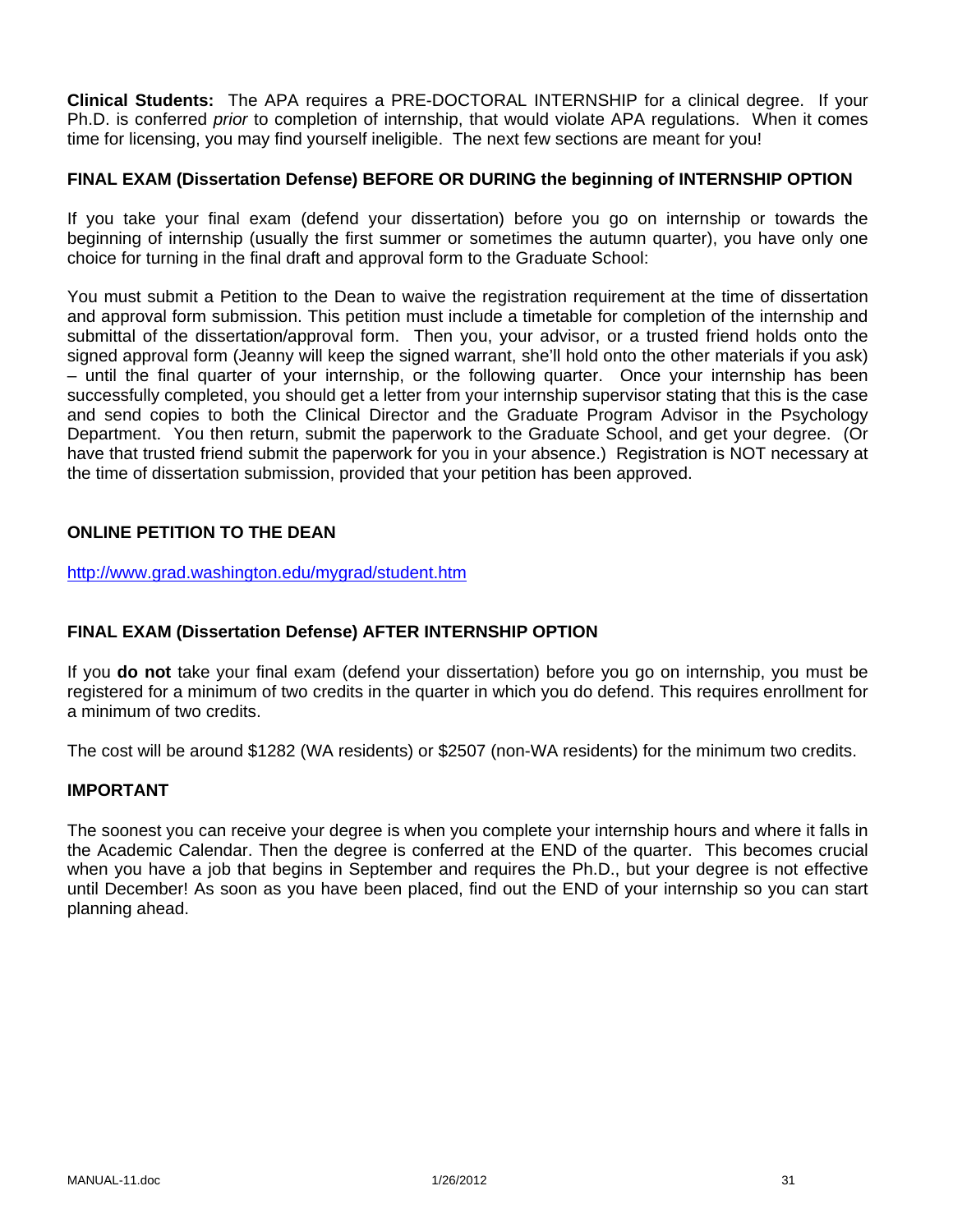#### **Spring Hooding and Commencement Ceremonies, Post-docs, and Jobs**

Students who are on internship often wish to participate in the Department's spring Hooding and the campus-wide Commencement Ceremony. Although, according to both APA and University regulations, you cannot formally receive your degree before the internship is completed and the dissertation and approval form are turned in to the Graduate School, you can participate if you obtain a letter from your internship director stating that you will successfully complete your internship on (date) by the end of spring quarter in order to participate in hooding and commencement activities. At commencement, you will receive an empty diploma cover, and the diploma itself will be conferred after you've completed all requirements.

A related issue occurs when a job or postdoctoral appointment requires that the degree be completed. In such instances, the letter from the internship director, plus one from the Director of Clinical Training stating that you will finish all degree requirements by the closing date of the internship, has been sufficient to start jobs and postdocs that begin before the next degree conferral date. This is another good reason to make every effort to defend your dissertation before the internship year ends (and, even better, before it begins).

In either of these instances, please provide three copies of the internship director's letter for (1) the Director of Clinical Training, (2) the Graduate Program Advisor, and (3) your advisor.

These requirements and others, can be found at the Graduate School's Student Services website: http://www.grad.washington.edu/area/currstuds.htm

**Please remember that in most cases departmental requirements take precedence over the minimal requirements listed by the Graduate School.**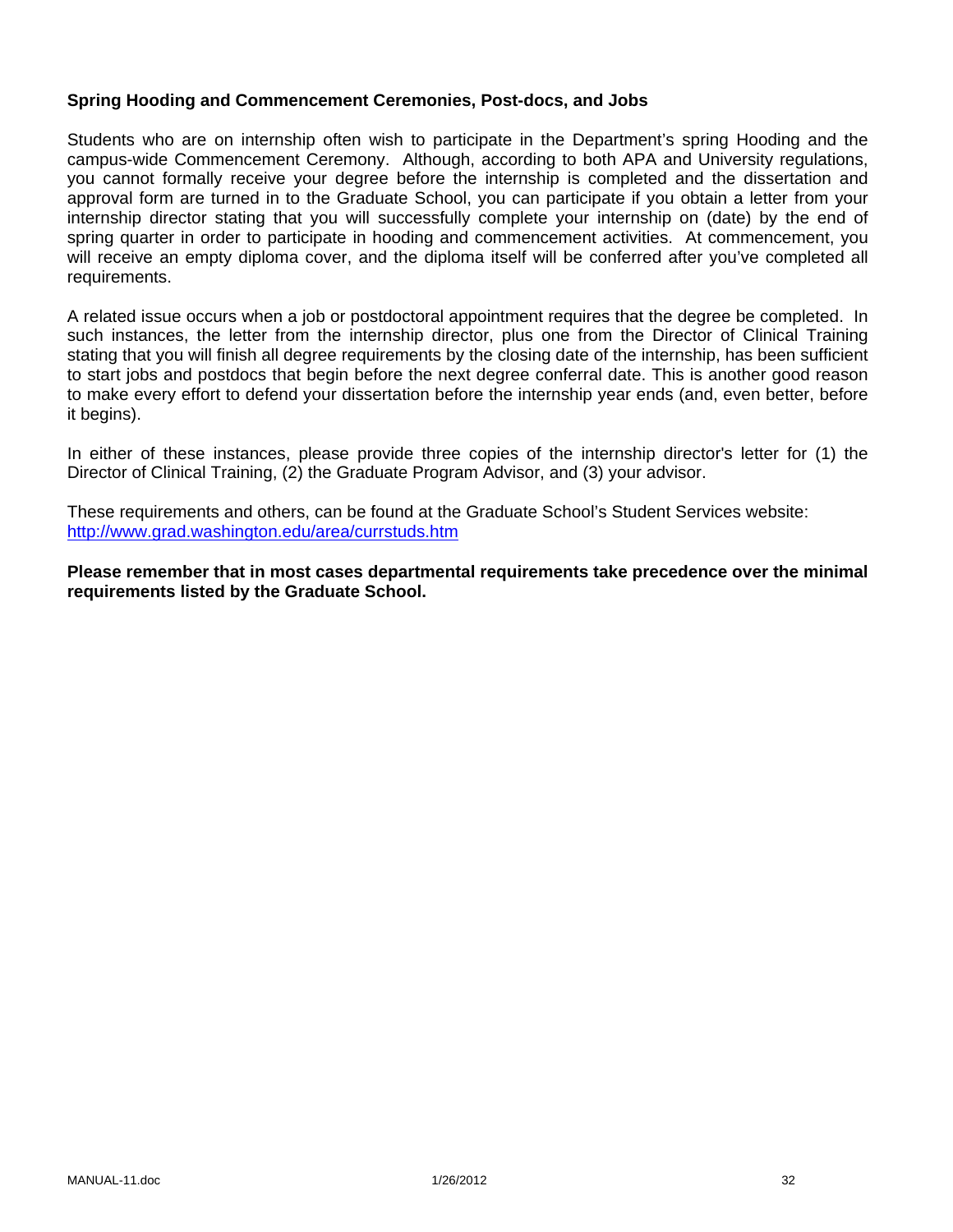# **B. IX. TEACHING AND RESEARCH EXPERIENCE**

Your graduate experience should involve training in research and in teaching. Adult and Child Clinical students also receive specific training in clinical methods and ethics. It is important to include all of these elements in your training program.

#### **Research Training:**

All students are expected to acquire research skills. Your advisor(s) will play a major role in guiding your research training. Talk with your advisor as soon as possible to develop a plan for your first year of research. Students (other than those in the clinical areas) must complete a research project and present it at the departmental Research Festival at the end of their first year of study. Clinical students present their research at the Research Festival at the end of their second year in the program. All research conducted by graduate students must have a faculty sponsor, typically your advisor. Your research training should be an ongoing activity throughout your graduate career.

### **Teaching Training:**

A teaching portfolio that reflects a variety of teaching experiences will be invaluable to those students aiming for positions at institutions that emphasize undergraduate teaching and/or research/teachingbased universities. Teaching skills are also beneficial for anyone who plans to present talks at research meetings and/or train graduate students in research. You should plan your teaching training in the same way you plan your research preparation.

Teaching experience is ideally gained by undertaking a progressive series of teaching experiences. The following graduated plan is the ideal:

- 1. TAing a course without sections, such as Psych101.
- 2. TAing a course with section meetings for which the TA is responsible for facilitating discussions, planning and presenting some course material and/or conducting reviews of lecture material.
- 3. TAing a course in which the TA gives an extensive lecture to the entire class in addition to the usual responsibilities for section meetings.
- 4. TAing a course with multiple weekly section meetings developed and conducted by the TA, such as Psych 209.
- 5. TAing a lab course within your area of study. While many of these labs have predetermined syllabi, the TA has a great deal of freedom in determining how the material is presented and how student progress is assessed.
- 6. Serving as an independent course instructor. This role can be undertaken as instructor of a course regularly taught within the department or it may involve the development of an entirely new course. Such positions require that a student have successfully passed their General Exam and have previous training in teaching most often gained by classroom experience and in a course in pedagogy. (Such a course -- Psych 537: Teaching of Psychology -- is offered every other year by Michael Passer, typically in Spring Quarter. The Graduate School also offers GRDSCH 610: Teaching Mentorship, http://www.grad.washington.edu/students/courses/index.shtml)

Following this ideal plan is not always possible due to scheduling conflicts and funding uncertainties. But it is to your advantage to seek all types of teaching experiences especially those requiring greater involvement and independence.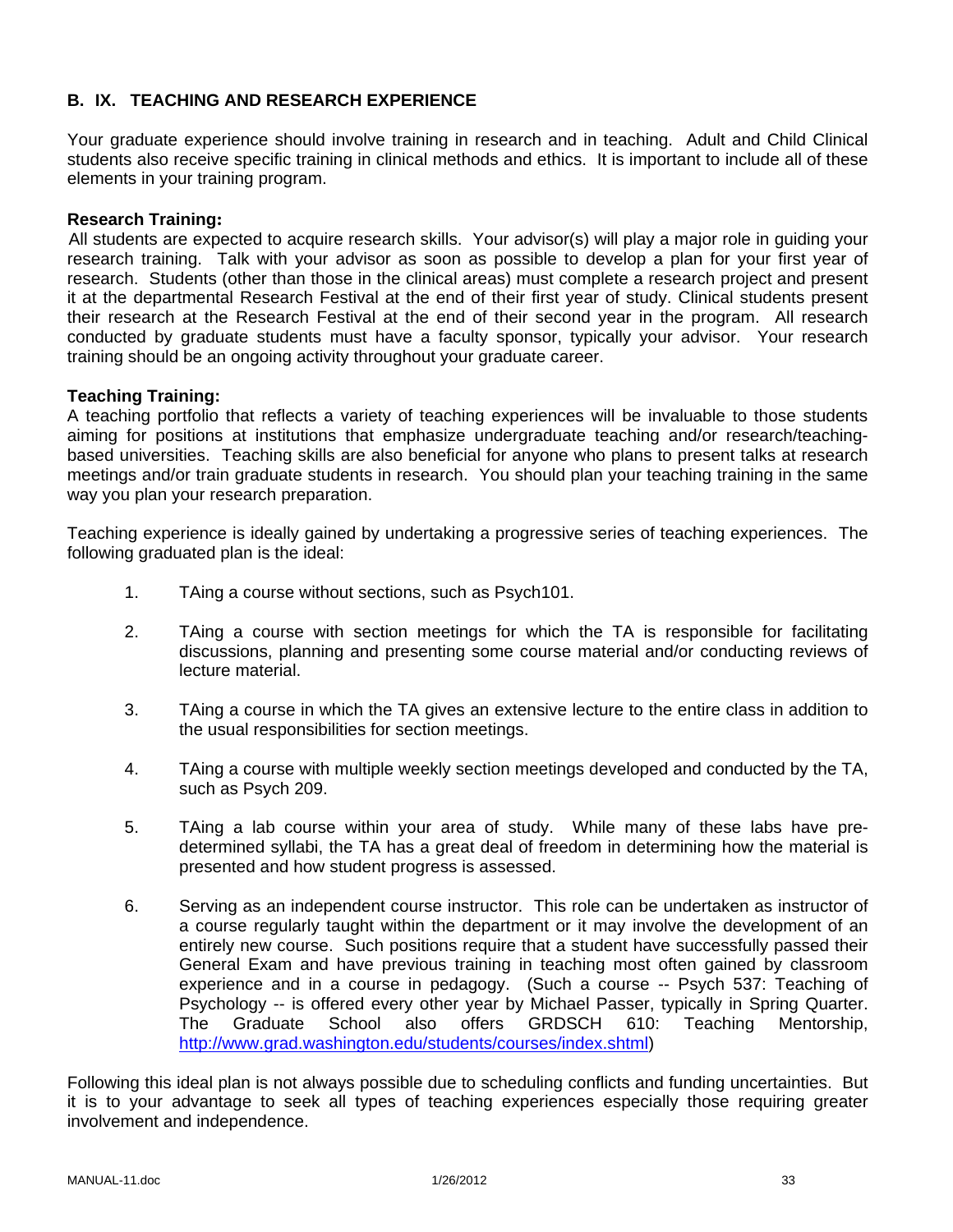**Teaching Portfolio:** You should keep careful records of all your teaching experiences noting the tasks you performed for each course. Syllabi for the courses and any course materials you develop (review sheets, exams, etc.) should be included in your portfolio. Student and instructor evaluations of your performance should be sought for each course and included in your portfolio.

While this may seem like busy work as you begin the process, the portfolio will serve you well as you apply for jobs and move up the academic ladder.

Syllabi and reading lists of courses you take but do not TA should be kept in a separate file. These will be useful if you are ever asked to develop a similar course. Clinical students will need such information if they apply for licensure.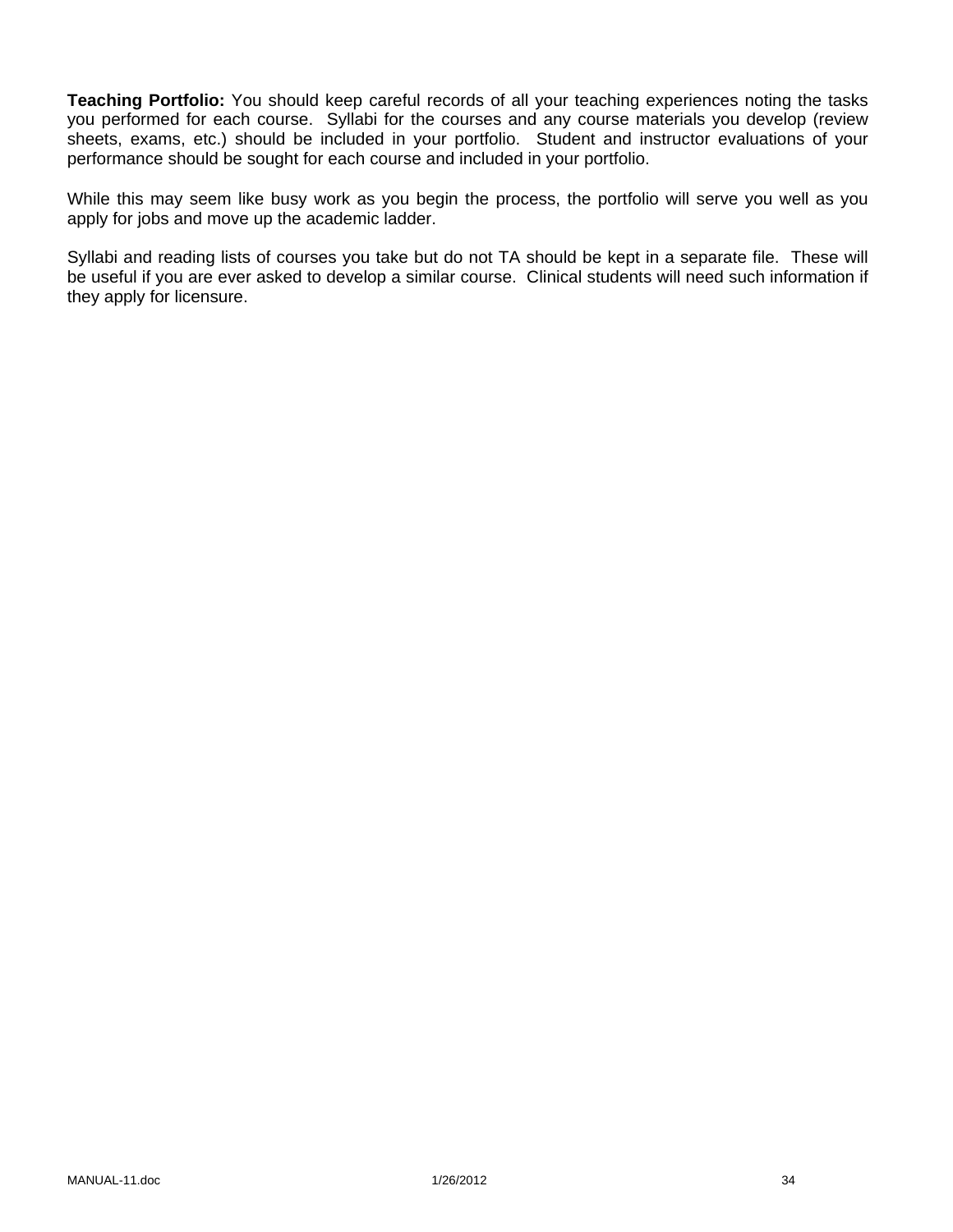# **C. AREAS OF STUDY AND AREA COURSE REQUIREMENTS**

# **C. I. DEPARTMENTAL REQUIREMENTS**

The Department of Psychology has course requirements for all graduate students. They are:

- **1.** *Orientation:* Psych 500 A (1 credit) & *Psychology Proseminar:* Psych 500B (1 credit) First year students are required to take Psych 500A, Psychology Orientation. This course is held at the end of September, during the week prior to the official start of the academic year. All first year students are also required to register for Psych 500B, Proseminar in Psychology their first three academic quarters and recommended thereafter. These occur throughout the year at a regularly scheduled time.
- **2.** *Statistics and General Methodology: During the first year*, you must successfully complete (accomplished by achieving a grade of at least 2.7) or place out of (and replace with higher level courses) two basic statistics courses and two laboratories:

| Laboratory in Statistical Computation I      |
|----------------------------------------------|
| Laboratory in Statistical Computation II     |
| Introduction to Statistics and Data Analysis |
| Linear Models and Data Analysis              |
|                                              |

In addition, students in most Areas are required to take one or more additional courses in statistics, mathematics, or computational science. These courses are specified by the individual Areas (see next few pages).

**3.** *Area Course Requirements:* All students are required to take a set of 6 or more courses, as required by the individual Areas (see next few pages). Some of these are specific courses, whereas others are left open. Any courses not pre-specified by the Area should be chosen, in consultation with your Advisor and Co-Advisor, to broaden and deepen your understanding of your chosen research field. These courses can be selected from anywhere on campus, within or outside the Psychology Department.

When appropriate, students are encouraged to use these courses to broaden their perspectives within Psychology by taking Core Concepts courses in Areas outside their own. Suggestions for appropriate out-of-area Core Concepts courses are made by most of the individual Areas (See next few pages).

- **4.** *Seminars and Advanced Seminars* (including Colloquium): All students are strongly encouraged to attend a Seminar (Psych 550-558) as specified by their Area, and some areas require attendance (see next few pages). Students are also required to register for and attend the **Departmental Colloquium** (Psych 550A) their first three quarters, and recommended thereafter. In order to receive credit, students will need to complete a brief survey after the talk; forms will be provided at the lecture hall.
- **5.** *Substitutions***:** In consultation with their Advisors and Co-Advisors, students are encouraged to work out a coherent program of coursework that serves their goals. Substitutions for required courses can be requested by including the substitutions and a rationale for them in your Annual Plan. The signed Annual Plan should then be submitted to your Graduate Training Committee Representative for review.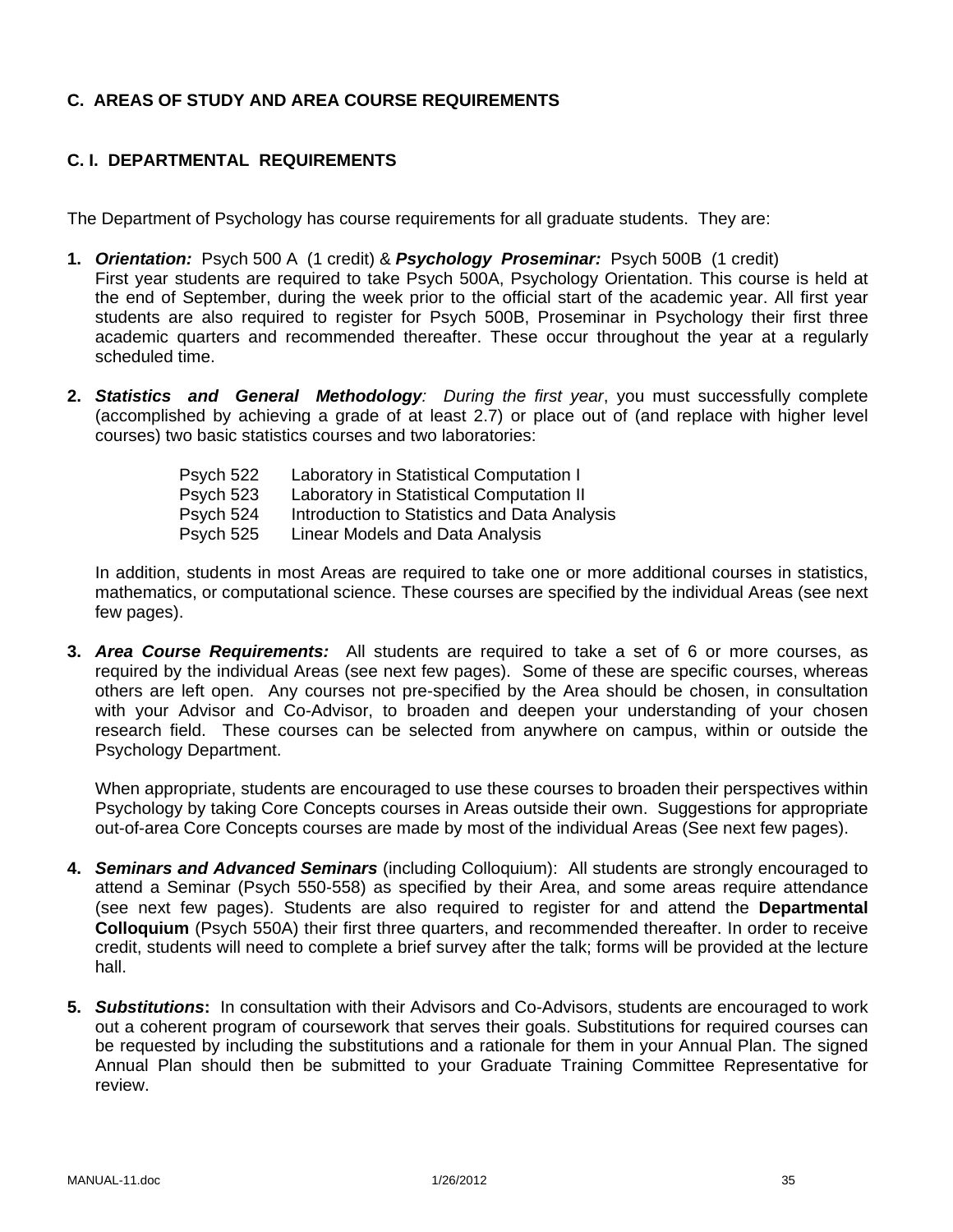Due to APA accreditation requirements, substitutions are more constrained in Clinical and Child Clinical than in other Areas. Requests for substitutions in these Areas should be vetted with the Director of Clinical Training.

**6.** *Supervisory Committee.* Your Supervisory Committee will review your coursework at the time of your General Exam, and may recommend or require additional courses.

### *Additional Course Requirements***: Beyond these Departmental requirements, your Area, advisor, and Supervisory Committee will recommend or require additional coursework designed with your stated goals in mind.**

All required course work in these areas should be taken for a grade, unless the course itself is offered only on a credit/no credit (CR/NC) basis. **As stated by the Graduate School, at least half of your program must be in courses 500 or above.**

### *Area Representatives - Graduate Training Committee 2011-2012*

| <b>Animal Behavior</b>          | Area Rep (GTC)<br>David Barash | <b>Area Coordinator (Head)</b><br><b>Joe Sisneros</b> |
|---------------------------------|--------------------------------|-------------------------------------------------------|
| <b>Adult Clinical</b>           | Jane Simoni                    | Jane Simoni                                           |
| <b>Behavioral Neuroscience</b>  | Jaime Olavarria                | Jeansok Kim                                           |
| <b>Child Clinical</b>           | Lynn Katz                      | Kevin King (interim)                                  |
| Cognition and Perception        | Ione Fine                      | Geoff Boynton                                         |
| Developmental                   | Jessica Sommerville            | Betty Repacholi                                       |
| Social Psychology & Personality | Sapna Cheryan                  | <b>Cheryl Kaiser</b>                                  |
| Quantitative                    | <b>Brian Flaherty</b>          | <b>Brian Flaherty</b>                                 |
|                                 |                                |                                                       |

Graduate Student Representatives Amanda Gilmore, Bjorn Hubert-Wallander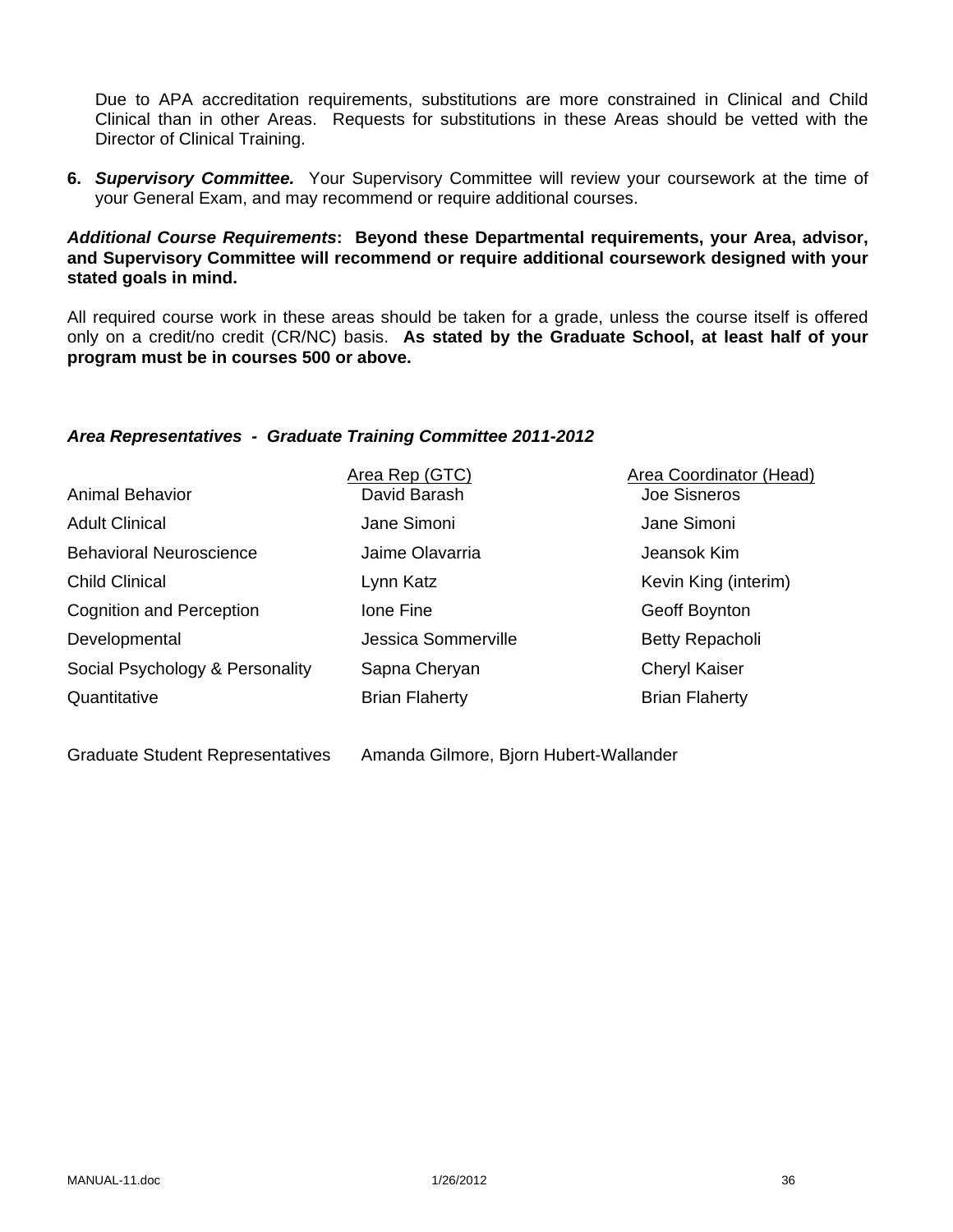### **C. II. AREA REQUIREMENTS**

In addition to the Departmental course requirements, the individual Areas may add requirements. Following are the current requirements by Area.

#### **Animal Behavior**

### **For Animal Behavior students, Departmental requirements #2, #3, and #4 are augmented as follows:**

2. Statistics/Mathematics/Computational courses. No fifth quantitative course is required at the present time.

3. Area course requirements. All Animal Behavior students are required to take the following three courses:

Psych 502 Core Concepts in Animal Behavior (required)

And at least two from the following:

- Psych 503 Core Concepts in Behavior Genetics (as of 2011-2012 currently not being offered in near future)
- Psych 505 Core Concepts in Neuroethology
- Psych 562 Evolutionary Psychology

**The Area also requires three additional courses**, selected to broaden and deepen your understanding of your research specialty. These courses should be chosen in consultation with your Advisor and Co-Advisor. They can be additional Core Concepts courses in any Area, or other courses chosen from anywhere on campus, within or outside the Psychology Department.

The following Out-of Area Core Concepts courses may be particularly appropriate for Animal Behavior students:

504 - Core Concepts in Behavioral Neuroscience

- 506 Core Concepts in Cognitive Neuroscience
- 513 Core Concepts in Biological Basis of Development

4. Seminars and Advanced Seminars. All Animal Behavior students are required to take at least three quarters of Psych 551, Seminar in Animal Behavior.

All Animal Behavior students are strongly encouraged to participate in additional Seminars and Advanced Seminars, both within and outside their Area, throughout their graduate careers.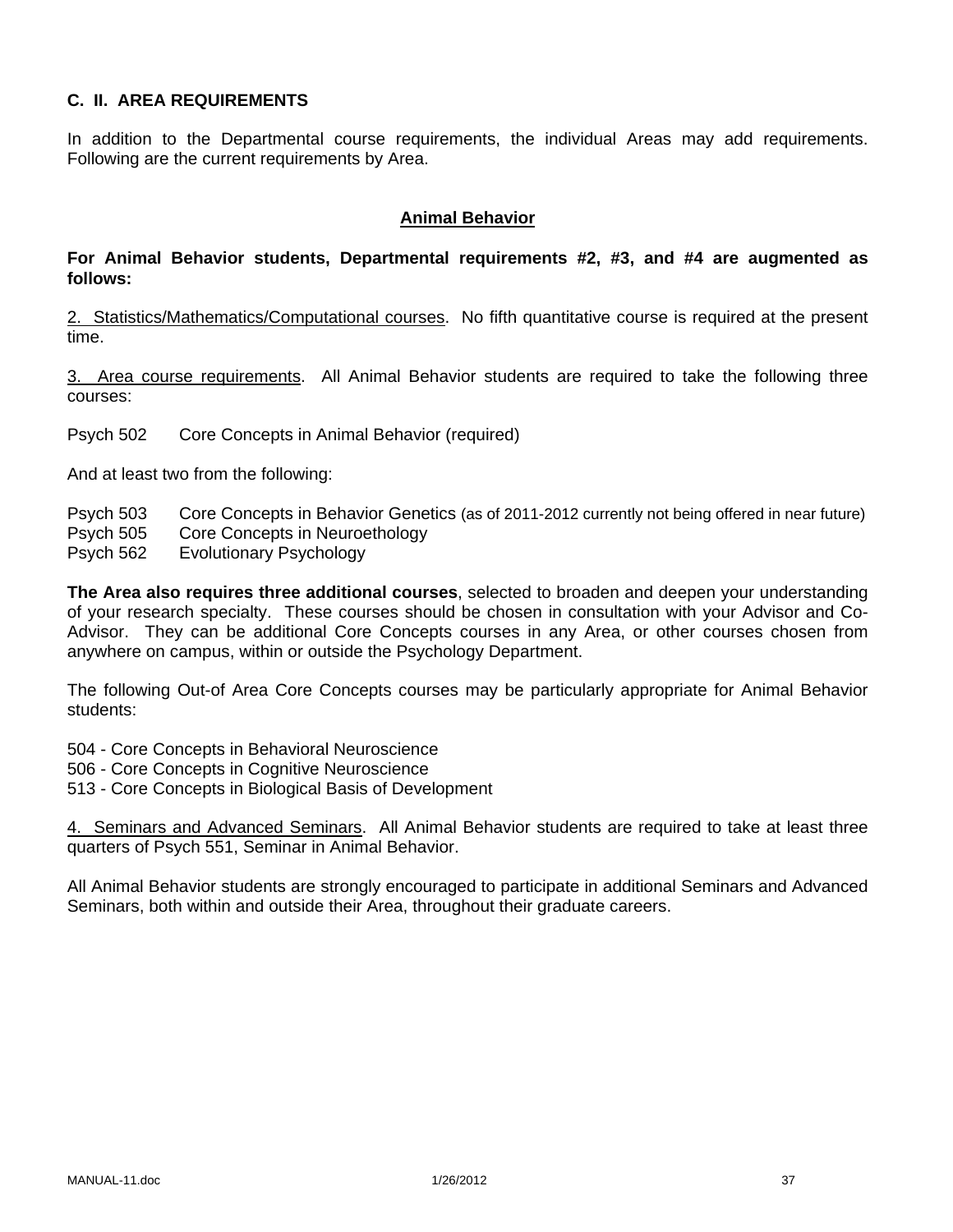# **Behavioral Neuroscience (BNS)**

#### **For BNS students, Departmental requirements #2, #3, and #4 are augmented as follows:**

2. Statistics/Mathematics/Computational course. No fifth quantitative course is required by BNS at the present time.

3. Area course requirements. All BNS students are required to take 8 courses, as follows:

#### **All four of the following course (mandatory):**

- Psych 421 Neural Basis of Behavior (Fulfilled if comparable undergrad course has been taken and earned an "A")
- Psych 504 Core Concepts in Behavioral Neuroscience (1 Quarter)
- NeuBeh 502 Introduction to Neurobiology: Sensory & Motor Systems
- NeuBeh 503 Introduction to Neurobiology: Cognitive and Integrative Neuroscience

#### **Plus one of the following courses (mandatory):**

NeuBeh 501 Molecular & Cellular Neurobiology (This course has been modified) Conj 531 Biophysics of Nerve, Muscle & Synapse (This course has been modified and might be assigned as new course number)

#### **Plus three additional Psychology courses selected from the following:**

Psych 565 Quantifying Brain Structure

No more than one of the following undergraduate courses:

- Psych 423 Sensory Basis of Behavior
- Psych 424 Vision and Its Physiological Basis (will be changed to grad course; thus moved to below list)
- Psych 426 Neurobiology of Learning and Memory
- Psych 427 Behavioral Endocrinology
- Psych 430 Development of Brain Connections
- OR courses in BIOLOGY, COMPUTER SCIENCE (etc) related to BNS (the student will need an approval by his/her advisor)

One or more of the following courses:

| Psych 502 | Core Concepts in Animal Behavior                                                                   |
|-----------|----------------------------------------------------------------------------------------------------|
| Psych 503 | Core Concepts in Behavior Genetics (as of 2011-2012 currently not being offered in<br>near future) |
| Psych 506 | Core Concepts in Cognitive Neuroscience                                                            |
| Psych 513 | Core Concepts in Biological Basis of Development                                                   |
| Psych xxx | Vision and Its Physiological Basis                                                                 |
|           | OR other 'related' Psych and NeuB courses (preapproval required by the advisor)                    |

4. Seminars and Advanced Seminars. Both Seminar in BNS (Psych 552A) and at least one Journal Club (e.g., Learning & Motivation, Auditory, etc; Psych 552B) are required every year, and strongly recommend every quarter until graduating.

#### *In addition, all BNS students are required to take at least one Advanced Seminar (usually 542, Advances in Behavioral Neuroscience), chosen in consultation with your Advisor and Co-Advisor.*

All BNS students are strongly encouraged to participate in additional Seminars and Advanced Seminars, both within and outside their Area, throughout their graduate careers.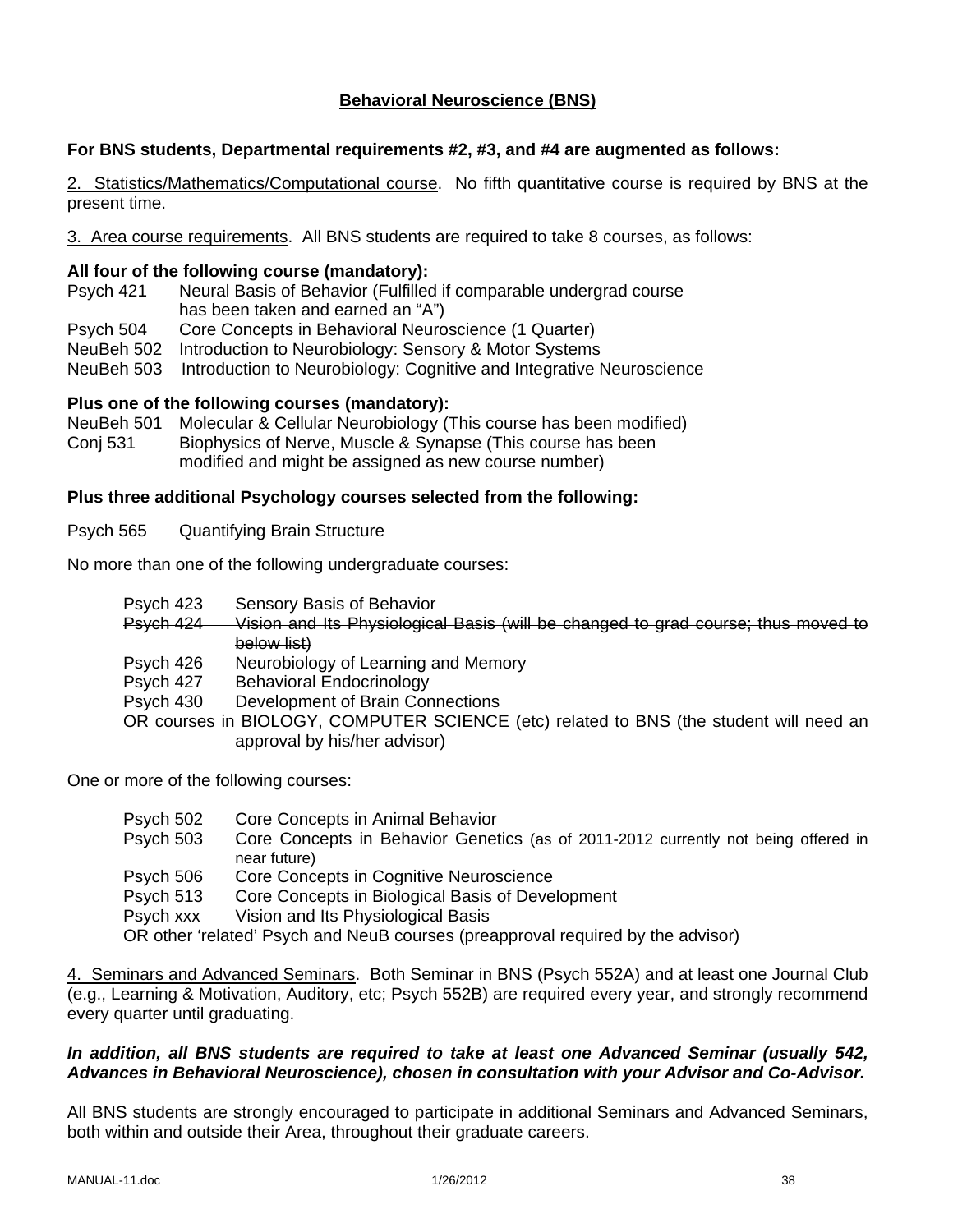# **Adult and Child Clinical**

(taken from the current Clinic Training Manual)

#### Quick Listing of All Required Courses for Clinical Psychology

| 500 Sec A | 1 credit                 | Psychology Orientation (register 1st quarter only)                                        |
|-----------|--------------------------|-------------------------------------------------------------------------------------------|
| 500 Sec B | Total of 3 credits       | Proseminar (register AWS gtrs during 1st year)                                            |
| 550 Sec A | Total of 3 credits       | Psychology Colloquium (register AWS gtrs during 1st year)                                 |
| 591       | Total of 2 credits       | Issues in Clinical Psychology (register A&W qtrs during 1st year)                         |
| 524       | 4 credits                | Intro to Stats. & Data Analysis (must register also for lab: Psych 522)                   |
| 522       | 2 credits                | Lab. in Statistical Computation I (required for those taking Psych 524)                   |
| 525       | 4 credits                | Linear Models & Data Analysis (must register also for lab: Psych 523)                     |
| 523       | 2 credits                | Lab. in Statistical Computation II (required for those taking Psych 525)                  |
| 517       | 3 credits                | Core Concepts in Systems of Psychotherapy                                                 |
| 560       | 2-30 credits total       | Research Strategies (lab-based research seminar; sign up whenever offered                 |
|           |                          | by your advisor and you are participating in lab meetings)                                |
| 580       | 3 credits                | <b>Minority Mental Health</b>                                                             |
| 586       | 3 credits                | <b>Clinical Personality Assessment</b>                                                    |
| 587       | 2 credits                | Clinical Methods: Interview                                                               |
| 588       | 2 credits                | Clinical Methods: Ethics                                                                  |
| 589       | Total of 8 credits       | Clinical Supervision ( $2^{nd}$ year students <b>must</b> register for AWSS)              |
| 593A      | Var. credit (1-6 cr/qtr) | Clinical Practica/Colloquium <sup>**</sup> ( $A - 2nd$ yr students – Coll. attend. req'd) |
| 593B      | Var. credit (1-6 cr/qtr) | Clinical Practica/Colloquium <sup>**</sup> (B - 3 <sup>rd</sup> yr and above)             |

\*\*Required for all students seeing clients in the clinic.

#### *APA-Required Breadth Requirements*

As an APA-accredited program, we adhere to mandated requirements for demonstrated breadth of knowledge in areas outside of the clinical specialty. Specifically, students must complete coursework in the following areas: (1) biological aspects of behavior; (2) cognitive aspects of behavior; (3) social aspects of behavior; (4) human development, and (5) individual differences (e.g., personality). Courses offered within the clinical area do *not* satisfy these requirements. For example, a course in child psychopathology will not satisfy the developmental breadth requirement, nor will a course in cognitive therapy satisfy the cognitive requirement. Since licensing boards scrutinize graduate school transcripts to make sure these breadth requirements have been satisfied, it is recommended that whenever possible, you satisfy the requirement with a major course (i.e., a *Core Concepts in* ...or *Advances in* ...course) offered by faculty in other major areas of the department. Highly specific courses (e.g., courses in psychopharmacology or fMRI techniques for "biological bases") do not meet the APA "broad and general" course requirement. Likewise, Psych 550-level seminars do not satisfy this requirement. Non-clinical courses in other departments may sometimes satisfy a breadth requirement. If in doubt, consult with the Director of Clinical Training.

#### *Additional Requirements for Adult Track Students*

| 519  | 5 credits                        | Core Concepts in Psychology of Behavior Change                                                             |
|------|----------------------------------|------------------------------------------------------------------------------------------------------------|
| 511  | 3 credits                        | Core Concepts in Personality (fulfils APA individual differences breadth<br>requirement)                   |
| 518  | 5 credits                        | Core Concepts in Behavior Disorders                                                                        |
| plus |                                  |                                                                                                            |
|      |                                  | One course each in Social, Cognitive, Developmental, Individual Differences (satisfied by 511, above), and |
|      |                                  | Physiological Psychology (see APA breadth requirements above)                                              |
|      | One of the following courses***: | 515 Core Concepts in Personality and Social Development,<br>571 Child Devehonathology or                   |

571 Child Psychopathology or 572 Child Treatment

One Outside Practicum (**must** register for Psych 597 – Field Work; see Appendix C from the current Clinic Training Manual)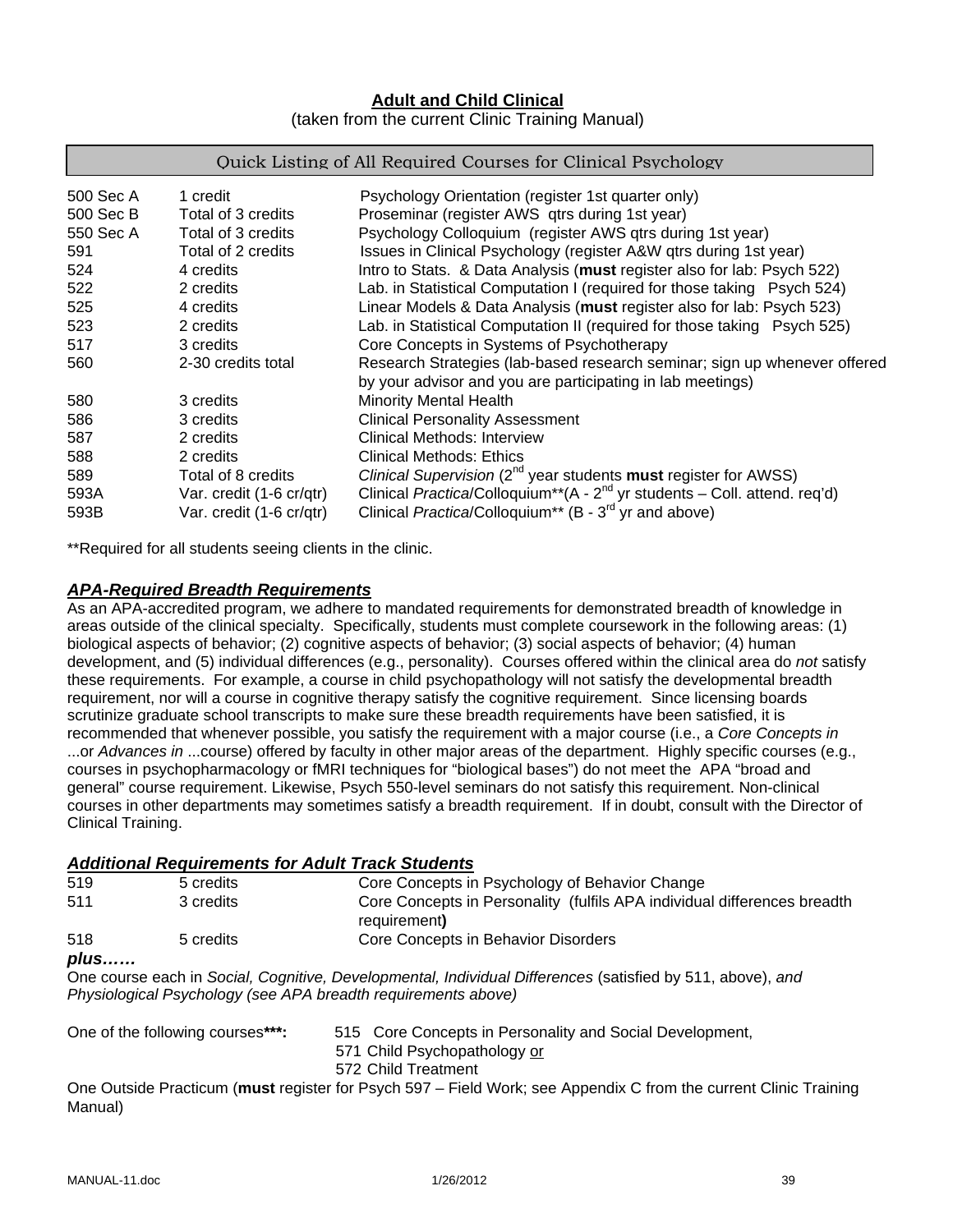**Two** courses in Assessment:

 586 Clinical Personality Assessment **and** *a choice of three***:**  576 (w/ 590 practicum), 578 (w/ 590 practicum), **or** 579 (Behavioral Assessment)

Please note that training in cognitive assessment is required as a basis for neuropsychological assessment training, certain outside practica, and internship assignments. Ideally, students in our program will have training in personality, cognitive, and behavioral assessment.

\*\*\*Psychology 571 and 572 cannot be used as out-of-area developmental classes. (see Out-of-Area requirements).

#### *Additional Requirements for Child Track Students*

| 553 | 6 total   | Seminar in Child Clinical Psychology (required AWS qtrs for 1 <sup>st &amp;</sup> 2 <sup>nd</sup> year) |                                    |
|-----|-----------|---------------------------------------------------------------------------------------------------------|------------------------------------|
| 571 | 5 credits | Child Psychopathology                                                                                   |                                    |
| 572 | 4 credits | Approaches to Child Treatment                                                                           |                                    |
| 576 | 5 credits | Assessment of Intelligence                                                                              | (must register for Psych 590 also) |
| 590 | 2 credits | Practicum in Psych. Assessment                                                                          | (required for those taking 576)    |
| 573 | 5 credits | Psychological Assessment of Children                                                                    |                                    |
| 531 | 4 credits | Research Methods in Clinical and Community Psychology                                                   |                                    |

#### *plus……*

Two Outside Practica (**must** register for Psych 597; see Appendix C from the current Clinic Training Manual) At least one treatment seminar.

One additional quantitative methods course.

#### **Out-of-Area Requirements**

The Director of Clinical Training has no official say over what is required or offered in other areas in the Psychology Department. In general, courses used to fulfill within-area requirements may not also be used to fulfill out-of-area requirements. In addition, courses taken at previous institutions toward another degree (e.g., a master's degree) may not be used toward fulfilling course requirements for the Ph.D. at the University of Washington.

*For Adult clinical students*, six or more courses must be taken from curriculum offerings outside the clinical area. Five of these courses must meet the APA curriculum guidelines for "breadth of scientific psychology." Therefore, students must complete one "broad and general" course each covering biological, cognitive, affective, developmental, individual differences, and social aspects of behavior, plus at least one course in psychological measurement (see next section). The balance of the six-or-more courses is to be determined by mutual agreement between the student and co-advisors or supervisory committee. These courses should be selected with an eye toward developing cohesive themes of subspecialty expertise pertinent to the student's future research and clinical endeavors.

*For Child clinical students*, the out-of-area coursework consists of the three core developmental courses listed below, which also serve to meet the aforementioned APA guidelines for one course each in social, cognitive, and physiological psychology. One 400-level course on the same topic may be substituted for the following courses.

| Psych 513 | Core Concepts in Biological Basis of Development            | (4) |
|-----------|-------------------------------------------------------------|-----|
| Psych 514 | Core Concepts in Early Cognitive and Linguistic Development | (4) |

Psych 515 Core Concepts in Personality and Social Development (4)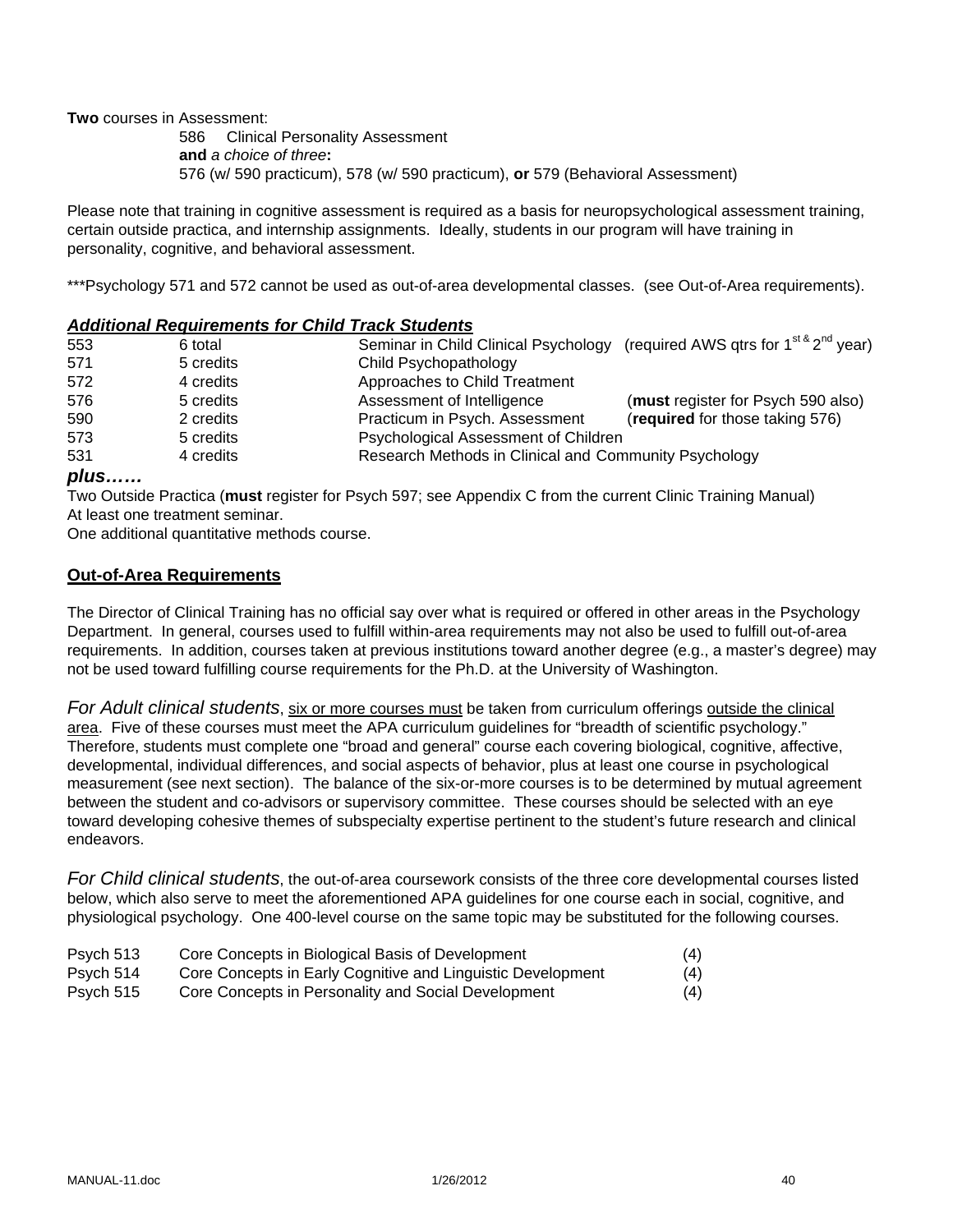# **APA Competency Areas**

According to current regulations of the APA Commission on Accreditation, students in accredited programs must develop doctoral-level competency in the following domains of psychological science and application:

- 1. Biological aspects of behavior
- 2. Cognitive aspects of behavior
- 3. Affective aspects of behavior
- 4. Human development
- 5. Social aspects of behavior
- 6. Individual differences/personality
- 7. History and systems of psychology (hence the history readings in Psych 591)
- 8. Psychological measurement
- 9. Research methodology
- 10. Techniques of data analysis
- 11. Psychopathology
- 12. Theories and techniques of assessment and diagnosis
- 13. Theories and methods of intervention
- 14. Theories and methods for evaluating the efficacy of interventions
- 15. Professional ethics and standards
- 16. Theories and methods of supervision
- 17. Theories and methods of consultation
- 18. Issues of cultural and individual diversity relevant to all of the areas above

As a program, we are expected to provide coursework and training in all of the above areas, and to foster "attitudes essential to lifelong learning, scholarly inquiry, and professional problem solving." (Colloquia and seminars are one vehicle for the latter.)

**Licensure considerations**. State licensing boards expect your transcript to reflect formal coursework in all of the above areas. Our clinical curriculum covers all of the topics relevant to the clinical and professional domains. Areas (1) through (6) are the "breadth" areas that are satisfied by coursework in other areas of the department (history and systems being covered in Psych 591) and should be taken very seriously if you expect to get licensed. As noted elsewhere, graduate "Core Concepts" and comprehensive "Advances in…" courses offered by other areas of the department will pass muster, but highly specific courses (e.g., courses in psychopharmacology or fMRI techniques for "biological bases") do not meet either APA or most licensing board requirements. Licensure applicants are routinely asked to provide copies of the course syllabi in areas where there are questions, **so by all means save copies of every course syllabus you ever receive, even in your clinical courses**. One issue we sometimes have to deal with is designated "semester hour" requirements in certain states, which can cause problems because of our quarter system. You'll need to demonstrate that your course is as comprehensive as a semester course (they are, which is why you 're always feeling overwhelmed), and you'll need your syllabus for this as well.

#### **Other Requirements:**

Psych 800 – 27 Minimum Required Credits in Dissertation Research

A one-year APA-approved predoctoral internship or its equivalent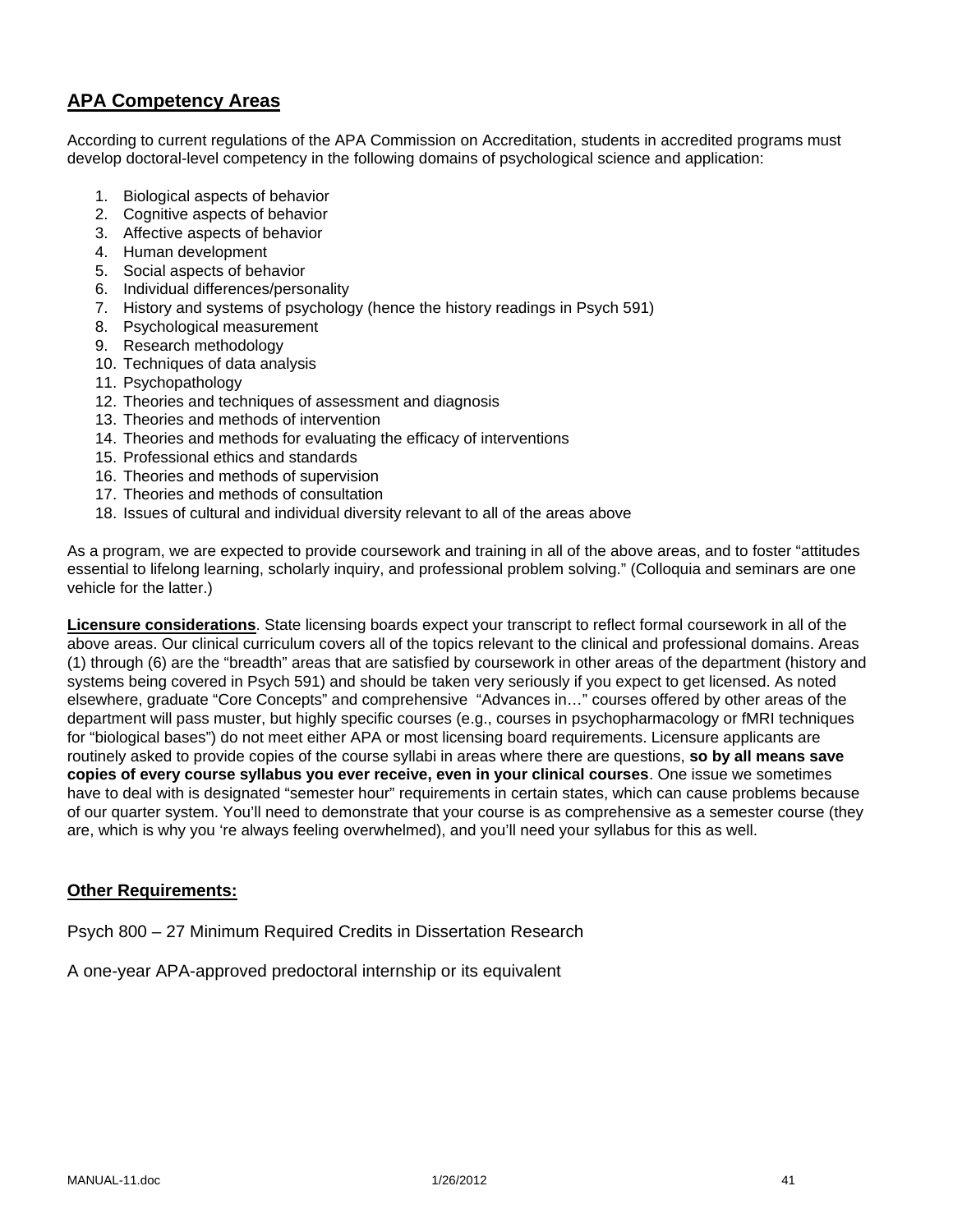### **Cognition/Perception**

#### **For Cognition/Perception students, Departmental requirements #2, #3, and #4 are augmented as follows:**

2. Statistics/Mathematics/Computational courses. In addition to the four courses required by the department, Cognition/Perception students are required to take one additional quantitative course, within or outside the Department. This course should be selected in consultation with your Advisor and Co-Advisor.

3. Area course requirements. Cognition/Perception students are required to take the three Cognition/Perception Core Concepts courses:

Psych 506 Core Concepts in Cognitive Neuroscience

Psych 507 Core Concepts in Cognitive Psychology

AND

Psych 508 Core Concepts in Perception OR Psych 488 Boynton's Topics in Vision OR To be determined with your advisors and GTC Rep.

**The Area also requires three additional courses**, selected to broaden and deepen your understanding

of your research specialty. These courses should be chosen in consultation with your Advisor and Co-Advisor. They can be additional Core Concepts courses in any Area, or other courses chosen from anywhere on campus, within or outside the Psychology Department.

The following out-of Area Core Concepts courses may be particularly appropriate for Cognition/ Perception students:

- Psych 504 Core Concepts in Behavioral Neuroscience
- Psych 510 Core Concepts in Social Psychology

Psych 514 Core Concepts in Cognitive and Linguistic Development

Psych 515 Core Concepts in Personality and Social Development

4. Seminars and Advanced Seminars. First year Cognition/Perception students are required to take three quarters of Psych 555, Seminar in Cognition/Perception.

All Cognition/Perception students are strongly encouraged to participate in additional Seminars and Advanced Seminars, both within and outside their Area, throughout their graduate careers.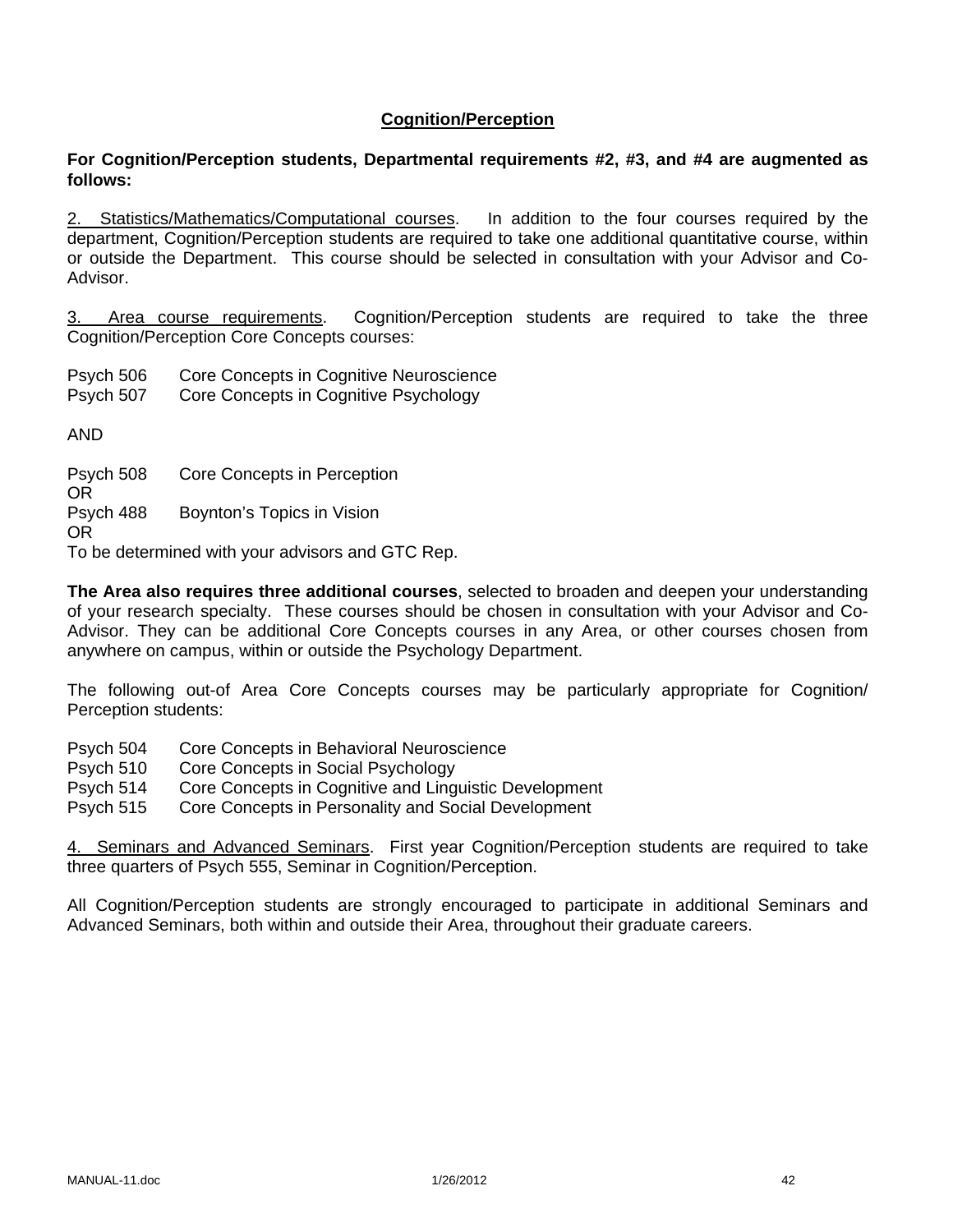### **Developmental**

#### **For Developmental students, Departmental requirements #2, #3, and #4 are augmented as follows:**

2. Statistics/Mathematics/Çomputational courses. In addition to the four courses required by the Department, Developmental students are required to take Psych 529, Advanced Research Methods OR another substantive statistics course that is relevant to your research. Your advisor and co-advisor must approve your chosen course. Please note that Methods courses do not meet this additional developmental area statistics requirement.

3. Area course requirements. Developmental students are required to take the three Developmental Area Core Concepts courses:

- Psych 513 Core Concepts in Biological Basis of Development
- Psych 514 Core Concepts in Early Cognitive and Linguistic Development

Psych 515 Core Concepts in Personality and Social Development

These courses are usually offered once every year or once every two years. Students will typically complete these courses during their 1st and 2nd year in the program.

The Area also requires three additional substantive courses, selected to broaden and deepen your understanding of your research specialty (note: lab meetings, journal clubs and other 1 credit seminars do not meet the requirement. Likewise, taking a grant writing course or a course designed to help you develop your teaching skills is excluded from this). These courses should be chosen in consultation with your Advisor and Co-Advisor. These can be additional Core Concepts courses in any area of Psychology, or any other courses (graduate or undergraduate) within or outside the Psychology Department.

The following out-of-Area Core Concepts courses may be particularly appropriate for Developmental students, depending on the student's research specialty:

Psych 503 Core Concepts in Behavior Genetics (as of 2011-2012 currently not being offered in near future)

- Psych 504 Core Concepts in Behavioral Neuroscience
- Psych 507 Core Concepts in Cognitive Psychology
- Psych 510 Core Concepts in Social Psychology
- Psych 511 Core Concepts in Personality

There are no Core Concepts courses in Child Clinical, but the following may be of interest:

Psych 543 - Advances in Child Clinical Psychology Psych 571 - Child Psychopathology

4. Seminars. First year and all Pre-Generals Developmental students are required to take Psych 556, Seminar in Developmental Psychology on a quarterly basis.

All Developmental students are strongly encouraged to participate in additional Seminars and Advanced Seminars, both within and outside their Area, throughout their graduate careers.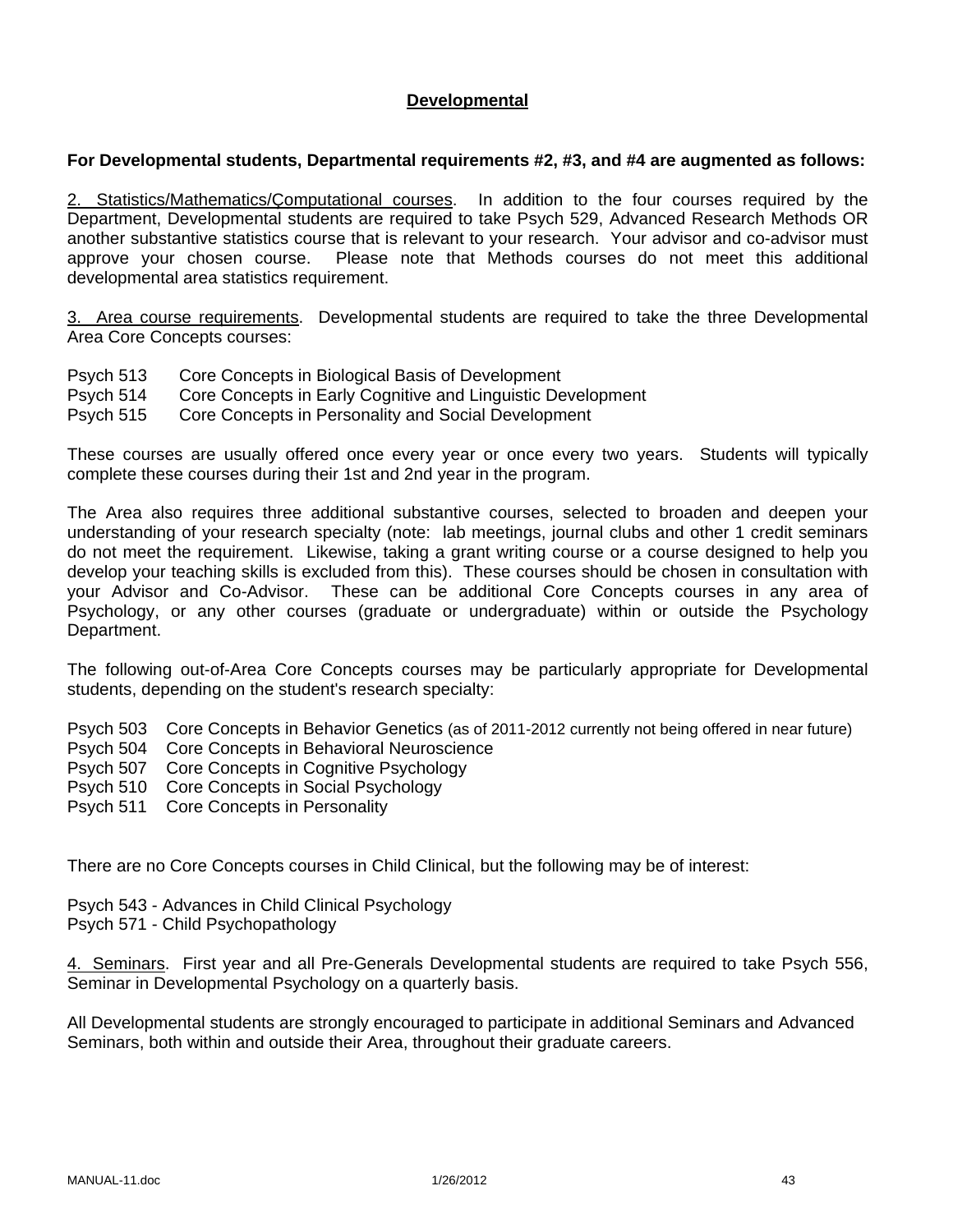# **Quantitative**

### **For Quantitative students, Departmental requirements #2, #3, and #4 are augmented as follows:**

2. Statistics and General Methodology: In the first year, all Quantitative students must successfully complete (or waive) the Department's two quarter statistics sequence. Students waiving these two courses must replace them with other quantitative courses. Please note that all credit requirements of the Graduate School apply and if fewer credits are taken for replacement courses of Psych 522, 523, 524 and 525, those credits need to be made up elsewhere.

3. Area Course Requirements: Within the quantitative area, additional coursework will largely focus on statistical, mathematical and/or other methodological topics. These courses should be selected to support the student's research emphases. For example, a student focusing on psychometrics might take measurement, confirmatory factor analysis and structural equation models, and )other similar courses. A student focused on computation might choose courses on programming, optimization and Bayesian statistics.

In addition to statistical, mathematical, computational and/or other methodologically focused coursework, Quantitative area course requirements will also typically include two substantively focused courses (e.g., theories of addiction, social determinants of health, cognitive development). This substantively focused coursework is designed to help students develop substantive expertise that provides a context for their quantitative research. Faculty with expertise in the particular substantive areas may be ideal co-advisors and/or committee members. As with the quantitative courses, these substantively focused courses may be drawn from across the University.

Given these requirements, most quantitative students should expect to take no less than 12-18 credits of quantitative coursework beyond the requirements in #2 and no less than 8-12 credits in substantively oriented courses.

In rare circumstances and with advisor and co-advisor approval, a quantitative student may forgo the substantive oriented coursework in order to focus on mathematical and theoretical quantitative research. These students should expect to take no less than 20-25 course credits.

All Quantitative students are expected to discuss their course plans with their advisors and committee, and at their discretion, other relevant faculty (e.g., other Quantitative faculty or Center for Statistics and the Social Sciences faculty). These discussions should begin early (first quarter of study) and continue as needed.

4. Seminars. Quantitative students are required to enroll and participate in the Psychology Department's Quantitative Brown-bag (Methodology Mondays; Psych 558). Additionally, Quantitative students are strongly encouraged to attend CSSS seminars as well as relevant seminars in Statistics, Biostatistics, CSDE and elsewhere on campus.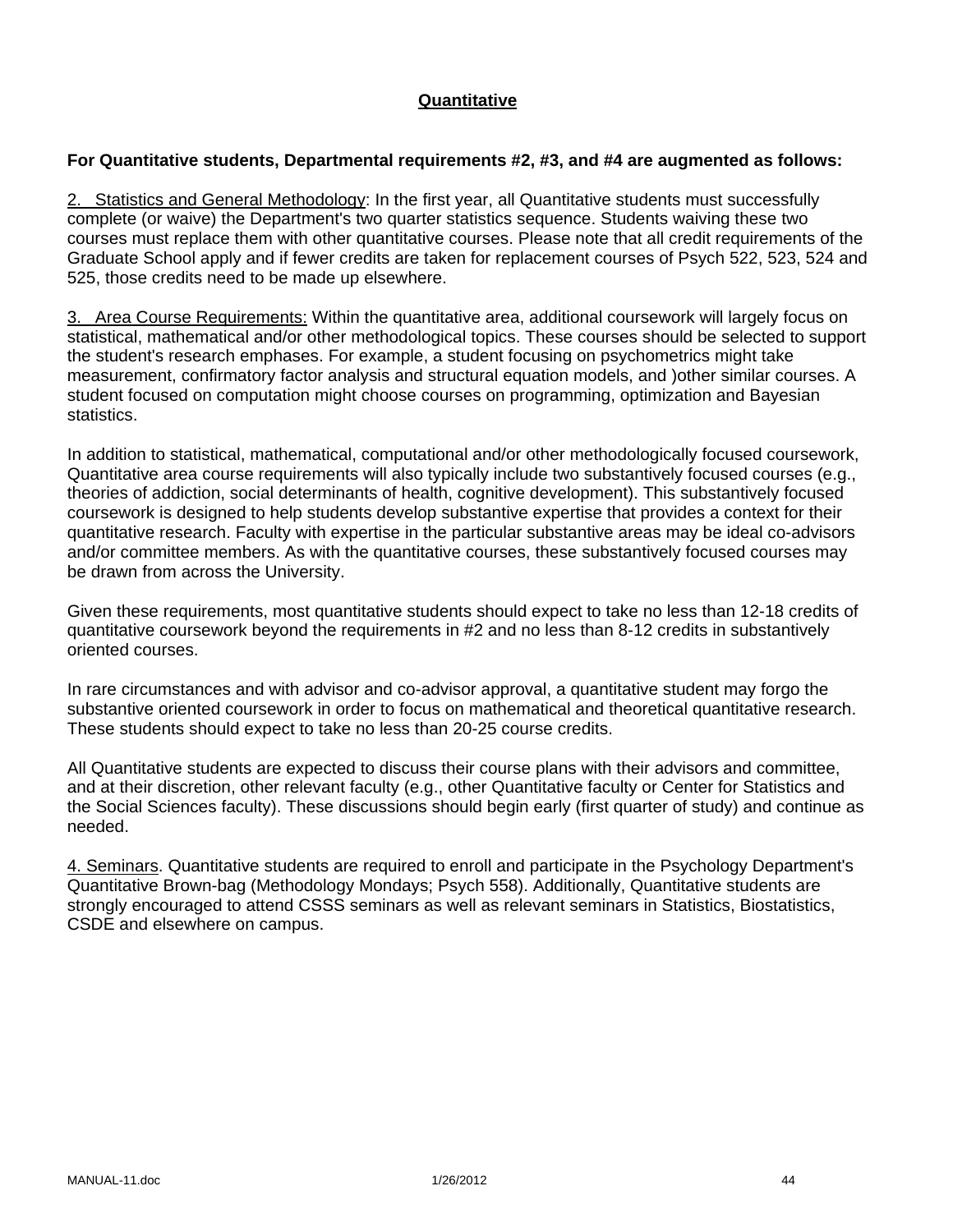### **Social/Personality**

**For Social/Personality students, Departmental requirements #2, #3, and #4 are augmented as follows:**

2. Statistics/Mathematics/Computational courses. In addition to the four courses required by the Psychology Department, Social/Personality students are required to take one additional quantitative course, within or outside the Department.

3. Area course requirements. Social/Personality students are required to take the two Social/Personality Core Concepts courses:

Psych 510 Core Concepts in Social Psychology (2 quarters, new for 2011-2012, pending GTC vote) Psych 511 Core Concepts in Personality

**The Area also requires four additional courses,** selected to broaden and deepen your understanding of your research specialty. These courses should be chosen in consultation with your Advisor and Co-Advisor. They can be additional Core Concepts courses in any Area, or other courses chosen from anywhere on campus, within or outside the Psychology Department.

4. Seminars. Social/Personality students are required to take one departmental Seminar (Psych 550 - 558) every quarter throughout their graduate careers. Psych 557, Seminar in Social/Personality, is required at least once per year.

Students are strongly encouraged to participate in additional Seminars and Advanced Seminars, both within and outside their Area, throughout their graduate careers.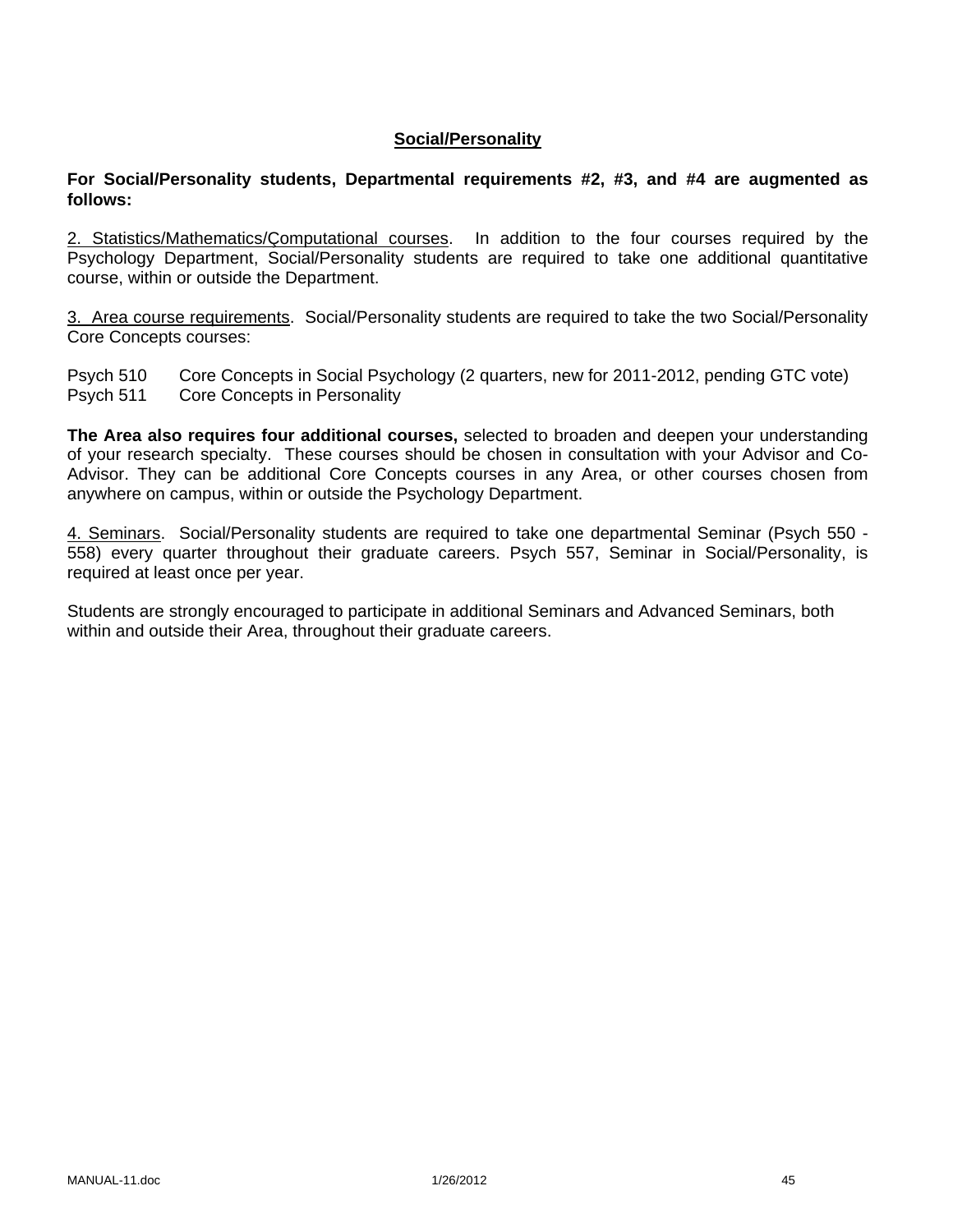# **C. III. OTHER SPECIALTY PROGRAMS**

In some cases, concentrations of work have been developed outside of the Department's Area structure. Two current specialty programs are listed below. Consult the advisor if you are interested in these programs.

### **Quantitative Minor (coordinated by Brian Flaherty)** undergoing revision for 2011-2012

The quantitative minor denotes that a graduate student has fulfilled statistical, methodological and/or mathematical training beyond basic department and area requirements. The quantitative minor allows students to focus on statistical methods, research design and mathematical modeling.

Coursework for the quantitative minor is in addition to Psych 524 & 525 (and their associated labs, 522 & 523) or equivalent courses. In order to be admitted to the Quantitative minor, 524 and 525 must each be passed with a GPA of 3.5 or higher. Please note that labs, software classes or workshops cannot count toward the minor. A total minimum of 20 credits is needed for this minor.

Some areas require an additional quantitative course beyond the department requirements. Courses satisfying an area requirement may also count toward the quantitative minor.

Four additional quantitative courses (for a minimum of 12 credits) are required for the minor. Courses may be selected from the following list of courses, or proposed to the quantitative faculty for consideration. In order to count toward the minor, these four courses must be taken for a grade (i.e., not taken CR/NC), must include appreciable hands-on work performed individually by the student, and the student must obtain a 3.3 GPA or higher in each. Record your progress with the "Documentation of Completion of the Quantitative Minor" handout available from the Graduate Program Advisor.

A provisional list of Quantitative courses offered at UW: http://web.psych.washington.edu/areas/quantitative/QuantPsychRecCourses.pdf

Please note that not all courses on this list count toward the minor, as some are only offered C/NC or otherwise do not meet the minor requirements. If you find a course that belongs on this list, please contact one of the Quantitative Area faculty about adding it.

Details on the Minor and the application can be found here: http://web.psych.washington.edu/psych.php#p=224

Graduate students interested in pursuing the quantitative minor should let the Graduate Program Advisor know.

#### **Diversity Science Specialization**

The goal of this specialization is to provide graduate students throughout the Psychology Department with a vehicle through which they can augment their understanding of human behavior through coursework and training that articulates and assesses: (1) the differing perspectives of diverse groups and how these perspectives intersect; (2) the synergistic effects associated with increased recognition and embracing of diversity; (3) the consequences associated with resistance to embracing diversity; and (4) the ways in which psychological theories and services can be developed and applied in ways that usefully and positively impact diverse communities. We consider human diversity as referring to groups of people who experience themselves as differing on one or more of a variety of dimensions including race, culture, ethnicity, age, gender, sexual orientation, economic class, and disability status. Students who complete the requirements for this specialization are expected to 1) understand how the experiences of diverse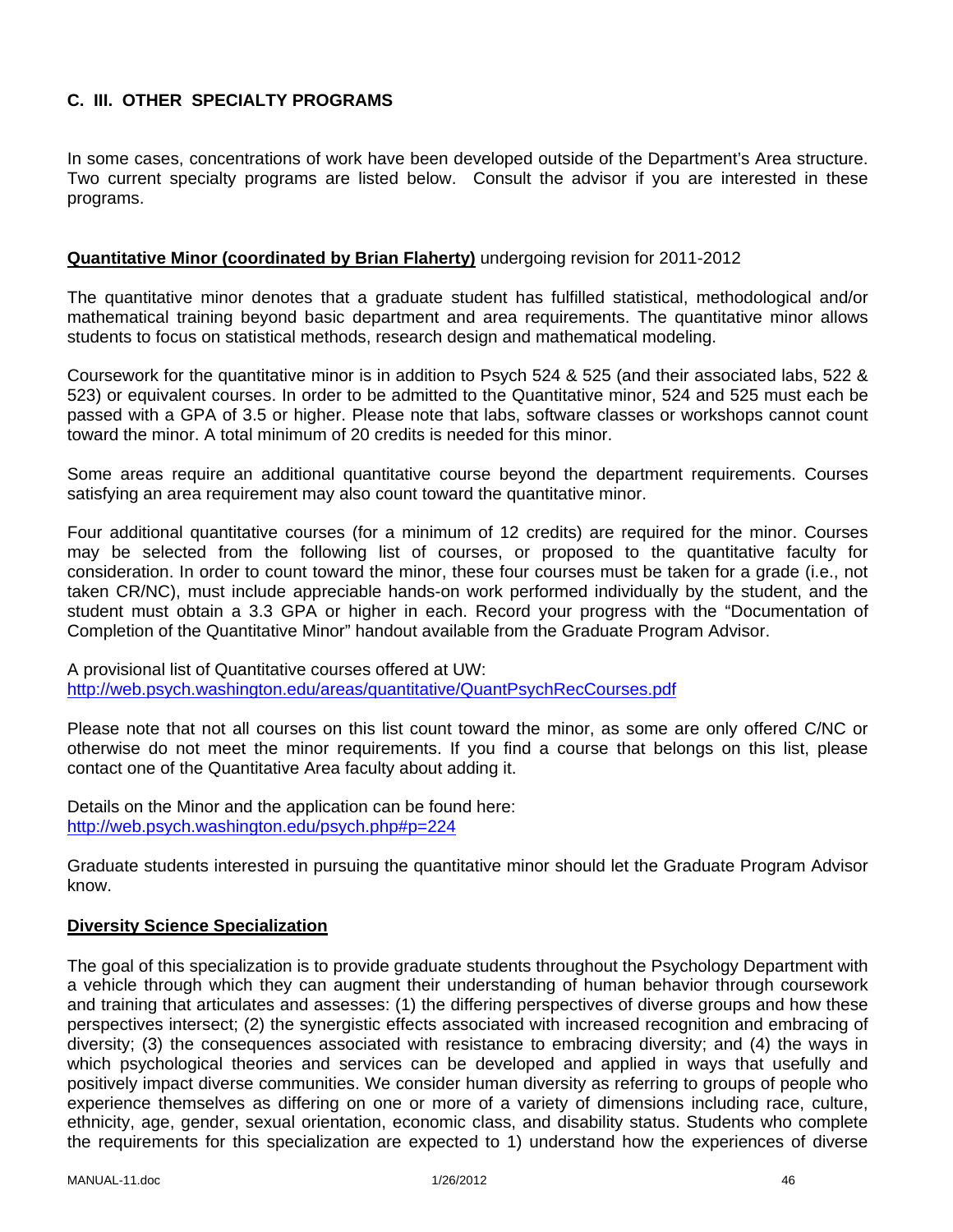populations have been or could be reflected in research relevant to their major area of study and 2) have sufficient understanding of the relationship between diversity and psychological issues that they can readily utilize such information in teaching courses in one or more areas of psychology.

### Requirements

- 1. Successful completion of at least three courses which focus on the relationship between diverse populations and some aspect(s) of psychology.
	- a. At least two of these courses must be offered through the psychology department at the 400 or 500 level. Department courses which meet the diversity specialization requirements will be labeled as such by the faculty offering the courses on a quarter by quarter basis.
	- b. One of the required courses may be taken outside the Psychology Department. This course can be selected from a pre-approved list of diversity related courses or the student may seek the approval of a Diversity Science faculty member to use an unlisted course to fulfill this requirement.
	- c. All students working towards the Diversity Science Specialization must enroll in the Diversity Science Brownbag (Psych 557) offered in Winter quarter at least once.
- 2. After the completion of required coursework, the student will prepare a capstone paper or presentation demonstrating their expertise and understanding of diversity issues in psychology. This paper may take one of 3 forms:
	- a. a critical review of research on diverse populations in their area of scholarly interest OR
	- b. a research proposal for or empirical paper reporting original studies assessing the relationship between diverse populations and a psychological phenomenon or issue relevant to the students scholarly interests OR
	- c. a prospectus for a course related to diversity science that the student might teach during their career.

The paper will be reviewed and approved by 2 members of the diversity specialization faculty. Each course must have a passing grade. Record your progress with the "Documentation of Completion of the Diversity Science Specialization" handout available from the Diversity Science Specialization website (below).

Details on the Specialization and the application can be found here:

http://web.psych.washington.edu/diversity/DSpec.html

Graduate students interested in pursuing the diversity science specialization should let the Graduate Program Advisor and the Diversity Science area (psychdsc@u.washington.edu) know.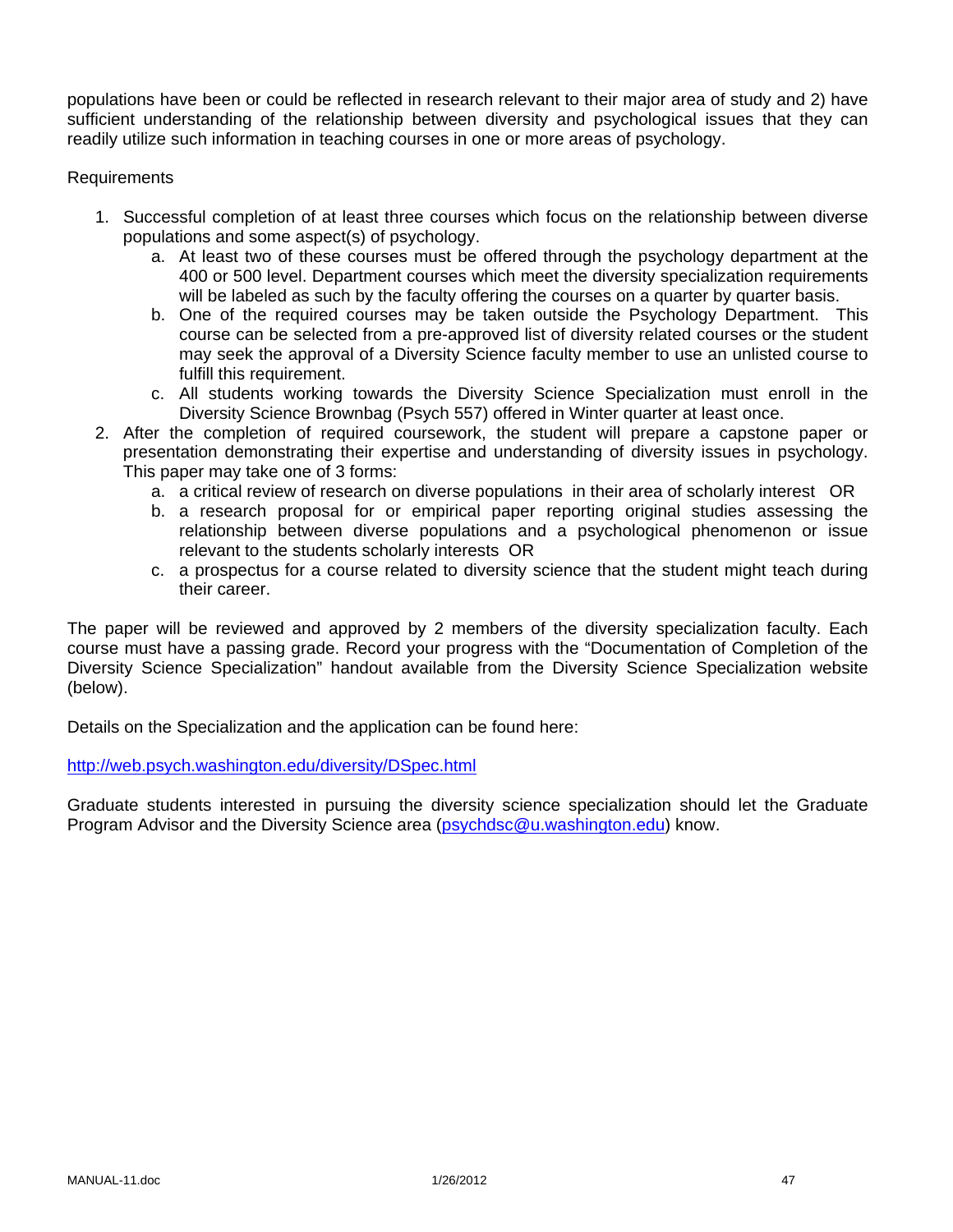# **D. POLICIES AND PROCEDURES**

# **D. I. WHOM TO SEE FOR WHAT YOU NEED**

During your graduate career you will occasionally have the need to draw upon the services and facilities offered by the Psychology Department. The faculty and other graduate students usually help you discover the ins and outs of locating these potential services. The following list of the staff and their responsibilities is included to give you an idea of whom to talk to as your needs as a graduate student change and develop.

# **Sheri J.Y. Mizumori**, Chair (G-121, 5-9660)

e-mail: mizumori@uw.edu

- ♦ For problems not solvable, or solved by anyone else.
- ♦ Schedule an appointment through Beth Rutherford (G-121, 5-8035, bethr@uw.edu)

**Beth Rutherford**, Assistant to the Chair (G-121, 5-8035)

e-mail: bethr@uw.edu

- ♦ Schedules appointments for the Chair (Sheri Mizumori)
- ♦ University and Departmental policies
- ♦ Assists Human Subjects Coordinator (Frank Smoll) in tracking/monitoring of Human Subjects Applications/Exemptions.
- ♦ Bearer of a wealth of information on all aspects of the department

**Nancy Kenney**, Associate Chair & Director of Graduate Training, Graduate Program Coordinator (GPC) (G-306, 3-2563) Please see page 6.

e-mail: nkenney@uw.edu

**Jeanny Mai**, Graduate Program Advisor, GPA (G-127, 3-9329) Please see page 7. e-mail: jeanny@uw.edu

**Michele Jacobs**, Administrator (G-119, 5-2027) e-mail: mjacobs@uw.edu

(If Michele is on vacation, see Susan Carpenter-Brandt)

- ♦ Maintenance or repairs needed in Guthrie Hall and the Annexes
- ♦ Security problems in Guthrie Hall and the Annexes
- ♦ Questions concerning space allocations (academic, research, and operations)
- ♦ Liaison with Personnel Office
- ♦ Telecommunications/Ethernet questions
- ♦ Issues building permits
- ♦ If you can't find someone to answer your questions, she can usually help

#### **Susan Carpenter-Brandt**, Associate Administrator (G-129, 3-8879)

e-mail: sbrandt2@uw.edu

(If Susan is on vacation, see Michele Jacobs)

- ♦ Monitors state funded budgets and does projections
- ♦ Maintains detailed files on departmental expenditures
- ♦ Monitors Fellowship Awards, Endowment accounts and departmental gift accounts. Answers questions concerning institutional allowance funds (i.e., small amounts of money for dissertation research)
- ♦ Assistant to the Administrator: handles immediate problems in her absence
- ♦ Checks budgets on all outgoing proposals, maintains files on all proposals submitted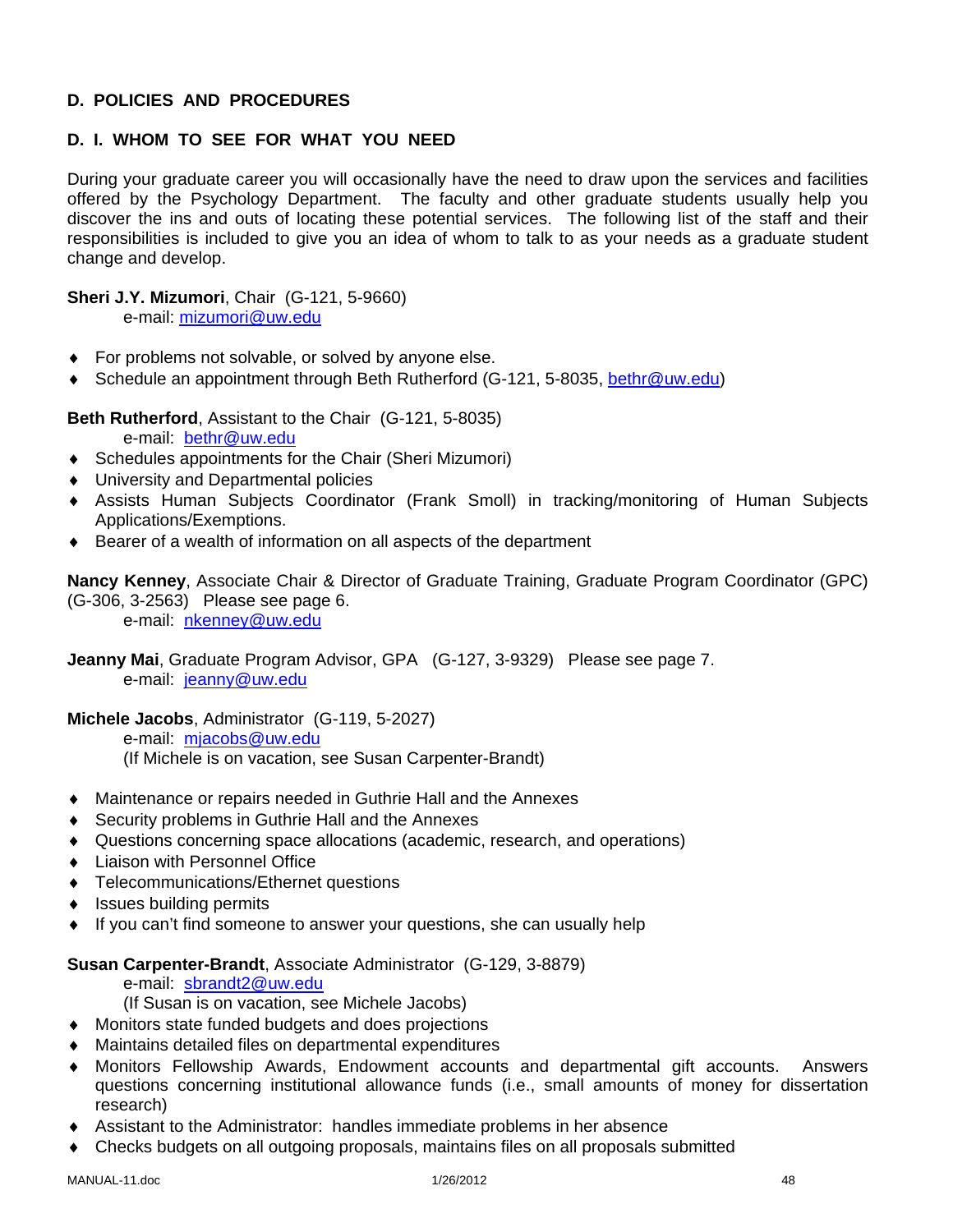- ♦ Information regarding grant proposals re: fringe benefits, indirect costs, proposal application materials
- ♦ Monitors majority of externally and UW funded research grants and contracts
- ♦ General questions or problems related to grants

**Margaret Cheng**, Fiscal Specialist (G-137, 6-5275),

e-mail: marcheng@uw.edu

- ♦ Assistant to Susan Carpenter-Brandt
- ♦ Questions concerning purchasing supplies/equipment for grant use
- ♦ Questions on travel covered by grants (if you are employed as an RA on a grant)
- ♦ Prepares travel paperwork
- ♦ Book airfare for the Department
- ♦ Procard and CTA reconciliation
- ♦ Budget reconciliation
- ♦ Follow-up on receipts for gift cards which were charged to Procard
- ♦ Handles all purchase order requests, including supply orders
- ♦ Petty Cash Custodian: handles Petty Cash reimbursements: advises whether purchases may be reimbursed under Petty Cash. (Margaret Cheng and Mike Hollinger share Petty Cash responsibilities)

### **Mike Hollinger**, Fiscal Specialist (G-130, 3-6121)

e-mail: mikeph@uw.edu

- ♦ Assistant to Susan Carpenter-Brandt
- ♦ Petty Cash Custodian: handles Petty Cash reimbursements: advises whether purchases may be reimbursed under Petty Cash.
- ♦ Answers questions about how labs should use their petty cash funds
- ♦ Answers questions about allowability of purchases on grant budgets
- ♦ Handles all purchase order requests, including supply orders
- ♦ Backup for preparing travel and reimbursements
- ♦ Oversees reconciliation and corrections to fiscal transactions on grant budgets
- ♦ (Margaret Cheng and Mike Hollinger share Petty Cash responsibilities)

# **Merly Jones**, Payroll Coordinator (G-126, 3-3366)

e-mail: merlej@uw.edu

- ♦ Prepares payroll forms and has a complete listing of your departmental employment and service records
- ♦ Answers questions concerning payroll checks for TAs and RAs
- ♦ Supervises distribution of payroll checks
- ♦ Reference Station (University policies and procedures)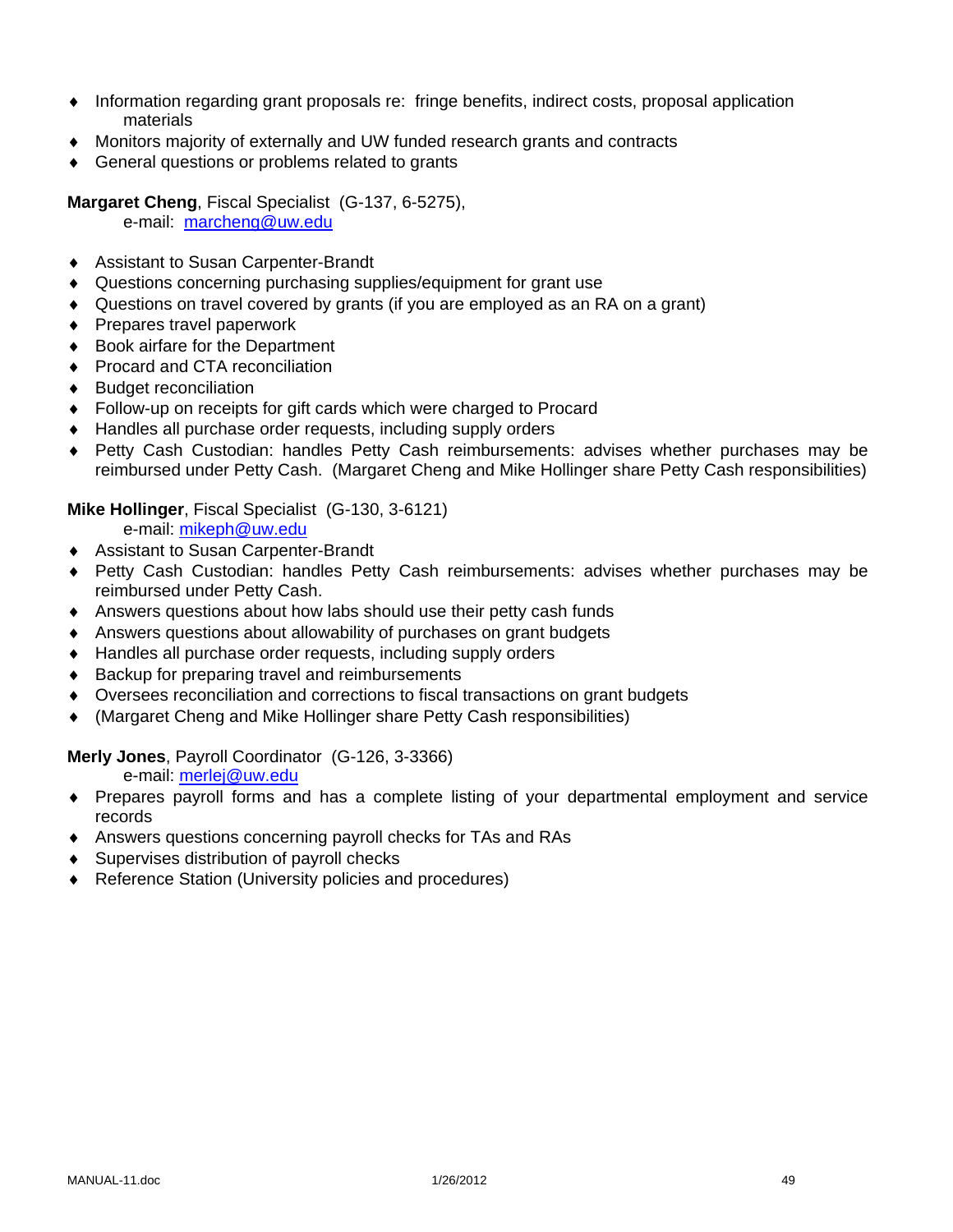## **William Kaplan** (G-119A, main office, 3-2640)

e-mail: wkaplan@uw.edu

- ♦ Questions concerning mail delivery to Guthrie
- ♦ Exam and other class material processing for TAs
- ♦ Office machine servicing (Xerox, Fax)
- ♦ Problems with the copy machines
- ♦ Keys to rooms in Guthrie and Annexes
- ♦ Overnight Express mail service
- ♦ Copy System Administrator: issues copy accounts and updates copy user numbers for access to departmental copy machines
- ♦ Course entry codes for variable credit classes (Ψ600, Ψ700, Ψ800)
- ♦ Equipment Check Out (laptops, cameras, projectors, etc)
- ♦ Facilities issues if Michele Jacobs is unavailable

**Betty Johanna**, Colloquium Coordinator, Development Assistant, and Publicity Maven (G-136, 6-5274) e-mail: bjohanna@uw.edu (If Betty is on vacation, see William Kaplan)

- ♦ Psychology Colloquium Series lectures: scheduling, logistics, publicity. Talk to her if you want to bring a speaker to campus.
- ♦ Advice or help with publicity, catering, room reservations, transportation, etc. for other events.
- ♦ Editor of in-house e-newsletter. Send items to psynews@uw.edu.
- ♦ Works with College of Arts & Sciences on fund-raising.
- ♦ Process monetary and in-kind donations to the department. (Not grants.)
- ♦ Combined Fund Drive coordinator.
- ♦ Maintains bulletin boards in Guthrie lobby and in hallway outside Guthrie 121.

**Kim Arbios,** Course Scheduling Coordinator (G-122, 3-1469)

e-mail: karbios@uw.edu

- ♦ Schedule rooms for review sessions
- ♦ Keep forecast of future classes
- ♦ Remind faculty to order text books. Only order deskcopies for faculty.
- ◆ Order text book desk copies
- ♦ Office hours publication
- ♦ Send reminders for course evaluation packets
- ◆ Course Description Editor

# **Undergraduate Advising Office** (G-119A, 3-2698)

- ◆ Carrie Perrin, Director, cyoung@uw.edu
- ♦ Vicky Burke, Academic Advisor, burkev@uw.edu
- ♦ Tracy Maschman Morrissey, Academic Advisor, tmasch@uw.edu
- **Advising Office staff work with undergraduate students in a variety of ways, including:**
- ♦ Academic planning for current and prospective psychology majors
- ♦ Assistance and referral for students experiencing academic and other challenges
- ♦ Graduate school and career planning
- ♦ Connecting students with resources to complement their academic programs (undergraduate research, community based fieldwork, study abroad, departmental honors program, peer tutoring and student leadership)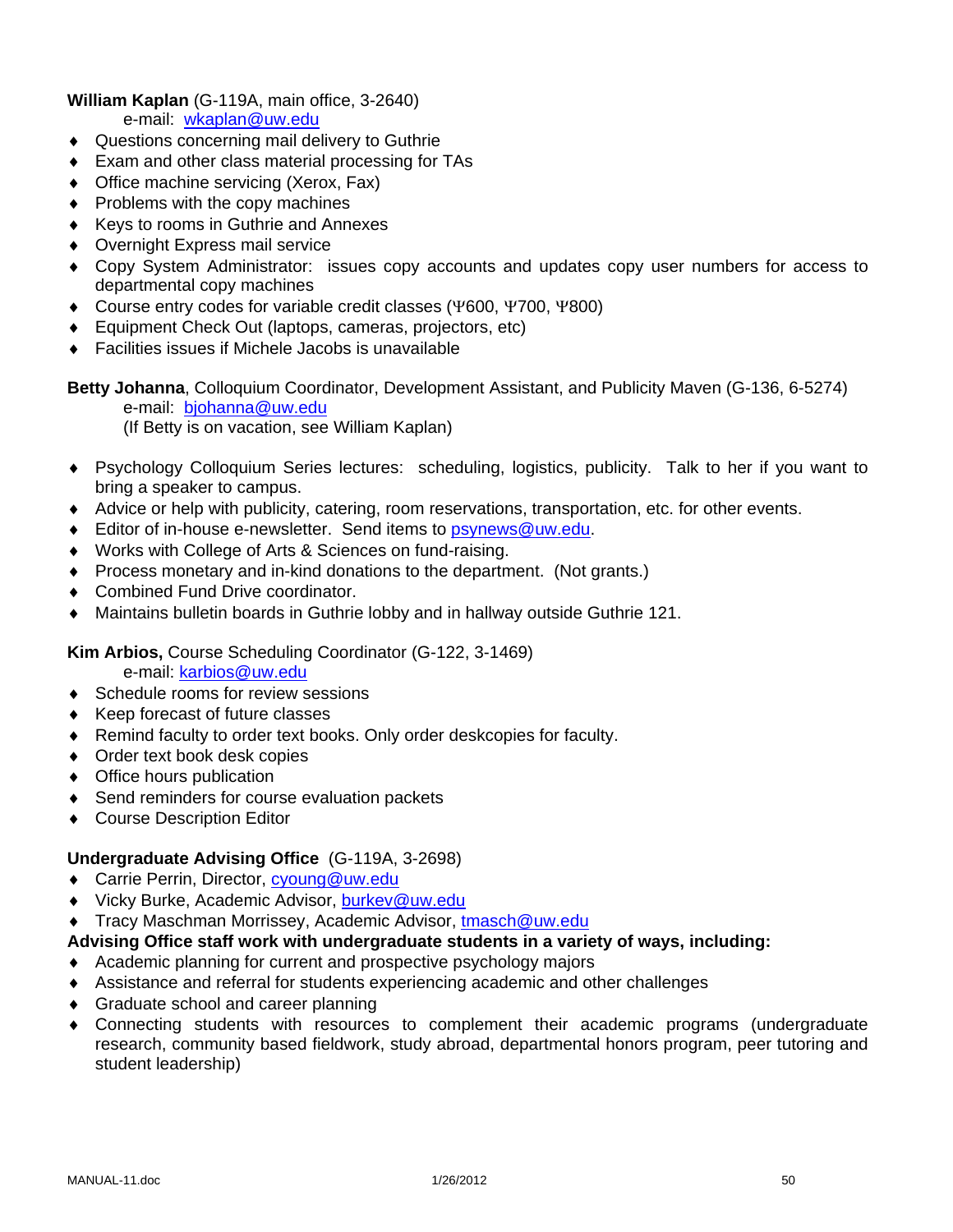# **Technical Support Services Staff** (G-28, Basement, 3-8281)

**Doug Kalk,** Senior Computer Specialist (G-28, 3-8281)

- e-mail: dougkalk@uw.edu
- ♦ Computer hardware and software support
- ♦ Hardware/software integration

### **Rich Ball,** Senior Computer Specialist (G-28, 3-8281)

e-mail: richb@uw.edu

- ♦ Computer hardware and software support
- ♦ Departmental equipment checkout and return
- ♦ Departmental shipping and receiving
- ♦ Questions concerning A/V and other equipment owned by the department
- ♦ Departmental equipment inventory

**Jon Hauser,** Senior Computer Specialist (G-53, 5-2079)

e-mail: jhauser@uw.edu

- ♦ Directs operations in the department's Media Lab (Rm 53), which supports teaching in the department
- ♦ Supports departmental laptops & other presentation equipment
- ♦ Provides instruction in presentation, multimedia, and web editing software
- ♦ System administrator and Consultant for Rat Lab (Rm 51), Human Performance Lab (Rm 55), and Presentation & Lecture Lab (Rm 57)
- ♦ Assists with first year presentations
- ♦ Departmental consultant for web-related issues
- ♦ Departmental Webmaster
- ♦ Departmental/Clinical Database/Server Administrator

**Ombudspersons:** M. Beecher, C. Fagan, M. Linehan

### **Graduate Training Committee:**

Jane Simoni (Adult Clinical) Lynn Katz (Child Clinical) Ione Fine (Cognition & Perception) Jessica Sommerville (Developmental) Brian Flaherty (Quantitative) Sapna Cheryan (Social & Personality) Jeanny Mai (Graduate Program Advisor)

Nancy Kenney (Chair)<br>
David Barash (Animal Behavior) Sanney Kenney (Director of Graduate Training)<br>
Jaime Olavarria (Behavioral Neuroscience) Jaime Olavarria (Behavioral Neuroscience)

Amanda Gilmore & Bjorn Hubert-Wallander (Student Representatives)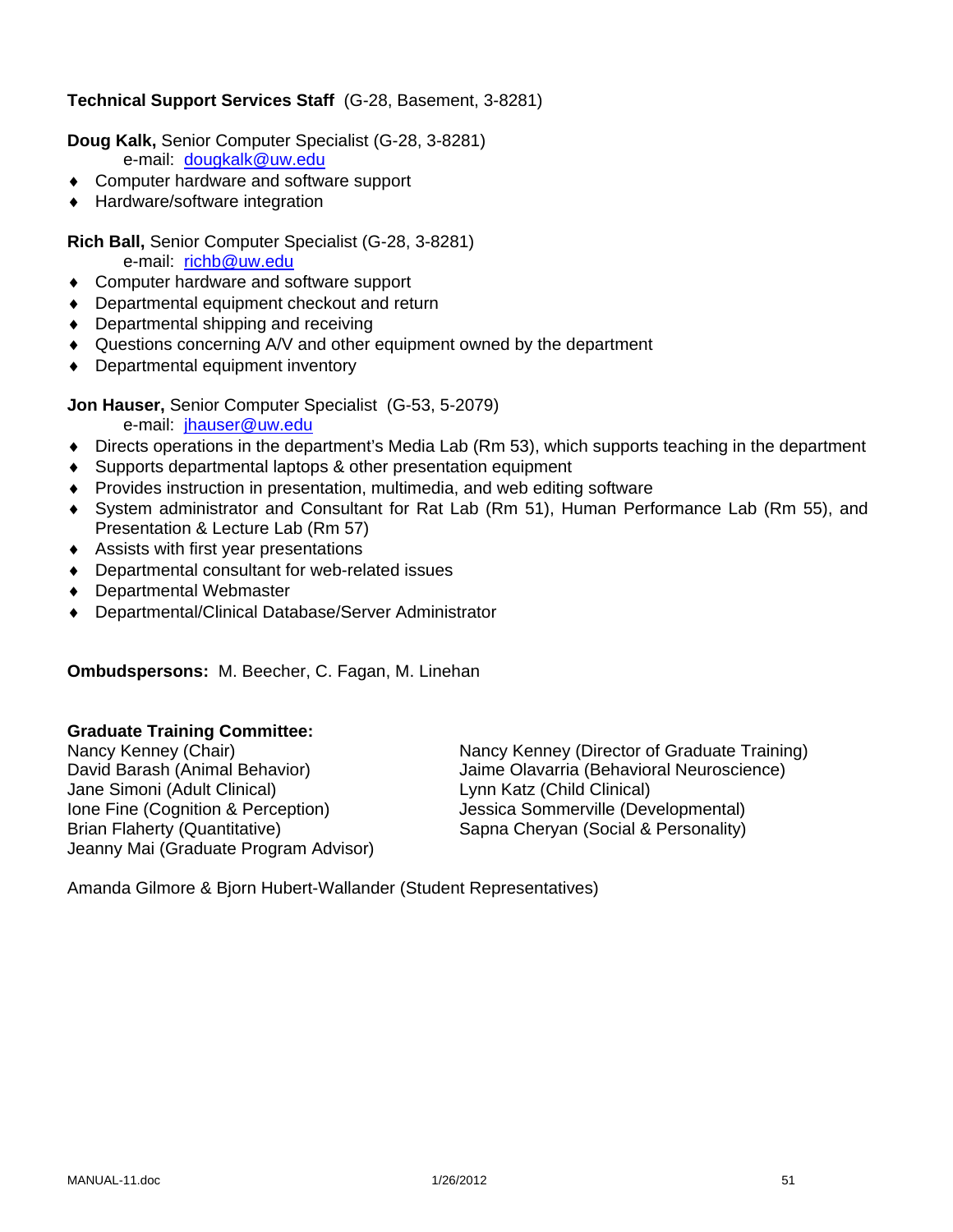### **D. II. DIVERSITY STEERING COMMITTEE**

#### **Diversity Steering Committee**

This faculty and graduate-student group oversees and coordinates the various departmental initiatives and interests related to diversity, including those outlined below. For 2011-2012, the graduate student chair is J. Oliver Siy. Yuichi Shoda is the faculty chair. Contact: psychdsc@uw.edu

Who we are: Diversity Science Faculty, graduate and undergraduate students interested in addressing issues regarding diversity in the department.

What we do: The Diversity Steering Committee is an umbrella organization that oversees events and diversity-related initiatives within the psychology department.

Our goals:

- 1) to support diverse members of the community
- 2) to address the interest and concerns of students to the psychology department on issues of enrollment, student retention, and curriculum with respect to ensuring a rich, productive and diverse educational experience
- 3) to support and encourage research on issues of diversity
- 4) to encourage the development of diversity-related curriculum at both the undergrad and graduate level
- 5) to oversee the Diversity Science Specialization among graduate students.

Recent Diversity Steering Committee Initiatives:

- Diversity Science Specialization
- Teaching Curriculum Resources
	- o Diversity RA
	- o Diversity Learning goals
	- o Diversity Training for Faculty
- Psych 250 TA (Racism and Minority Groups) duties/support
- High School Visits (Essence of Success)

Graduate Student Committee Members 2011-2012:

| <b>Name</b>   | Area     | <b>Email</b>    |
|---------------|----------|-----------------|
| Teri Kirby    | Social   | teriak@uw.edu   |
| Lori Malahy   | Social   | loriwu@uw.edu   |
| J. Oliver Siy | Social   | johnsiy2@uw.edu |
| Jennifer Wang | Social   | wjen@uw.edu     |
| Sam Yard      | Clinical | samyard@uw.edu  |

Undergraduate Representative 2011-2012: Teague Henry, trh3@uw.edu

Interested in becoming a member? Committee meets twice a quarter. Committee sign-ups happen at the end of the year (you will receive a flier in your mailbox).

If you are interested in talking about diversity-related issues involving the Psychology Department, you may contact: johnsiy2@uw.edu

Join their listserv at: https://mailman1.uw.edu/mailman/listinfo/psychdiversity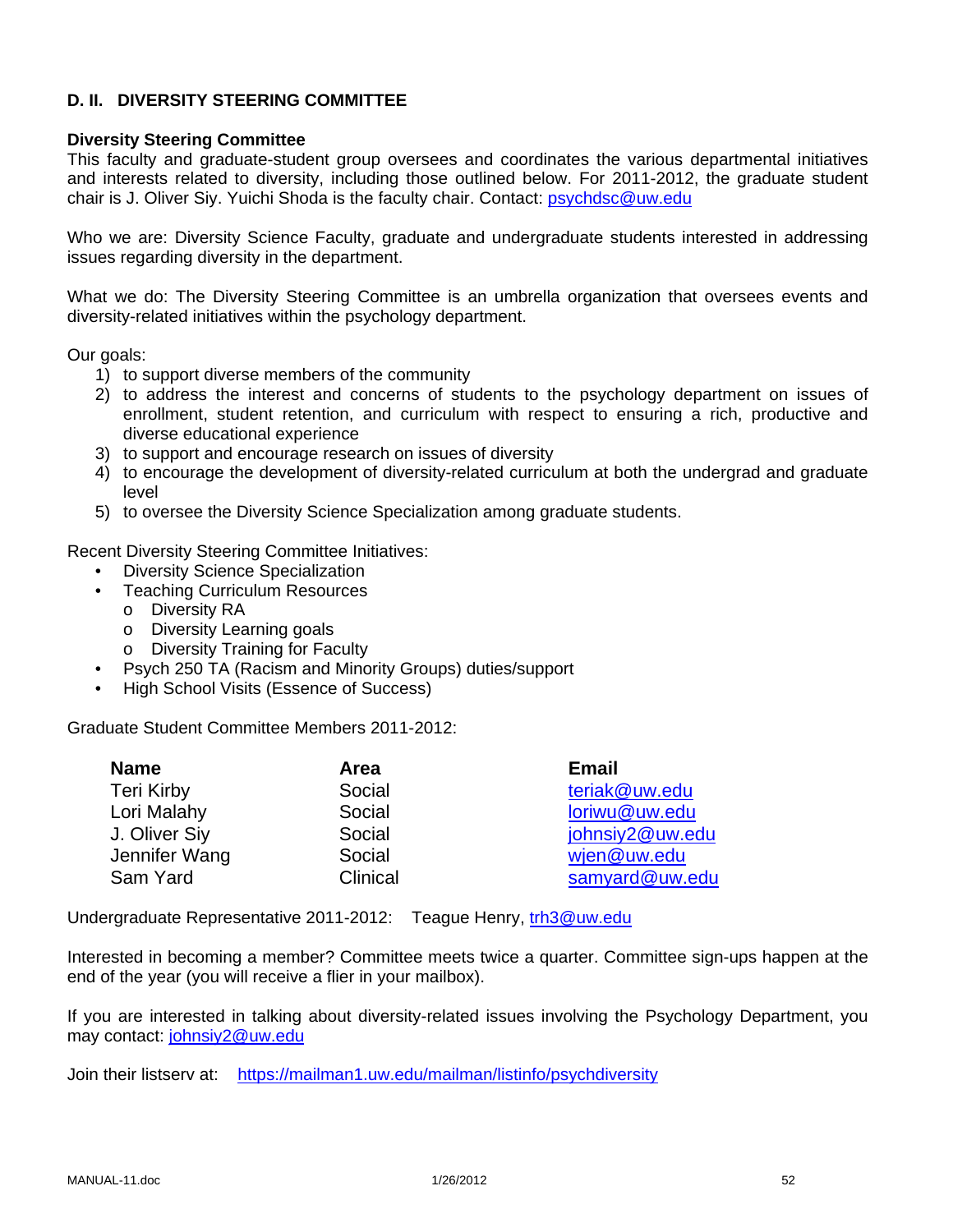### **Minority Student Representation**

We currently have 27 graduate students from diverse ethnic backgrounds representing 25% of the graduate student population in the Department. Minority students are found in almost all major areas of the department, although they are most numerous in clinical, child clinical, social, and cognitive psychology.

#### **Minority Faculty Representation**

| Ana Mari Cauce, Ph.D.    | John Miyamoto, Ph.D             |
|--------------------------|---------------------------------|
| Sapna Cheryan, Ph.D.     | Sheri Mizumori, Ph.D.           |
| Jaime Diaz, Ph.D.        | Jaime F. Olavarria, M.D., Ph.D. |
| William H. George, Ph.D. | Yuichi Shoda, Ph.D.             |
| Jeansok Kim, Ph.D.       | Joseph Sisneros, Ph.D.          |
| Janxin Leu, Ph.D.        |                                 |

### **D. III. CHANGING AREAS**

Occasionally, after some time in our graduate program, a student decides that he or she wishes to transfer to another Area or program within the Department of Psychology. Transfers into the Clinical Area are discouraged and virtually impossible. In any case, such a transfer requires an application process and is subject to the following conditions:

- 1. The student finds a new faculty advisor within the Area or program to which he or she wishes to transfer. This faculty member must be willing to serve as the student's advisor and to supervise the student's research in the new Area or program.
- 2. If the student requesting the transfer was admitted to the department with a promise of financial support and is within the first four years of graduate training, *the Area to which the student is transferring* assumes responsibility for providing TA or RA support through the remainder of the student's first four years in the department. However, it is assumed that the transfer is in the student's best interest, and the Department as a whole can be asked to assist in solving a support problem if it arises.
- 3. The faculty of the Area or program into which the student wishes to transfer approve the transfer. Requests for such transfers will be considered by the faculty of an Area or program. Financial support for the transferring student becomes part of the admissions plan for the Area.

 A student who wishes to make such a transfer should begin conversations with the Graduate Program Coordinator (Nancy Kenney) as early as possible.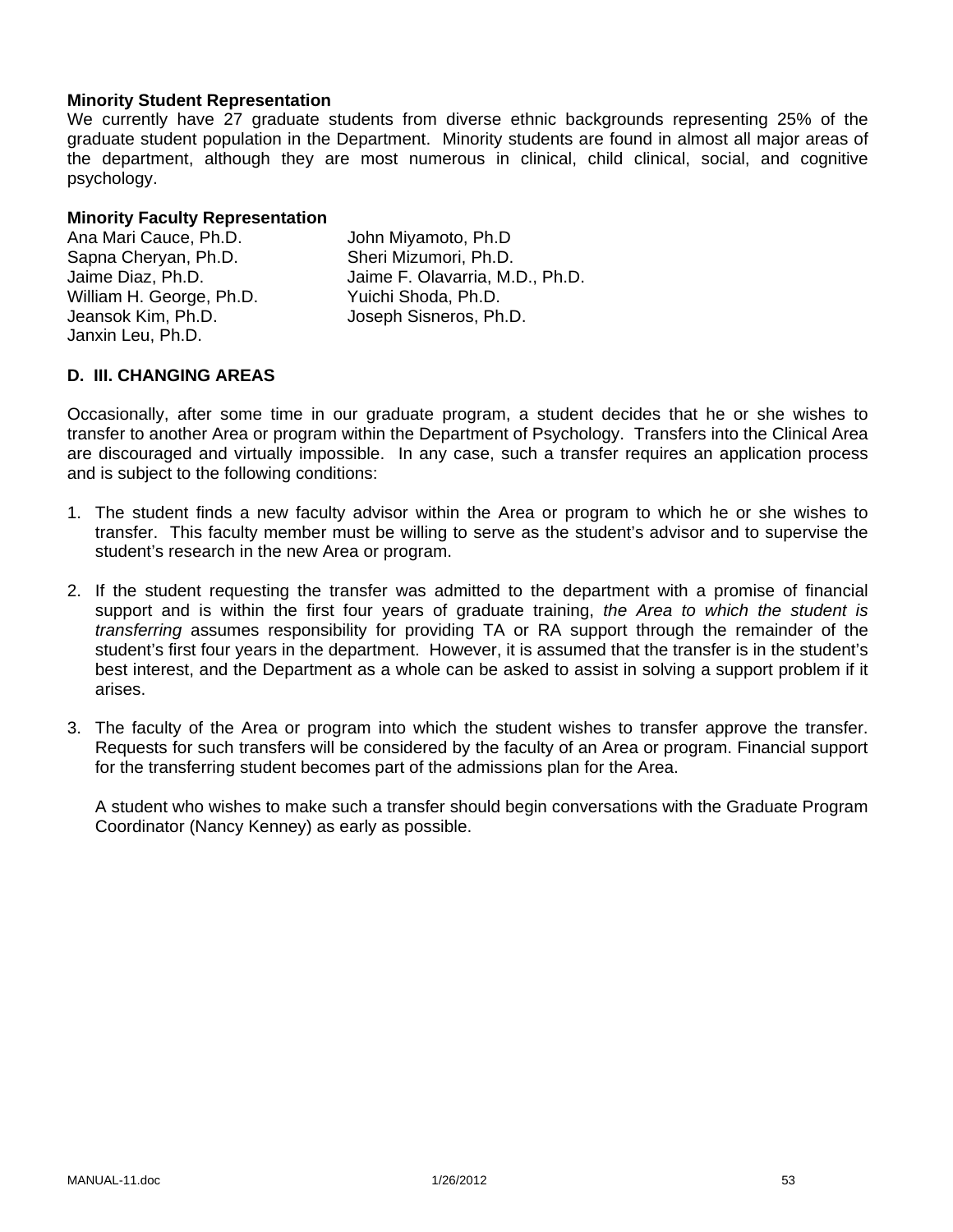# **D. IV. ON-LEAVE STATUS**

**Each quarter (except summer) you must either register for classes or petition for on-leave status.** The on-leave petition is found on the website below ("Graduate School On-Leave Information"). Provide your letter (see section below "Psychology Department On-Leave Policy") to Jeanny as part of the departmental procedures for going on-leave. Then, you can submit your on-leave request online and pay a \$25 per quarter fee. The on-leave request window is only good for one quarter a time. Please submit no later than by the 5th calendar day of the quarter in which you begin your leave period. If you have already registered for that quarter, you must officially withdraw *before* the first day of classes in order to receive the on-leave status. See http://www.washington.edu/students/reg/calendar.html for more details or call 206-543-4000.

International students, please check with your ISS advisor for advice on going on-leave: http://iss.washington.edu/procedures/drop-and-withdrawl

### *Graduate School On-Leave Information*

http://www.grad.washington.edu/policies/general/leave.shtml

#### *Psychology Department On-Leave Policy*

- ♦ 1 year of leave (4 quarters) will be granted automatically, provided the student is in good standing, the student's primary and secondary advisors and the Director of Graduate Training agrees, and subject to departmental and university restrictions. A letter signed by the student and both primary and secondary supervisors stating the reason for leave and the expected date of return should be given to the GTC representative before the beginning of leave. If the student is not in good standing, arrangements for leave must be made in the same way as for extensions of leave beyond 1 year.
- ♦ Extensions of leave beyond 1 year will require the following on an annual basis (this process should be initiated 10 weeks before the administrative deadline for the initiation of the desired leave extension (the beginning of the final quarter of the current leave).
	- o A meeting with the student's primary and secondary advisors and the current area GTC representative.
- ♦ Requests for on-leave extension must be made by the student in a letter written to the area GTC Representative, explaining why an extension to the 1 year limit should be granted and including a proposed date of return.
	- o Valid reasons for extended leave would include such factors as temporary medical, personal, financial or family commitments/difficulties that impede performance of typical graduate training responsibilities OR internship/teaching/temporary work opportunities that would significantly further the student's academic training and professional career. In some cases appropriate documentation may be requested of the student by their supervisor, the GTC representative or the Director of Graduate training.
	- o Evidence of a serious intention on the part of the student to finish their PhD including a proposed date of return and a timeline for completion of the remaining training milestones.
- ♦ The GTC rep or the student's primary advisor will circulate this letter and an email to all area faculty and to the Director of Graduate Training recommending whether or not leave should be extended. If any member of the area disagrees with this recommendation then the matter will be put to an area vote. If the Director of Graduate Training disagrees with the recommendation then leave will not be granted.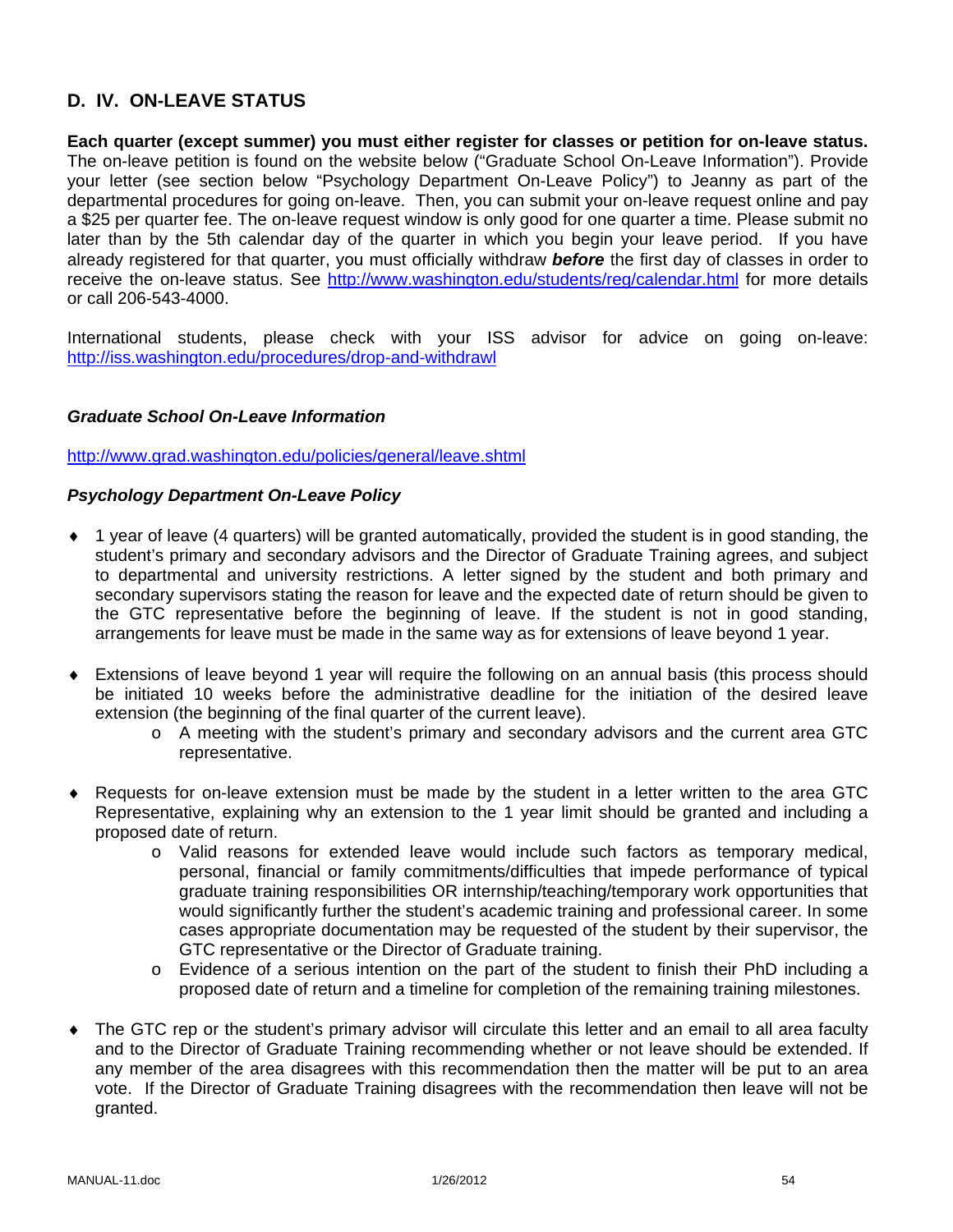Extensions of leave will not be granted to students who have begun other careers and are unlikely to return to the program.

Please see page 73 for the Template for On-Leave status request letter.

# *Procedure for re-enrollment*

UPON EXPIRATION OF YOUR LEAVE period, you may either petition to extend your leave or, if you wish to enroll, simply register for courses before the beginning of the quarter in which you wish to return.

# YOU MUST EITHER BE **REGISTERED** OR **OFFICIALLY ON-LEAVE** EACH ACADEMIC QUARTER.

Failure to register or extend your leave of absence will result in dropping you from University enrollment. You must then re-apply to the Graduate School and submit a \$250 reinstatement fee before the application deadline. Moreover, readmission is not automatic, but must be approved.

If you were registered or officially on-leave during the 3 previous academic quarters, then you need not register or go on-leave for summer quarter. (If you were on-leave the previous summer and all 3 academic quarters as well, then you DO need to register or extend your on-leave status.) However, it is recommended that you notify Jeanny of your plans.

# **D. V. GRIEVANCE PROCEDURE**

The Psychology Department is committed to supporting graduate students and working to resolve any problems and/or conflicts that may arise. Students are encouraged to address situations proactively. It is recommended that you attempt to resolve any problems or conflicts informally. At this level, the subject remains confidential.

Depending upon the nature of your concern, the appropriate avenue for addressing the situation may vary. Within the department it may be best to confer with your advisor(s) first. If this is not appropriate, or you do not reach a satisfactory resolution, see your Area Representative, your Area Coordinator (Area Head) or the Graduate Training Coordinator, and finally, the Department Chair. At any time, you may also contact the Departmental Ombudspersons for advice. M. Beecher, C. Fagan, and M. Linehan are the appointed Ombudspersons for 2011-2012.

If necessary, however, a formal complaint may be made in writing. Once a statement is put in writing it becomes part of the record and at that point is available to anyone with an interest in the subject, including those involved in the situation. This can be done either within or outside the department.

If you fail to resolve the difficulties within the department, there are avenues available to you outside the department as well; for example, the Human Rights Education and Research Network (http://depts.washington.edu/hrights/, 425-352-5421) and the Ombudsman for Sexual Harassment (http://www.washington.edu/about/ombudsman/, 206-543-6028). Consult with these outside offices after you have failed to resolve your difficulties within the department.

There is also a detailed grievance procedure in your union contract (http://www.washington.edu/admin/hr/laborrel/contracts/uaw/addons/). Please consult with your local representative if the measures above do not result in satisfaction.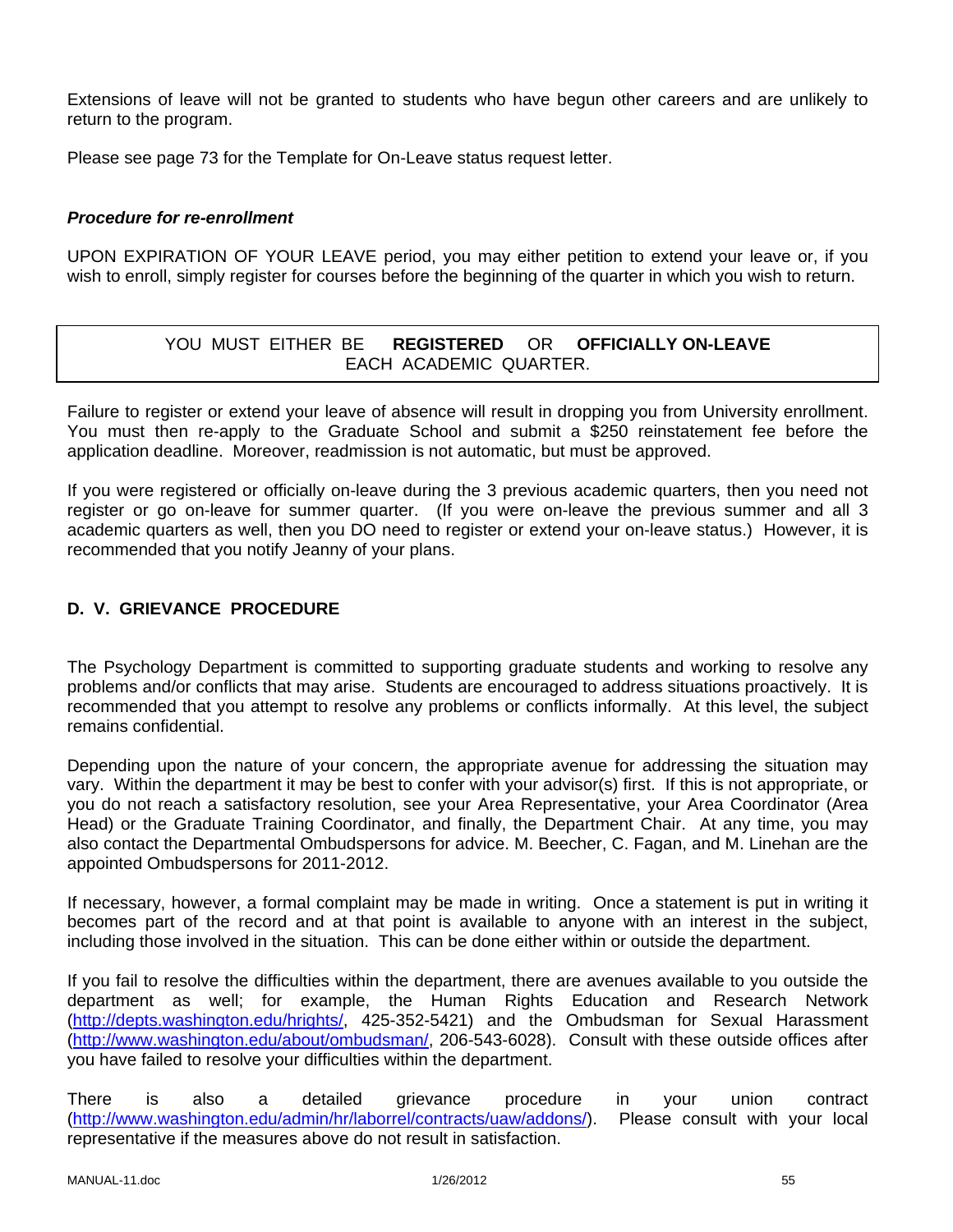## **D. VI. UNIVERSITY POLICY REGARDING SCHOLARLY INTEGRITY**

Because of the importance of issues of scholarly or scientific misconduct to the operations of the University and because significant expertise is required to address such issues, the University has established an Office of Scholarly Integrity (OSI) under the Vice Provost (http://www.washington.edu/provost/ap/osi/, 206-543-3643). This Office assumes primary responsibility for investigating and resolving allegations of scientific and scholarly misconduct by its faculty, staff, and students. Please refer to Executive Order #61 and to the University Handbook, Volume IV, Part 9, Chapter 1 (http://www.washington.edu/faculty/facsenate/handbook/Volume4.html) and your union contract for further information.

Inappropriate activities include:

Intentional misrepresentation of credentials Falsification of data Plagiarism Abuse of confidentiality Deliberate violation of regulations applicable to research Other practices that seriously deviate from those commonly accepted by the scientific community in proposing, carrying out, or reporting results

### **D. VII. Mentoring Resources for Graduate Students**

Mentoring focuses on the human relationships, commitments, and resources that help graduate students find success and fulfillment in their academic and professional pursuits. The following websites lists numerous resources for both students and faculty.

Mentoring Resources for Graduate Students and Faculty http://www.grad.washington.edu/mentoring/

Guidelines for Good Practice in Graduate Education http://www.grad.washington.edu/mentoring/good-practice/index.shtml

Center for Instructional Development and Research—Mentoring Resources: http://depts.washington.edu/cidrweb/resources/mentoringtools.html

Center for Workforce Development http://www.engr.washington.edu/cwd/

Students are also encouraged to meet with the Director of Graduate Training, or the Chair as appropriate, to discuss mentoring as needed.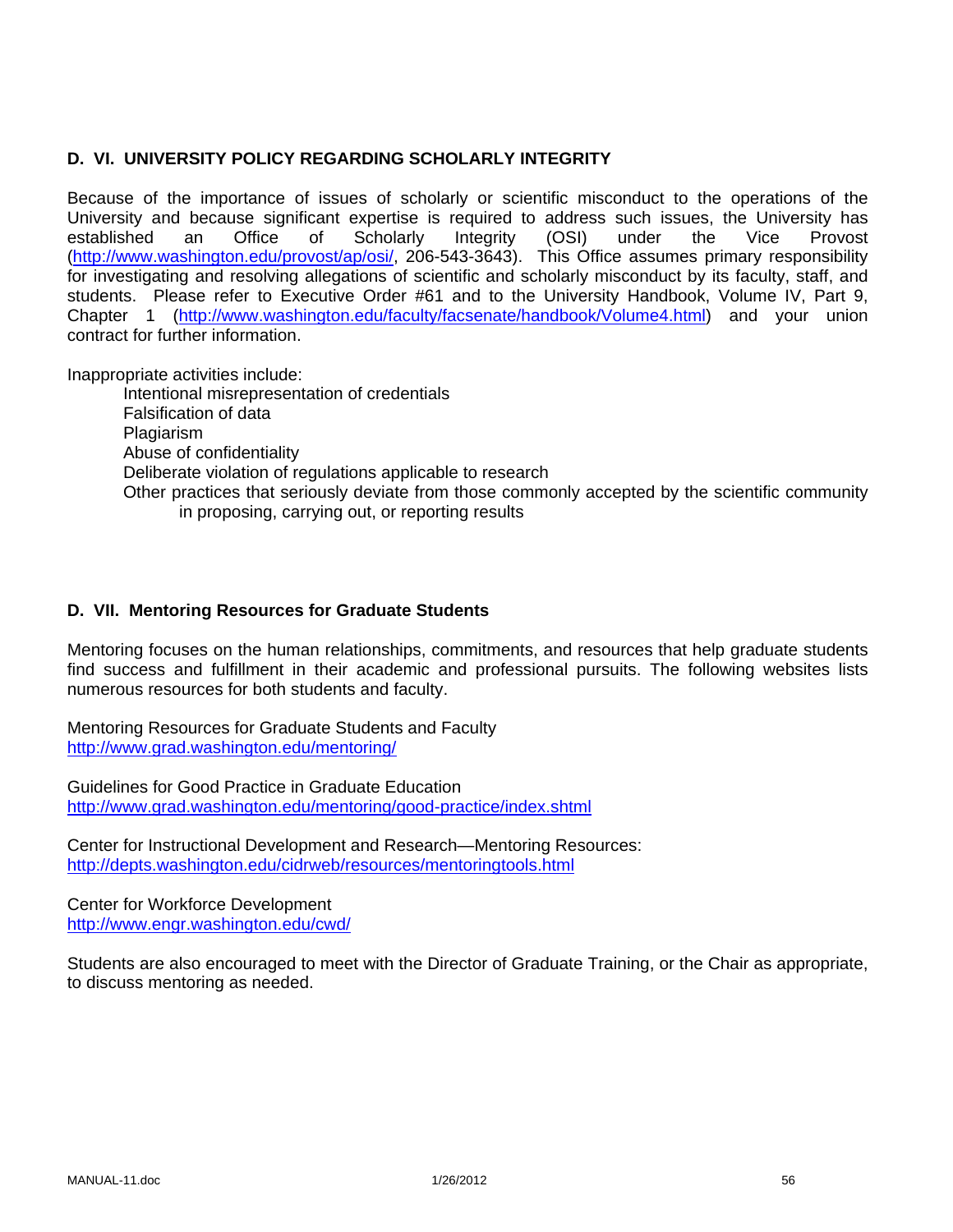# **E. FUNDING AND MONEY MATTERS**

## **E. I. TA and RA Policy**

#### **a. TA Assignment Procedures**

Many of these procedures are now governed by the union contract between the UW and the graduate students' representative UAW. For details see: http://www.washington.edu/admin/hr/laborrel/contracts/uaw/addons/

- 1. In the fall of each year, the Psychology Department surveys the courses to be taught in the following year and the grants pending and makes an estimate of the number of TA and RA slots likely to be available. This estimate is used, in conjunction with commitments already made to continuing students, in deciding how many new graduate students will be accepted for the following year. Definite offers of support are not made to new students until the funds for each position are assured.
- 2. Each quarter, all current graduate students and faculty are asked to state preferences for funding and assistance for the following quarter via Catalyst survey. Preferences for Autumn Quarter are collected during Summer Quarter. New first year students serving as TAs are automatically assigned a course.
- 3. Make sure to submit the TA request Catalyst survey by the deadline listed when the quarterly request email is sent.
- 4. Based on stated preferences, and funding priorities (see Priorities, page 58), formal appointment offers are made for both TA and RA positions just prior to the beginning of the quarter for which they are effective. It is not possible to make these any further in advance primarily due to the uncertainty of course registration and research funds.
- 5. *Students on Probation.* If a student is on External Probation or Final Probation status with the Graduate School, he or she cannot be a candidate for a TA Fellow or Lead TA position. If a student is on internal warn status, he or she can only be appointed to the Lead TA or TA Fellow positions after consultation with, and approval of, the student's advisor(s) and the Director of Graduate Training. After each meeting of the Graduate Training Committee (GTC), the faculty member in charge of recruiting and assigning the Lead TA and TA Fellow positions will be informed about students who are currently not in good standing (or are in questionable standing) in our program.

**SUMMER QUARTER WARNING**: The promise of support given to incoming students is for the regular academic year. Summer Quarter operates on a separate budget and is outside of this promise. Therefore, most students have to look elsewhere for summer support. It follows that the TA priority system, being based on the promise of a support letter, does NOT apply to Summer Quarter. The most important criteria in selecting for summer TAs are competence, instructor preference, and student preference.

There are only one-fourth as many Teaching Assistantships available during Summer Quarter as there are during each of the three quarters of the academic year. This does not include several courses taught entirely by senior graduate students. Hence, we can NOT give TAs to all those graduate students who request them for Summer Quarter. You should consult your advisor and the faculty member who heads your area for other possible sources of Summer Quarter financial support.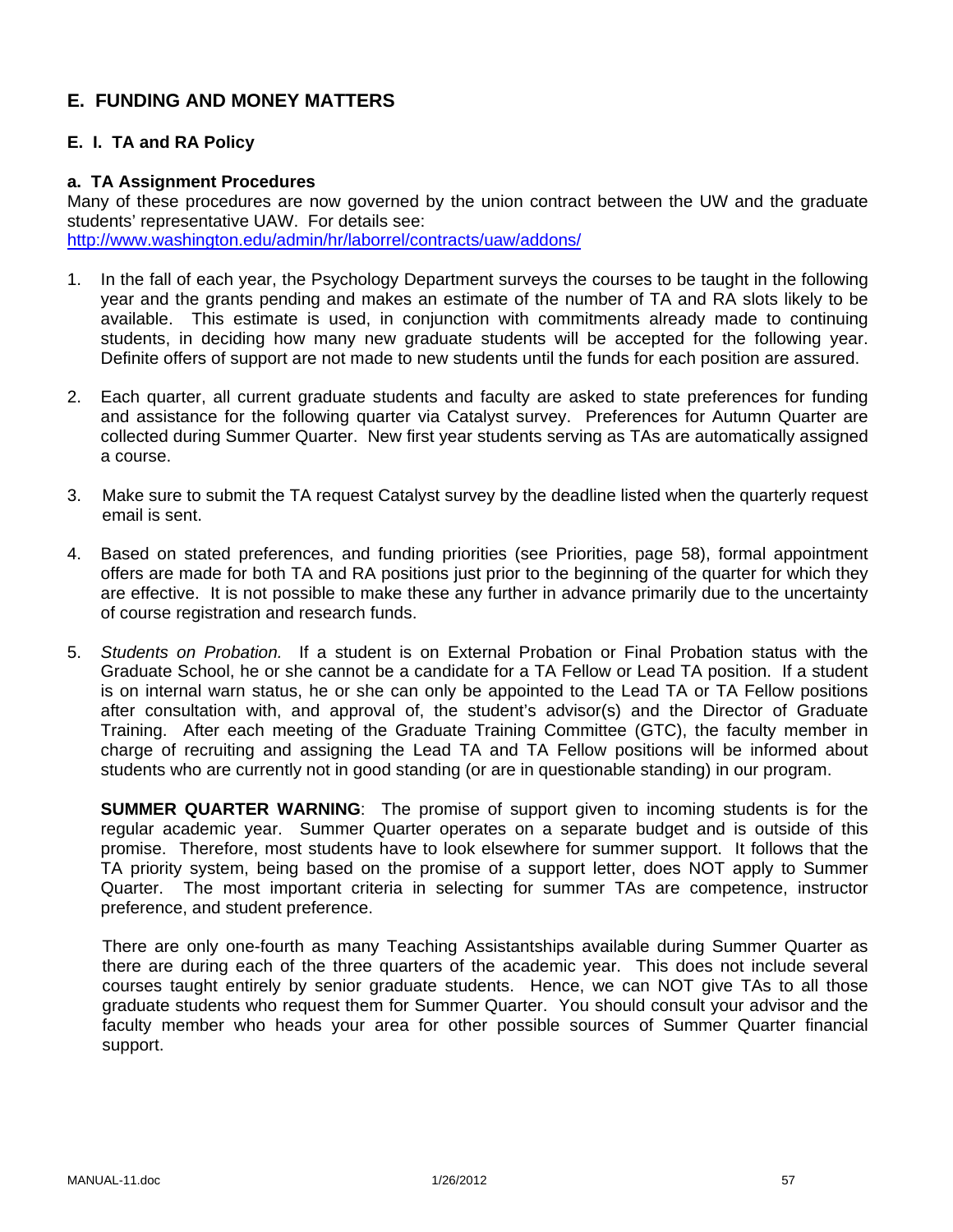Graduate students who rely on TAs should, from the beginning of the year, work on alternative sources of summer support. If, for example, you are offered a Research Assistantship that supports you in some but not all of the four quarters, if possible, try to arrange for the RAship during summer quarter as one of those quarters. (See also, Summer Quarter Warning, page 57 and Summer Employment, page 63)

# **E. I. b. TA Assignment Priorities**

Teaching Assistantship assignments are made near the end of the quarter prior to the actual appointment. This process requires students to complete a Catalyst survey on which they specify their requests for TA positions for the following quarter. TAs are then assigned courses by the Director of Graduate Training in collaboration with the Graduate Program Advisor and graduate student volunteers, according to the following criteria: a) the student's qualifications to teach the course, b) the student's priority ranking (see below), c) the preferences of the instructor (from among qualified potential TAs) and of the graduate students (from among available courses), and d) the student's demonstrated teaching ability. The overriding consideration in assigning TAs is the quality and enhancement of instruction.

The following priority system is applied in the TA assignment process:

- Priority I First-year students who were given an explicit promise of support during that year as an inducement to enter the program. These students are top priority for TAs only in the Autumn, Winter, and Spring Quarters of their first year. In Summer Quarter, they are on a par with students in Priority II and III. Only Priority I students are guaranteed a TAship during the academic year.
- Priority II Second-, Third-, and Fourth-year students who were admitted with explicit promises of support or, who were later placed at this priority level by the faculty in their area or program, and who are not on Probation or Final Probation with the Graduate School.

In some cases, Priority III students may be given preference over Priority II students in making TA assignments, e.g., courses requiring special knowledge or skills such as statistics or clinical seminars.

Priority III Students who were admitted with no promise of support, students beyond their 4th year of study, and students on Probation or Final Probation.

#### *An internal action, i.e., department watch or warn status, does not affect a student's priority level.*

As far as possible, student and instructor requests for positions will be matched within the guidelines shown above. Instructors and students are given up to six choices of requests for appointments. If the first choice request is not possible, attempt is made to provide the second or third choice. As instructors are held responsible for the conduct of courses, every effort is made to provide them with the personnel they request. Any student who is assigned to a class that he or she did not request can contact the Director of Graduate Training to discuss the assignment or request a review of the assignment.

*TA Evaluations and Priorities for Future TA Assignments*: As the assignment of TAs is primarily to provide undergraduate teaching services, formal evaluation of students in terms of their competence as TAs will be considered in the making of future assignments. All TAs teaching quiz sections **must** be evaluated by the students in their classes. In addition, instructors will be requested to evaluate their TAs each quarter. Evaluations, along with formal letters of appointment for each TA, will be placed in a separate folder for each student and will be made available for review upon request.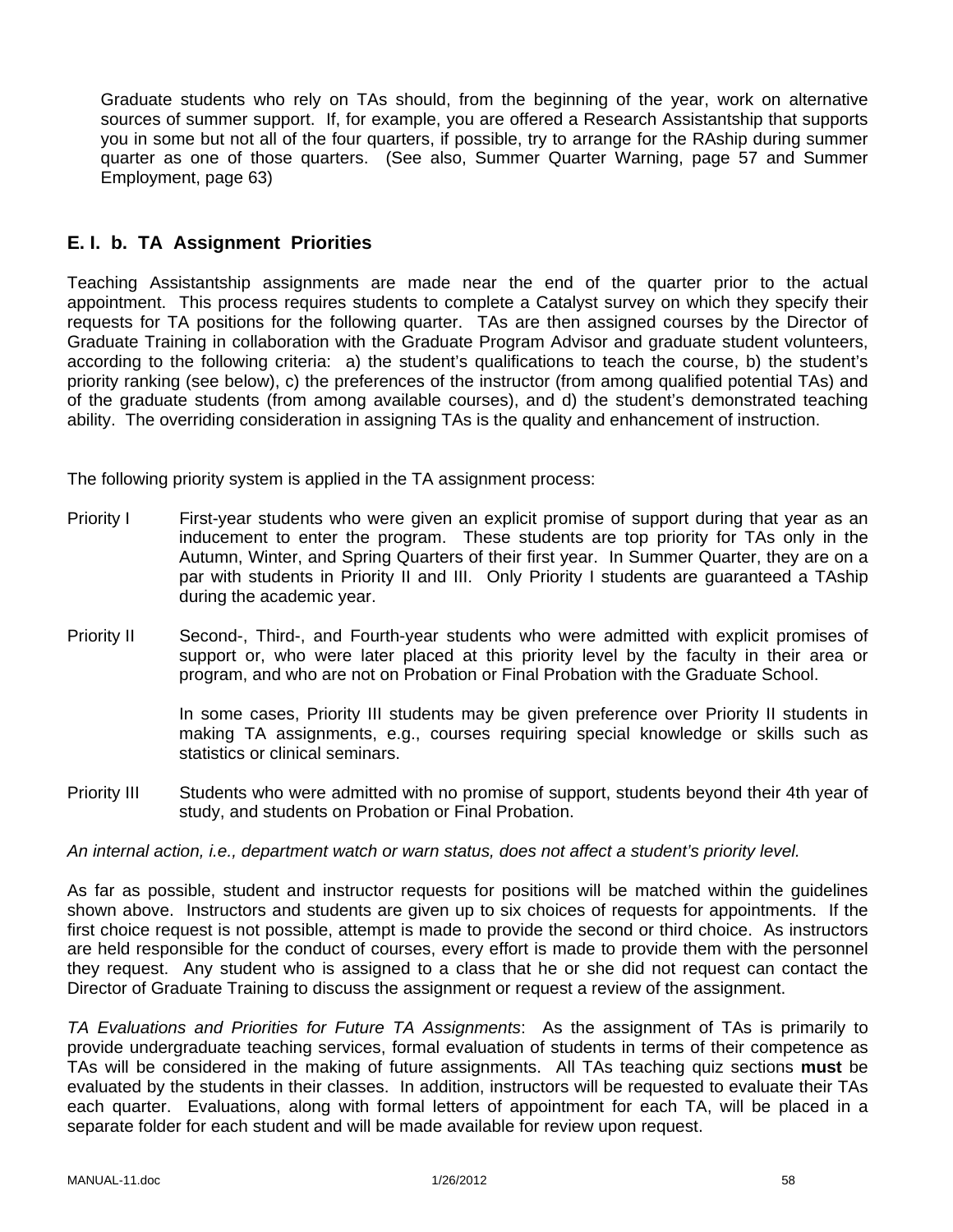### **E.I. c. Teaching Experience Requirement**

Since the Psychology Department has required that students obtain teaching experience if they wish to receive recommendations for teaching jobs, students requesting TA positions who have not previously held such a position will have some priority over students who have been teaching regularly. This, of course, will be weighed with other factors, including the needs of the course in question.

Evening and summer appointments are of two general kinds: assistant to the instructor of the course in large classes or laboratories; or instructor of the course. In the former case, we restrict the level to the payroll rate determined by the student's progress in the program (look for salary levels under Appointment Ranks section, page 60). In the latter instance, we appoint the graduate student at the Pre-doctoral Teaching Associate II regardless of program status. For budgetary reasons, we are limited to a very small number of such positions to cover both kinds of appointments.

### **E.I. d. Research Assistantships**

If a student is requested by the Principal Investigator (PI) and wishes to accept the appointment, that student will be awarded the RA position. This is done because PIs are responsible for the conduct of the research. If the PI does not have a particular request, students are sent by the Director of Graduate Training to interview for the position, based on the same priorities that are stated for assigning Teaching Assistantships.

The RAs' responsibilities are to the PI and the respective research project providing the salary (which may or may not coincide with the student's own personal research interests). **These appointments should never be confused with fellowships which allow the student research freedom**.

#### **E.I. e. Fellowships and Traineeships**

Clinical Psychology traineeships typically are given to first year students to help them handle a heavy first year course load. Other fellowships and traineeships which may be under Departmental control are awarded by the Chair, after consultation with appropriate faculty and as dictated by the conditions of the fellowship in question.

Graduate students are encouraged to apply for any other advertised fellowship or traineeships for which they are eligible. Watch the Departmental newsletter, or your e-mail, for announcements of awards, internships, etc., being offered by other agencies. See information on-line at: http://www.lib.washington.edu/gfis

In many instances, all or part of the student's tuition and fees are paid by the fellowship or training grant. *Questions concerning payment of tuition should be clarified before the onset of the appointment.*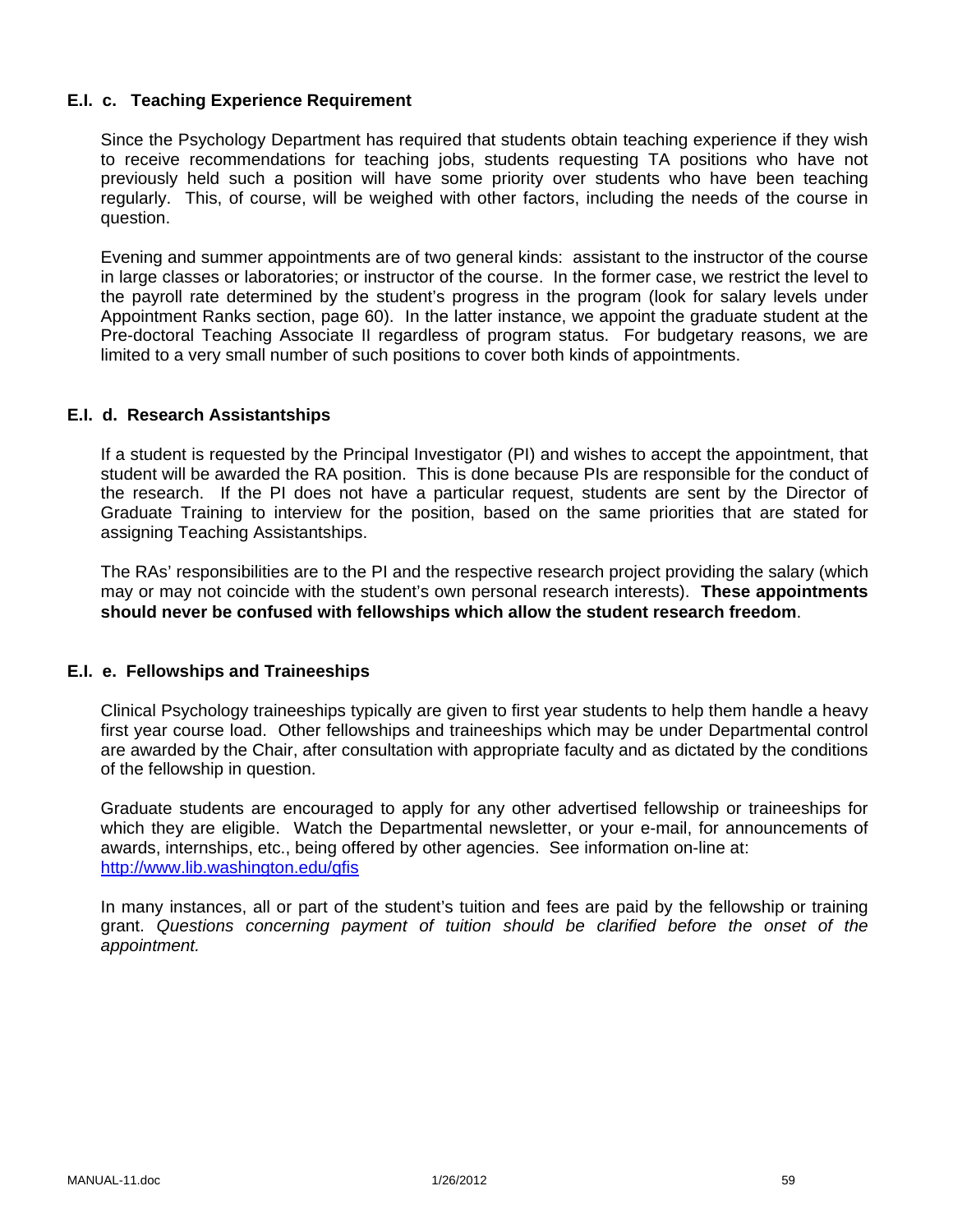### **D. II. Payroll Procedures**

### **E. II. a. Payroll**

Assignments to TA positions are made on a quarterly basis only. After the TA or RA assignment has been made and the level established, employment forms are prepared by Merly Jones (G-126). The payroll form (Personnel Action Form, PAF) must be completed for all employees. Students for whom this is a new appointment must complete and sign the Employee Personnel Data / Campus Contact Data Form, a W-4 form, a Conviction / Criminal History form, and INS form I-9 (Employment Eligibility Verification).

**Income Tax Information.** You will receive a W-2 form (statement of income and taxes withheld) in January following the calendar year worked. If you were on the payroll during the months of November or December, your W-2 will be distributed to your mailbox in Guthrie. If you are off the payroll during the last couple months of the calendar year through the time that the W-2's are issued, then your W-2 would be sent to your permanent address. **Please be sure to keep your mailing information current via MyUW.**

# **E. II. b. Paydays and Paychecks**

Paychecks for salaried, monthly, and hourly appointees (TAs, RAs, Fellows, Trainees) are issued on the  $10<sup>th</sup>$  and 25<sup>th</sup> of each month. Time sheets for hourly employees are to be submitted on the 1<sup>st</sup> and 16<sup>th</sup> days of the month, with payday following on the  $25<sup>th</sup>$  and the following on the 10<sup>th</sup> of the next month. Checks are picked up by the "home department," reviewed for accuracy and completeness, and are usually available in the Psychology Department by 11:00 a.m. on the respective payday. Confirmation for those who have direct deposit are available on the UW website at MyUW. Actual paychecks are mailed to the employee's home address on file.

Each employee has a "home department" where the individual's composite check, money from all sources and issued each payroll, is sent. Sometimes things go awry and expected paychecks are missing or incorrect. Reasons range from late submission of payroll papers or time sheets, to balkiness of a sickly computer. Any question concerning your paycheck should be directed to the Payroll Coordinator, Merly Jones (G-126). Emergency checks can be arranged, and in most cases take about a week.

#### **E. II. c. Appointment Ranks**

The University has two main types of pay scales for TAs and RAs. They can be found in the general catalog under the graduate school appointment section or see: http://www.grad.washington.edu/students/fa/salary-info.shtml for a list of monthly salaries. Below is a summary of our most common appointment ranks.

| TAs                                                  | RAs                                                  | <b>Status</b>                                                 |
|------------------------------------------------------|------------------------------------------------------|---------------------------------------------------------------|
| <b>Predoctoral Teaching</b><br>Associate I (PDTAI)   | <b>Predoctoral Research</b><br>Associate I (PDRAI)   | 1 <sup>st</sup> year and up, until you pass generals          |
| <b>Predoctoral Teaching</b><br>Associate II (PDTAII) | <b>Predoctoral Research</b><br>Associate II (PDRAII) | Ph.C. (Candidate) Status Awarded<br>i.e., General Exam Passed |
| Predoctoral Instructor                               | <b>Predoctoral Researcher</b>                        | to be determined                                              |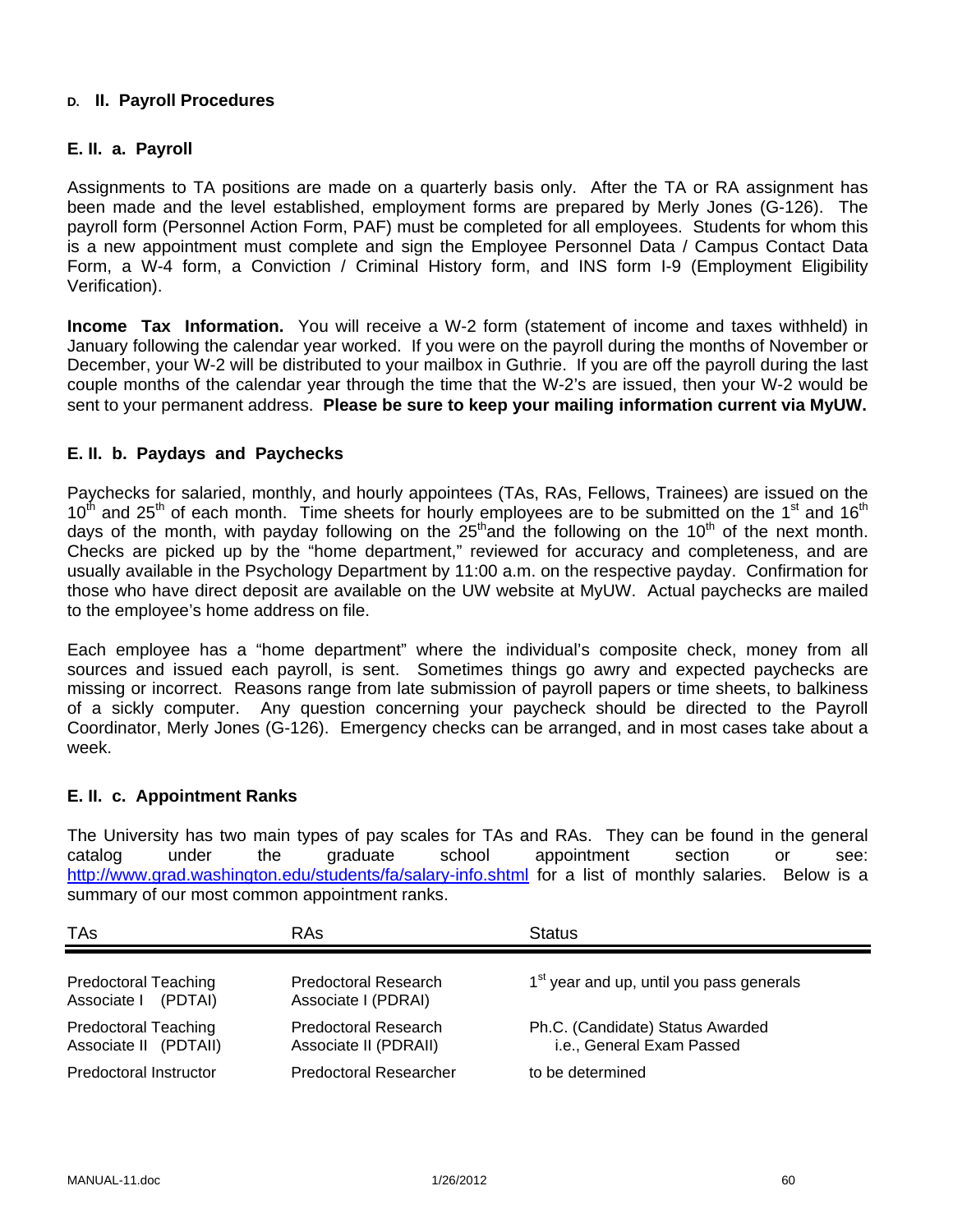The Psychology Department petitioned and received permission to pay our students at a higher level than that of other departments on campus. This is called the variable rate scale and can be found at: http://www.grad.washington.edu/students/fa/salary-info.shtml. As a result, we now have only two (higher) pay levels. The first level will be paid to all students until such time as they pass their general exam. The second level will be paid to all students who have successfully passed the general exam to attain Ph.C. status. To clarify, the second level grade will begin the quarter the Ph.C. status is awarded by the Graduate School. If you complete your generals during a school break, your Ph.C. will be conferred at the end of the following quarter (that is, your raise won't go into effect for a full quarter). Please keep the quarterly deadlines in mind as you schedule your generals.

Your salary level as an RA is determined by the Principal Investigator (PI) of the grant budget funding your RAship. Factors affecting your salary level include your graduate student classification (see TA appointment ranks above), your duties on the project, and the amount of money available in the grant. Usually, faculty project directors budget sufficient funds to provide for the higher pay levels. You cannot, however, be paid more than your level justifies; you could be paid less. Discuss your salary level with the PI of the grant.

The funding level at which you are hired at the beginning of the quarter is in effect for the entire quarter of your appointment. If you become eligible for the second pay level during the quarter, you will not be promoted to the higher salary until your Ph.C. status is awarded and you hold a TA/RA appointment.

# **E. II. d. Standard Deductions from TA/RA Paychecks**

- 1. Federal Withholding Tax on salary
- 2. "Medical Aid" (state accident/health insurance termed "Workingman's Compensation" to provide for on-the-job injuries.) This deduction is quite small so it is the least painful of these deductions. In cases of injury during the period of your service appointment, contact the Administrator (G-119), who has the appropriate claim forms.
- 3. Union Dues: All TA/RAs are obligated to pay union dues. These are automatically deducted for employees upon written authorization by the individual employee. Recognized payroll deduction authorization cards may be submitted to the Employer's Payroll Office. Importantly, students who are being paid hourly rates rather than TA/RA appointments may be eligible to stop making dues payments, but it is the sole responsibility of the employee to file a written notice with the Employer's Payroll Office and also to file written notice with the Union (Washington Federation of State Employees, 1212 Jefferson Street, Suite 300, Olympia, Washington 98501) thirty (30) calendar days prior to the effective day of the month following the 30-day period above. See the union contract for more details.

#### **E. II. e. Standard Appointment Periods**

1. Teaching assistantships, as stated earlier, are made on a quarterly basis only, and have arbitrary payroll dates which do not coincide with the actual instructional period of the quarter. These payroll periods are as follows:

| Autumn | Sept. 16 - Dec. 15 (3 months)                      |
|--------|----------------------------------------------------|
| Winter | Dec. 16 - Mar. 15 (3 months)                       |
| Spring | Mar. $16$ - June 15 $(3 \text{ months})$           |
| Summer | June 16 - Aug. 15 (TAs) or June 16 - Sept 15 (RAs) |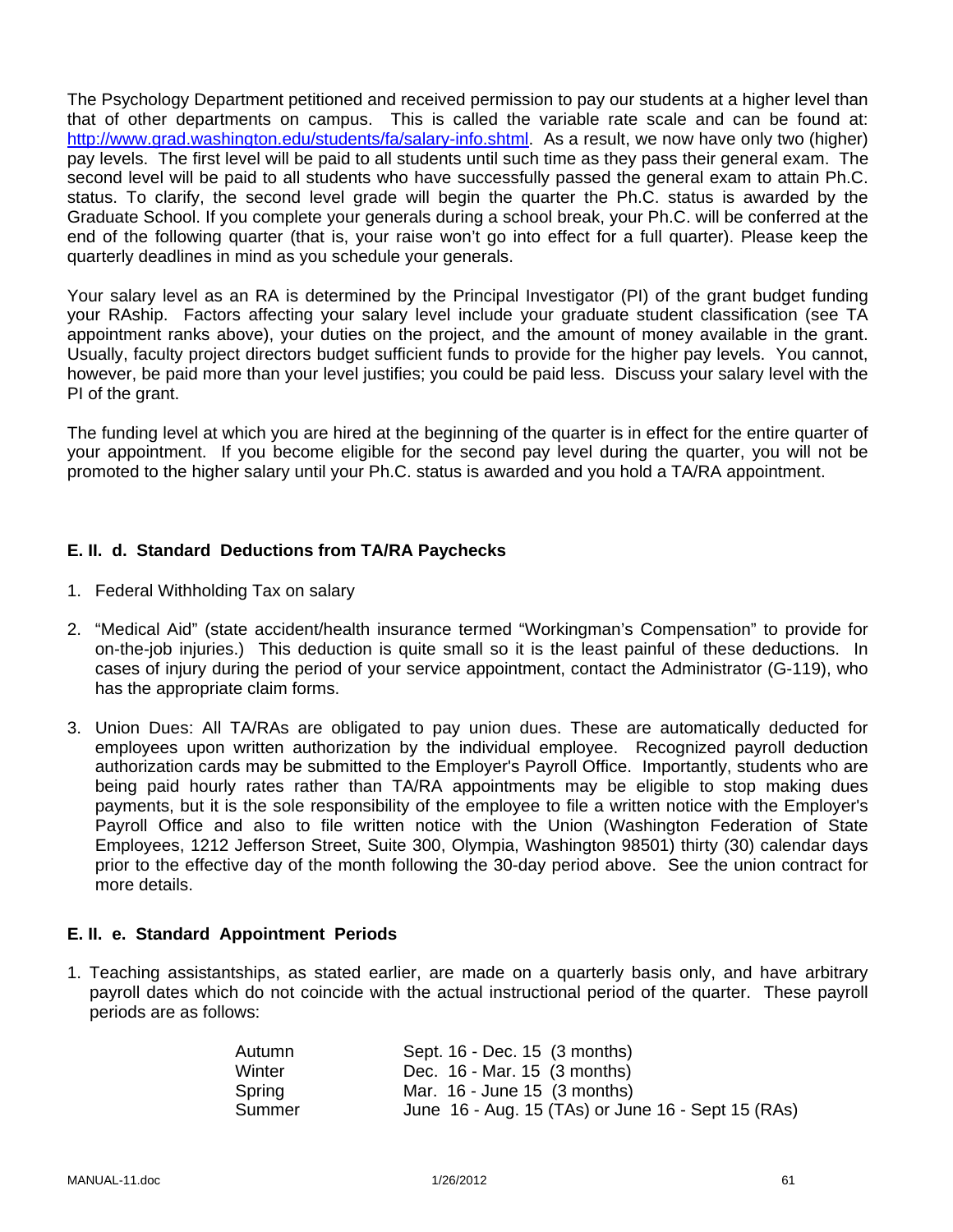The TA's responsibility is to the course and the instructor to whom he/she is assigned for the entire quarter which the above appointment periods represent, not to exceed 220 hours during the pay period hours and excluding the one week of vacation per payroll period as authorized in the union contract. There is now a provision for vacation which should generally be taken during quarter breaks. This does not carry over into future years.

2. Research assistantships can be for any period, but usually follow the quarterly dates as in the TA appointments. The standard practice is to make RA appointments for full or half months, although there is no regulation prohibiting the appointment for irregular periods, in which cases payment is computed on a daily basis from the monthly rate. However, the RA, unlike the TA, is expected to be on duty during the actual period of the appointment, not to exceed 220 hours and excluding the one week of vacation per payroll period as authorized in the union contract.

For further information please consult your union contract at http://www.washington.edu/admin/hr/laborrel/contracts/uaw/addons/

*Qualifying for a Tuition Waiver*: During Autumn, Winter, and Spring Quarters (the academic year) both RAs and TAs must be employed full time (20 hours per week) and be on the active payroll for at least five of the six pay periods in order to qualify for a tuition waiver. You must also be registered for a minimum of 10 credits per quarter to qualify – see below.

# **E. III. TUITION AND RESIDENCY**

#### **E. III. a. Tuition**

Full-time graduate tuition effective 2011-2012 is as follows: resident - \$4,300/quarter or non-resident - \$8,590/quarter. http://opb.washington.edu/content/tuition-and-required-fees

#### **E. III. b. Residency**

If you are currently a non-resident who expects to be eligible for resident status after living here for at least one year, *please apply for residency during Spring Quarter of your first year*. This is essential for students appointed as teaching or research assistants during their graduate training. Each year the Department is allocated a limited number of non-resident tuition waivers, almost half of which go to firstyear students. If the number of non-resident students with TA/RA support exceeds the number of waivers allotted, some graduate students will be required to pay full non-resident tuition.

To obtain resident status, you must submit a formal application. This process takes time and should be started early. The application is available on-line at http://depts.washington.edu/registra/forms. Many criteria must be met (such as registering to vote, obtaining a Washington State driver's license and registering your car.) A list of all the documents needed is available at: the following website: http://www.washington.edu/students/reg/residency.html. Residence applications and further information are also available at the Residence Classification Office, 264 Schmitz Hall (phone: 206-543-5932).

Due to restrictions in granting of residency to out of state "students" by the State of Washington, please pay careful attention to the distinction between stating that you reside in Washington solely for school versus with the intent to live in Washington for other purposes.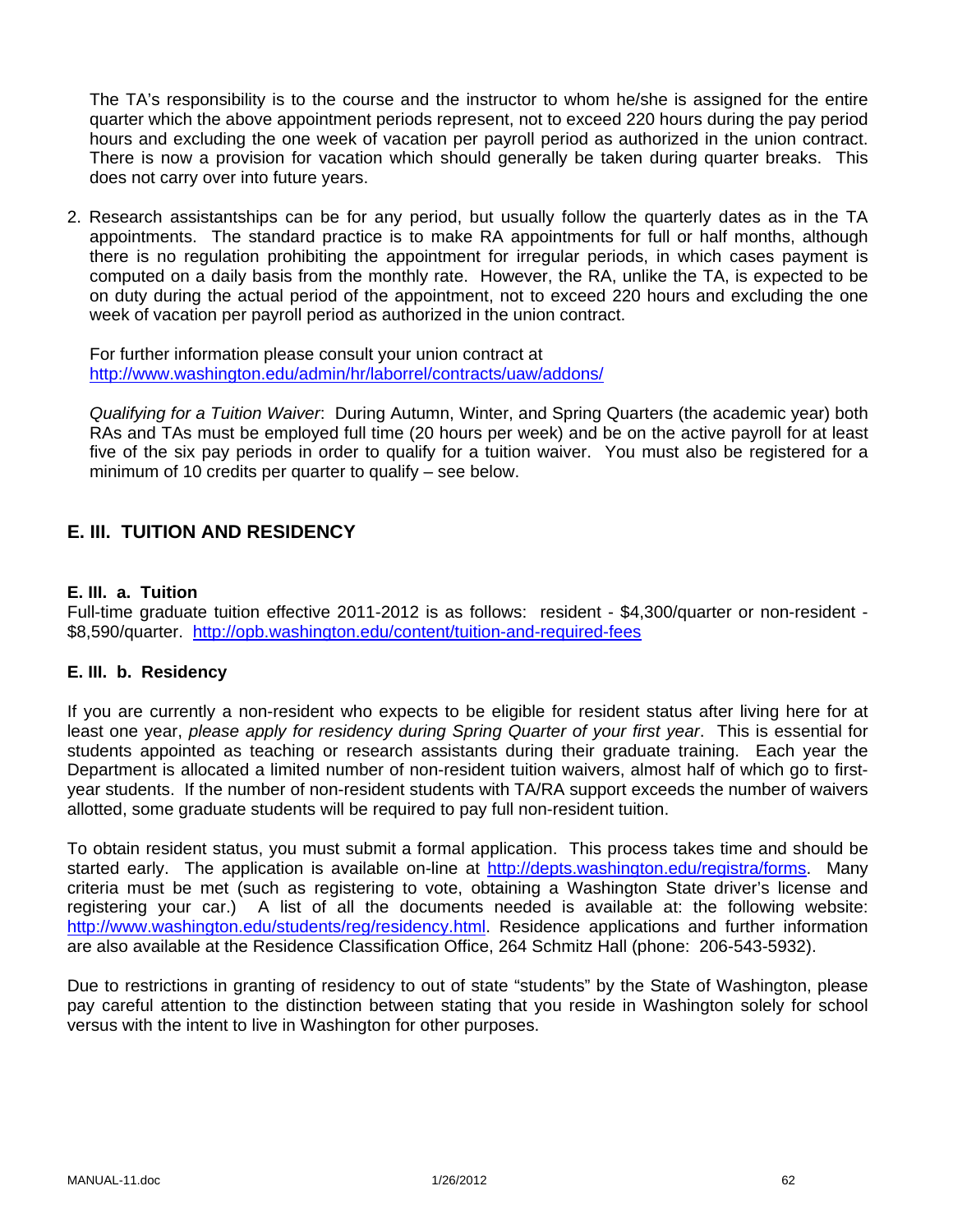### **E. III. c. Payment of Tuition and Fees**

One of the eligibility requirements for holding TA/RA positions is full-time registration of a minimum of 10 graduate credits per quarter. Exception: For Summer Quarter only, the minimum is 2 graduate credits. See: Registration Requirements chart on page 11. If you have a student loan you may be required to register for the full 10 credits during the Summer Quarter as well. If you are unsure, please check with Student Fiscal Services in Schmitz 129 and speak with a counselor. http://f2.washington.edu/fm/sfs/

Most of the tuition and fees will be automatically paid for any TA or RA who is appointed to a 50% or greater position (i.e., 20 hours or more per week). However, you will receive a bill for certain fees that must be paid by Friday of the third week of the quarter. Failure to pay these fees by the deadline will result in an additional "late payment fee" being assessed to your account. See the Academic Calendar or the General Catalog for deadlines and rates. http://www.washington.edu/students/reg/calendar.html

### **EVEN IF YOUR TUITION BILL IS INCORRECT, BE SURE TO PAY THE REQUIRED STUDENT FEES PRIOR TO THE DUE DATE.**

# **E. IV. SUMMER EMPLOYMENT AND SUPPLEMENTAL INCOME**

#### **E. IV. a. Summer Employment**

The number of summer TA positions available is nearly one fourth of those available during the academic year. It is, therefore, important for graduate students to plan ahead for alternative funding in the form of RA, fellowship, or traineeship appointments, and even to prepare small research grant applications to such on-campus facilities as the Alcohol and Drug Abuse Institute, the Graduate School Research Fund, etc., by contacting their faculty advisors, training grant directors, and, in the case of grant applications, Susan Carpenter-Brandt, the Associate Administrator. (See page 15, for more information on funding opportunities.)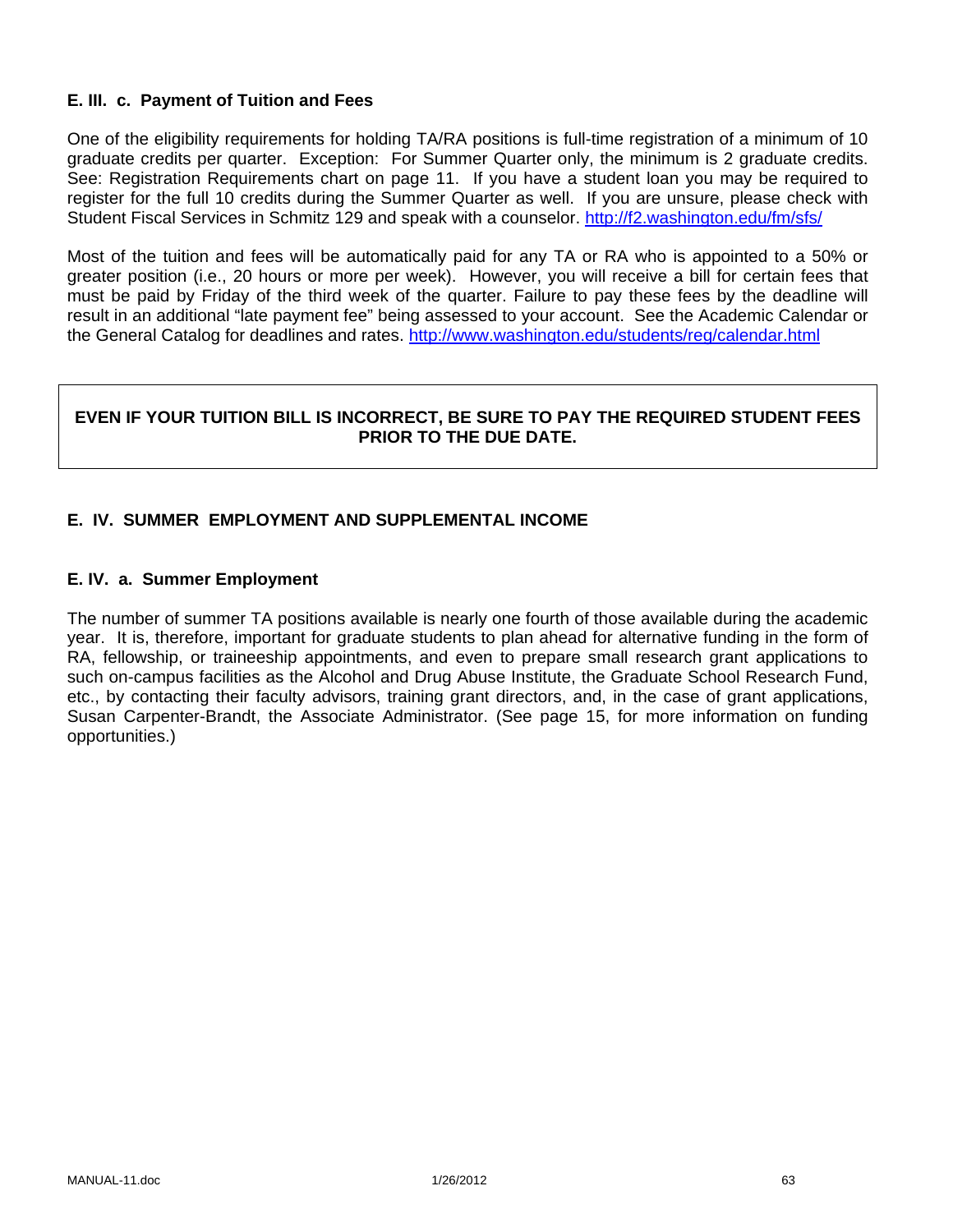# **Template for First Year Planning Meeting**

The purpose of this template is to help new graduate students and their advisors prepare for a discussion of the student's plans for the first year. Be sure to schedule the meeting as soon as possible. Use this template to provoke your thinking, and jot down notes before the meeting. This is also the time to check in with your co-advisor and get his/her thoughts on your plan. A good time to do this is after talking with your advisor but before finalizing the written version of the plan. The final written version is due on Friday of the first week of classes.

### **Template for signatures:**

| [Type your name under this line]              |            |
|-----------------------------------------------|------------|
| [Type your advisor's name under this line]    | Advisor    |
| [Type your co-advisor's name under this line] | Co-Advisor |

## **1. Long-term goals**

- a. Where do your interests lie within Psychology? (Be as specific as you can.)
- b. What are your goals for the coming 10 year period (e.g., after graduate school, do you want to teach? Do research? Work in industry? Postdoc? Other? Undecided, keep XX range of options open?)
- c. What new skills/knowledge are most needed to take you toward your goals. Which of them can you acquire this year, and how?

#### **2. Plans for the coming year**

- a. Research
	- I. Research projects to be initiated?
	- II. Any writing to be done?
	- III. Research presentations planned (e.g., Journal clubs? Research Festival?)
	- IV. Clinical students: What is a realistic research plan, given your heavy course load?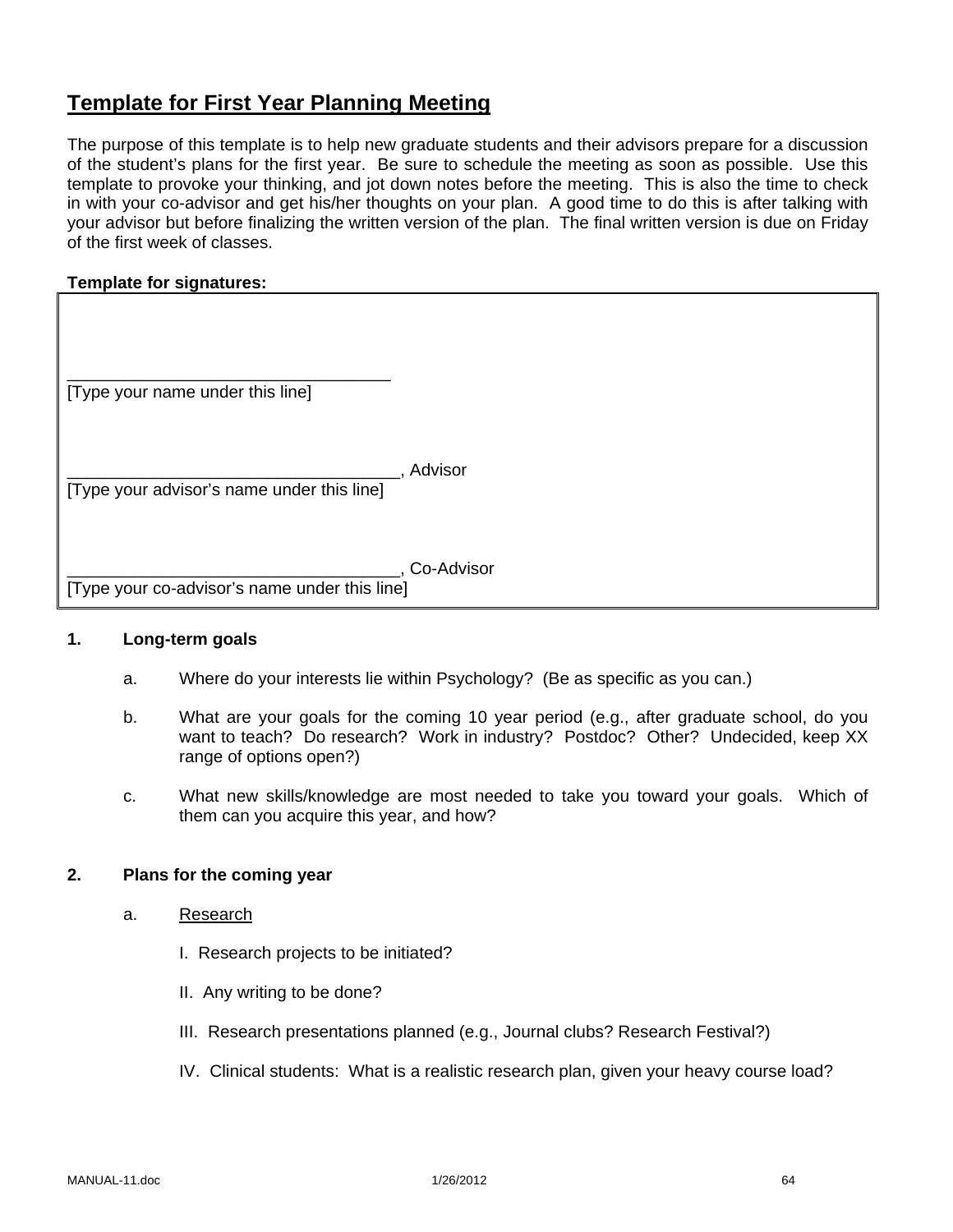- b. Coursework (Check the time schedule for conflicts)
	- I. Required courses to be taken
	- II. Other courses/seminars to be taken
- c. Development of teaching skills
	- I. Courses you hope to TA
	- II. Other teaching practice (e.g., Journal club presentations? Other?)
- d. Attendance at professional meetings? \$\$\$?
- e. Apply for outside funding (grants, fellowships)

### **3. Advisor and co-advisor**

- a. Given your goals, are you in the right research group with the right advisor?
- b. If you need to change, how and when could it be done gracefully?
- c. What about your co-advisor? Any change needed?
- d. Will any faculty sabbaticals/leaves interfere with your plans?

#### **4. Mentoring**

Mentoring is a critical part of a successful graduate career. This list is meant to be a starting point for a discussion with your mentor.

"Mentors are advisers, people with career experience willing to share their knowledge; supporters, people who give emotional and moral encouragement; tutors, people who give specific feedback on one's performance; masters, in the sense of employers to whom one is apprenticed; sponsors, sources of information about and aid in obtaining opportunities; models, of identity, of the kind of person one should be to be an academic." --Morris Zelditch

Over the next quarter I feel the things that would most help me make good progress are in order of importance, where 1 is most important, 10 least (you also can put N/A or list specifics after each item):

- \_\_\_ Regular face-to-face meetings
- \_\_\_ Feedback on written work
- **\_\_\_** Feedback on research
- \_\_\_ Discussion of papers/potential research topics
- \_\_\_ Help with talk preparation
- \_\_\_ Career guidance (e.g. networking)
- \_\_\_ Application help (e.g. ref letters, comments on applications)
- \_\_\_ Positive encouragement
- \_\_\_ Mutually setting goals/expectations/timelines
- Guidance on work/life balance
- \_\_\_ Other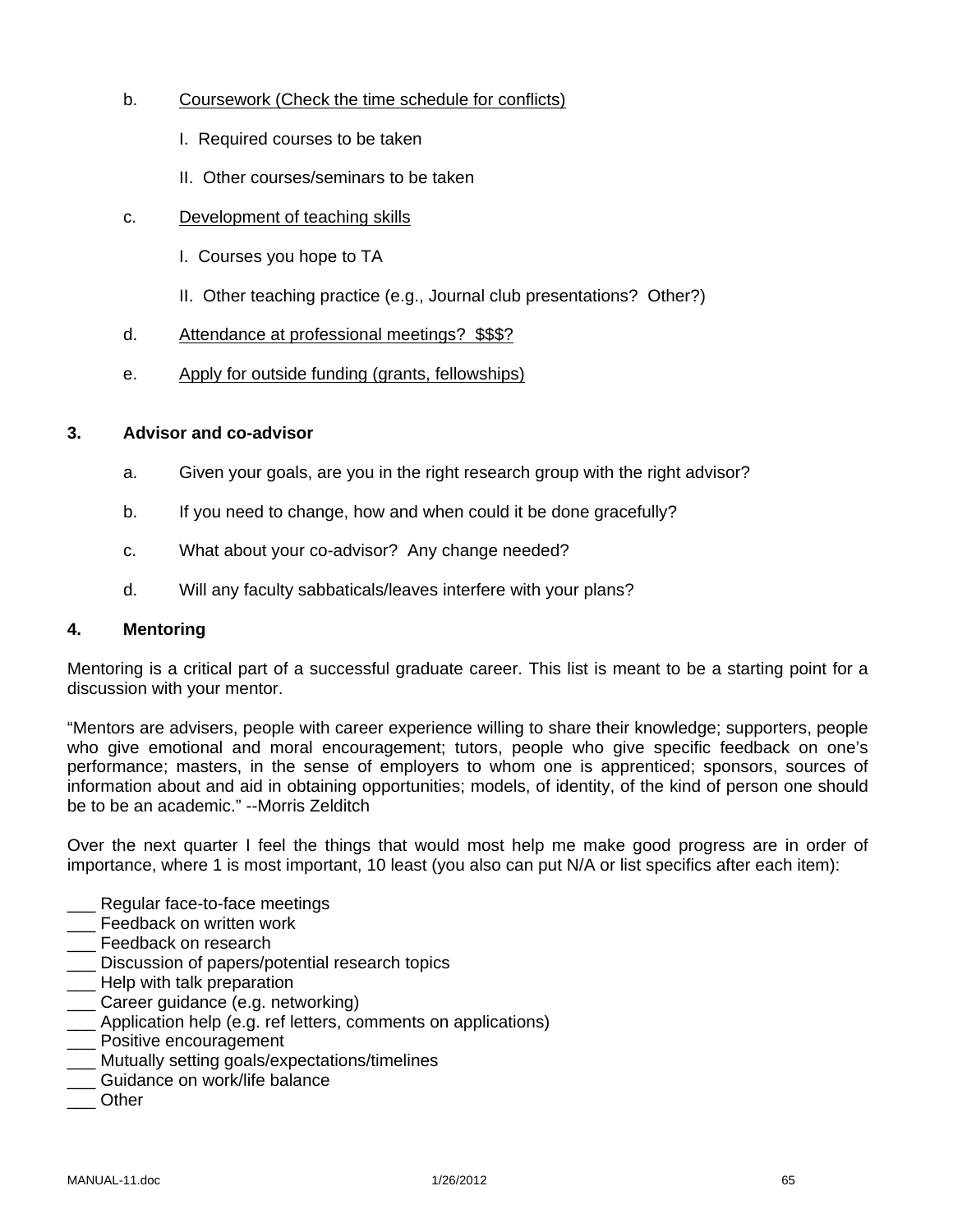### **5. Writing up your first year plan**

After you have talked to you advisor, check in with your co-advisor for additional suggestions. Then draft a first year plan (say, 1-2 pages in length). Include spaces for three signatures (yours, your advisor's, and your co-advisor's), as shown below. Give the draft to your advisor for comments. When the plan is finished, get the three signatures. Make four copies: for yourself, your advisor, your co-advisor, and the Graduate Training Committee (give this one to Jeanny Mai). Nancy Kenney, the Director of Graduate Training, will review the plans for the Graduate Training Committee. Finished plans are due by Friday of the first week of classes (earlier is better).

\* \* \* \* \* \* \* \* \* \* \* \* \* \* \* \* \* \* \* \*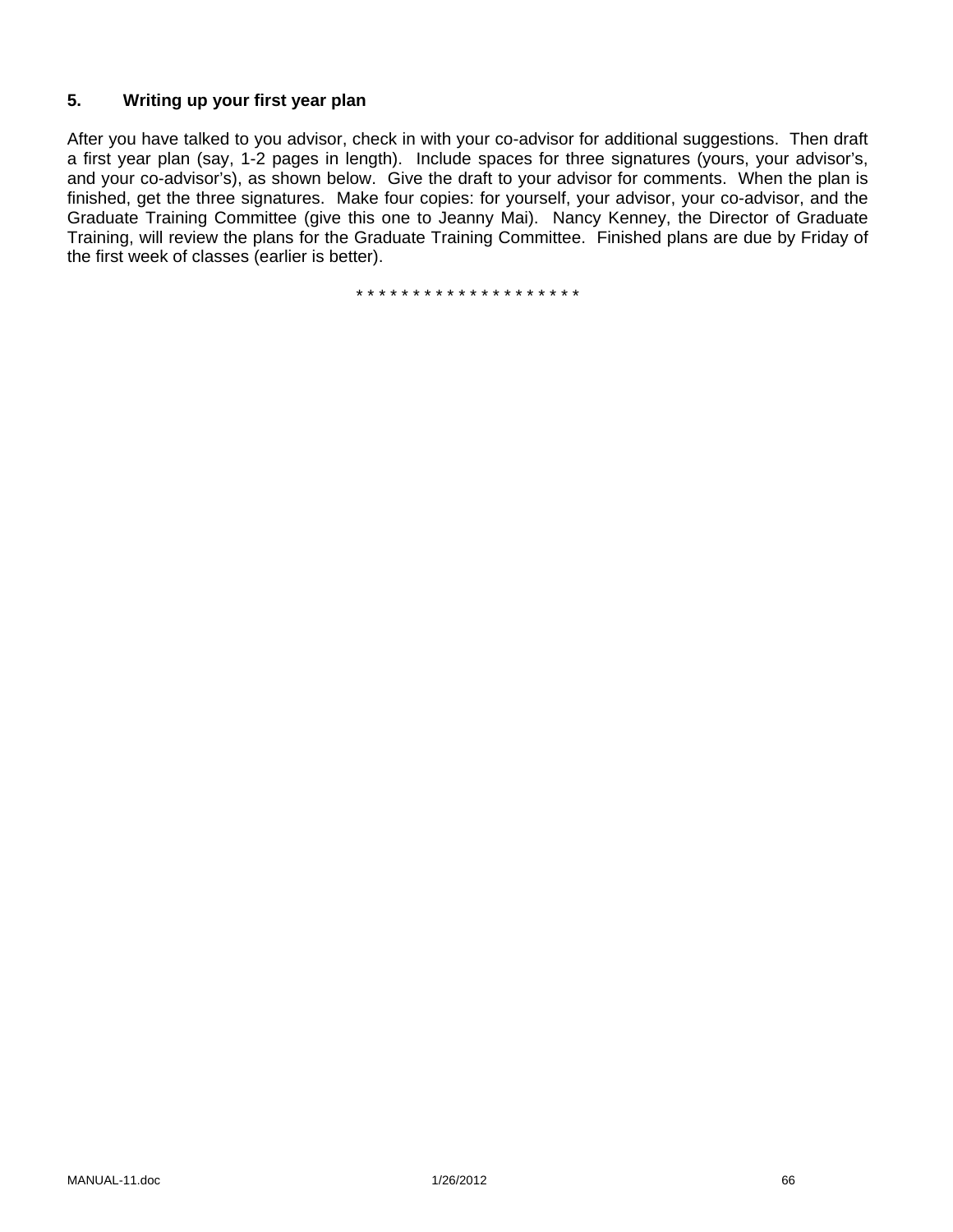# **Template for annual planning/evaluation meeting**

The purpose of this template is to help graduate students and advisors prepare for their annual planning/evaluation meeting. We suggest that the student use this template to jot down notes before the meeting. Not all parts of the template will be relevant for all students -- just use the parts that are relevant for you.

### **1. Template for signatures**

| Annual Plan                 |                  | Deadline: May 29 to Advisor |
|-----------------------------|------------------|-----------------------------|
| Student Name typed here:    | (signature here) | Date:                       |
| Advisor Name typed here:    | (signature here) | Date:                       |
| Co-Advisor Name typed here: | (signature here) | Date:                       |

#### **2. Long-term goals**

- A. Describe your goals for the coming 5-10 year period (e.g., Do you want to teach? What range of courses? Do research in academia? In another setting? A postdoc? On what topics? Work in industry? Other? Want to keep a range of options open?)
- B. What new skills/accomplishments/knowledge are most needed to take you toward your goals (e.g., writing, speaking, critiquing the literature)? What will you be doing to improve these skills?
- C. Prepare an updated CV (curriculum vitae). Include courses taken, courses TA'd or taught, service, awards, publications, etc. Advanced students might also develop a statement of research and teaching interests.

#### **3. Accomplishments during the past year - (***Comparison to last year's Plan can be very instructive!***)**

A. Research

 Conferences attended Research projects planned/underway/completed Writing underway/completed/submitted/accepted for publication Applications for funding prepared and/or submitted Research presentations (e.g., Research Festival; journal clubs; colloquia; national meetings)

- B. Coursework Required courses taken Other courses/seminars taken
- C. Development of teaching skills

 Courses TA'd Courses taught Other teaching practice (e.g. journal club presentations, guest lectures, etc.)

# D. Development of writing skills

What writing resources have you used? (e.g. writing clubs, Psychology Librarian, faculty writing office hours, etc.)

- E. Development of clinical skills (clinical students only) Clinical practicum training
- F. Milestones met 1st or 2nd year project completed Dissertation proposal accepted? Required coursework completed Dissertation completed? General exam scheduled/taken **CHACCOUNGER** Other?

Committee formed Quant minor or Diversity Science specialization?

G. Departmental, University, Community, or National service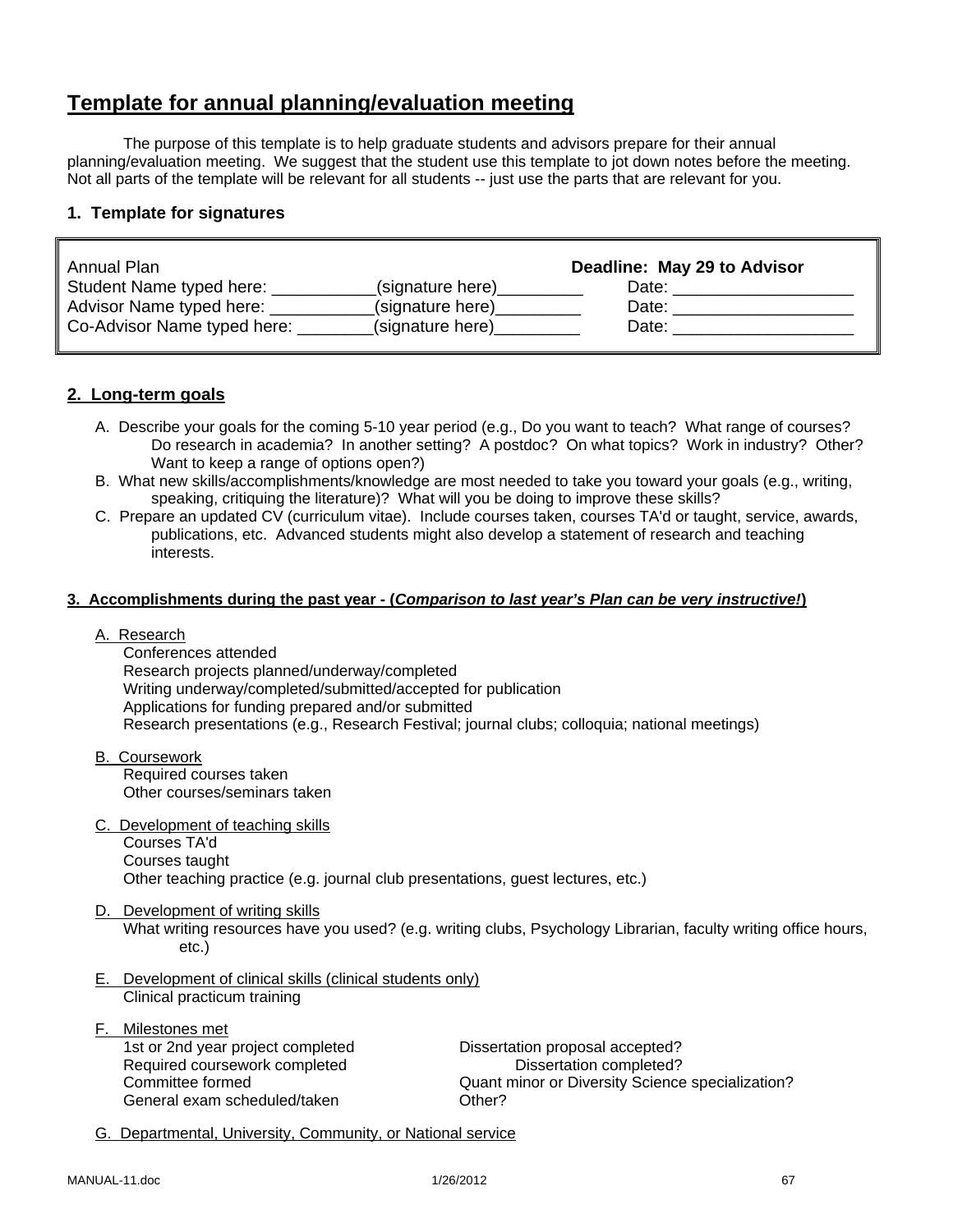#### H. Awards

#### **4. Plans for the coming year**

#### A. Research

 Research projects to be initiated/completed Writing to be initiated/completed Research presentations planned (e.g., colloquia; invited presentations; talks at meetings)

#### B. Coursework

 Required courses to be taken Other courses/seminars to be taken How will these courses help you achieve your long-term goals?

- C. Development of teaching skills Courses you hope to TA Courses you hope to teach Other teaching practice (e.g. journal club presentations, guest lectures, etc.)
- D. Development of writing skills What writing resources do you plan to use? (e.g. writing clubs, Psychology Librarian, faculty writing office hours, etc.)
- E. Development of clinical skills (clinical students only) Clinical practicum training
- F. Milestones to be met Complete required coursework Schedule/take Generals Form committee **Develop** dissertation proposal Begin reading for Generals **Complete** dissertation

G. Application(s) for outside funding?

H. Planning for life after Ph.D Are you looking for a post doc? Employment in academic setting? Employment outside of the academy? What steps will you take toward finding the right position for you?

I. Departmental, University or National service (optional, but start thinking about this)

#### **5. Advisor/co-advisor/committee**

Given your goals, are you in the right research group with the right advisor?

If you need to change, how and when could it be done gracefully?

Given your advancing knowledge and skills, are you ready to move up to higher level responsibilities (e.g., more involvement in planning research projects; high-level data management and interpretation; writing)?

(Before you have a Committee) What about your co-advisor? Any change needed?

Plan to have your committee formed by the end of your second year in the program, or shortly thereafter.

(When you have a Committee): Is your Committee still functional given your goals? Any changes needed?

Will any faculty sabbaticals/leaves interfere with your time plan?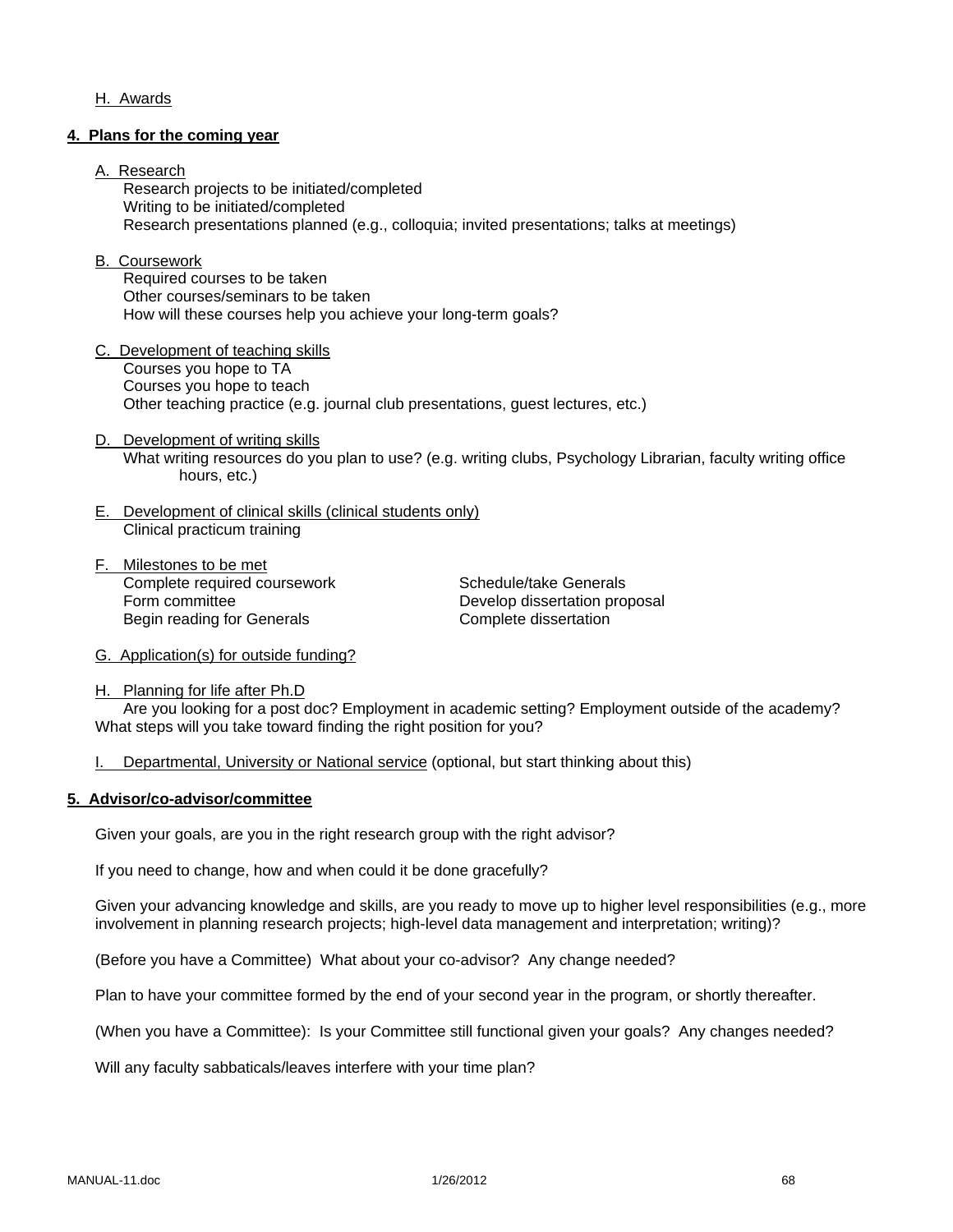#### **6. Mentoring**

Mentoring is a critical part of a successful graduate career. This list is meant to be a starting point for a discussion with your mentor.

"Mentors are advisers, people with career experience willing to share their knowledge; supporters, people who give emotional and moral encouragement; tutors, people who give specific feedback on one's performance; masters, in the sense of employers to whom one is apprenticed; sponsors, sources of information about and aid in obtaining opportunities; models, of identity, of the kind of person one should be to be an academic." --Morris **Zelditch** 

Over the next quarter I feel the things that would most help me make good progress are in order of importance, where 1 is most important, 10 least (you also can put N/A or list specifics after each item):

| ___ Discussion of papers/potential research topics _____________________________ |
|----------------------------------------------------------------------------------|
|                                                                                  |
|                                                                                  |
| Application help (e.g. ref letters, comments on applications)                    |
|                                                                                  |
| ____ Mutually setting goals/expectations/timelines                               |
|                                                                                  |
|                                                                                  |
|                                                                                  |

#### **7. Writing up the annual plan**

*After consultation with your advisor and co-advisor, you should write up your annual plan. You should review it*  with your advisor and co-advisor, and come to agreement on a final draft. The final draft should be signed by all *three of you. It needs to go forward with your advisor's draft of your feedback/evaluation letter, in time to be reviewed by the Area in early June. So please get it to your Advisor by approximately May 27th* 

Summary:

Deadline – May 27, 2011 – Annual Plan to Advisor Signatures required on Annual Plan – THREE – (Student, Advisor, Co-Advisor)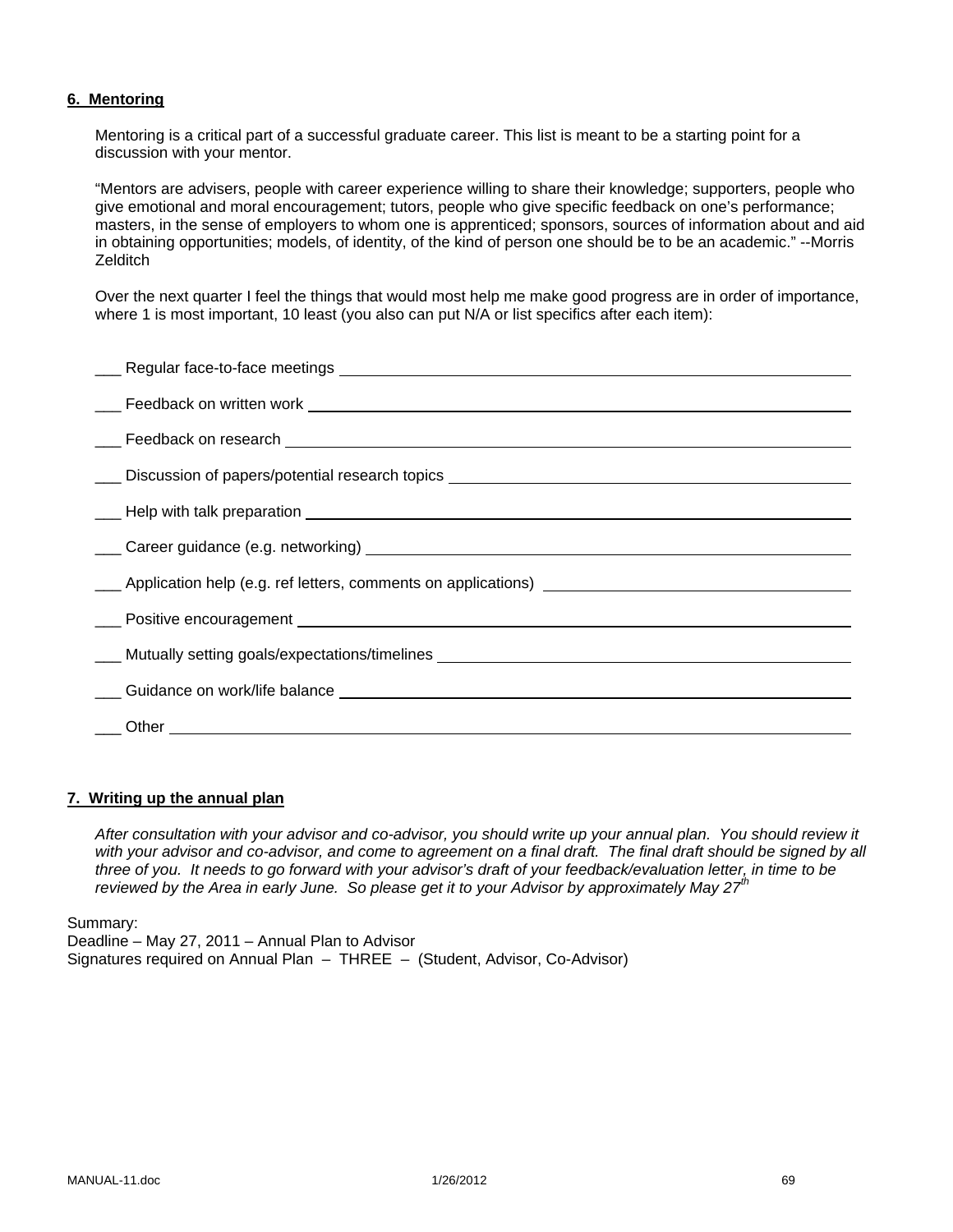# **Template for faculty feedback/evaluation letter**

 The purpose of this template is to assist faculty members in preparing annual evaluation letters for graduate students. The template should be used selectively -- Not all topics need to be included for every student every year. Please ignore anything irrelevant. If there are serious problems, be sure to mention them in your letter.

### 1. Template for signatures

| Annual Feedback/Evaluation Letter |                  | Deadline June 5 to GTC Rep |
|-----------------------------------|------------------|----------------------------|
| Advisor Name typed here:          | (signature here) | Date:                      |
| GTC Rep Name typed here:          | (signature here) | Date:                      |

#### 2. Long-term goals

 *What are the student's goals? Has his/her activity served his/her goals well? What new skills are most needed to move toward these goals?*

e.g. "We understand that your career goal is to teach and do research in a University Psychology department. If this is so, you will need to fill in a broader background in Psychology, and gain some teaching experience....

 "We understand that your career goal is to gain a position at a major neurobiology research institute. If this is so, you will need to fill in a broader range of neurobiological techniques....a lab rotation with XX is recommended....

 "We understand that your goal is to return to your position at Microsoft full time. Given this goal, you might want to expand your knowledge of XX, and/or develop a minor in the Business School....

#### 3. Progress this year

#### A. Research progress and time line

 *What has the student accomplished? Is it more or less than what was expected? If less, what obstacles were overcome or continue to stand in the way? How will these be addressed in the future? Do his/her accomplishments serve his/her goals? Be sure to emphasize positive accomplishments.*

 e.g. "We are pleased to hear that your first year project will result in a first-authored publication, and we encourage you to write it up and submit it in a timely fashion....

 "We are pleased that you made a presentation at XX meeting, and that it was well received. We are also very pleased to know that one of your papers has been accepted by XX journal. These are noteworthy accomplishments, and you are rapidly building the kind of *vita* that should stand you in good stead for the academic job market....

 "Over the last year we understand that your research has gone more slowly than expected because of problems with XX. We are optimistic that your new subject recruitment strategy will lead to more rapid progress. We understand that you now hope to complete data collection by XX and that you are planning to defend in June....

#### B. Coursework/milestones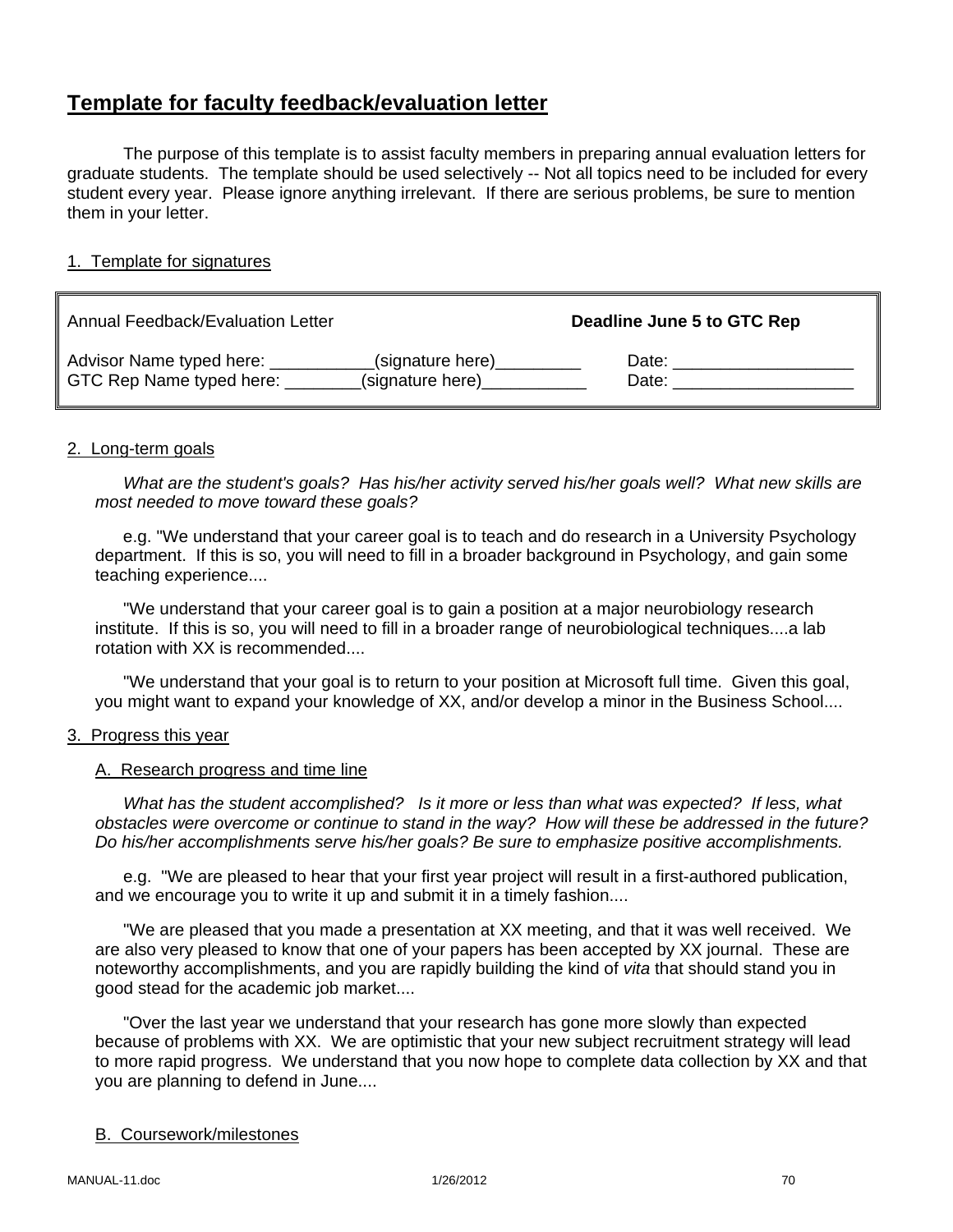*Is required coursework on track? Is the student taking/participating in additional seminars/coursework that will serve his/her goals? Is there sufficient breadth of exposure? What possible additional lines of research should be pursued and what courses would be needed to achieve that? What departmental/grad school milestones have been accomplished (includes Quant minor, Diversity Science specialization, and/or Master's)?*

 e.g. "We are pleased to see that you have completed all of your required courses, and have continued your training in statistical and quantitative methods consistent with your goal of research in social psychology....

 "We note that last year we asked you to form your Committee, and that you have not done so. For this reason we are asking the Graduate Training Committee to review your record for possible disciplinary action.... Please form your committee immediately....

#### C. Development of teaching skills

#### *Is the student getting sufficient teaching training/experience to fulfill his/her goals?*

 "Congratulations on the quality of your TA performance.... The faculty who have worked with you appreciate the extra time that you give to students having a difficult time with the material.... The lecture you gave in XX course was absolutely first rate....

 "We note that you have been working as an RA the last three years and have not yet attained any significant teaching experience. This seems fine given your goal of being employed in industry, but be aware that you are limiting your future choices....

 "We suggest that you attend the four sessions for first-time TAs conducted by the lead TA, and the class on Teaching Psychology offered by Dr. Mike Passer and the lead TA in Spring quarter....

#### D. Development of writing skills

#### E. Development of outside funding?

#### F. Departmental, University or National service

 *Does it make sense for this student to work on a service record?*

 e.g. "Thank you very much for serving on the Clinical Search Committee this year. You might wish to add this service to your service record on your *vita*....

 "Considering your goal to teach and do research in a major Psychology department, you might wish to begin to build up a record of departmental, university, or community service....

#### G. Awards or other special recognition

"Congratulations on ....

#### 4. Mentoring

*What did the student indicate as important in the mentoring section of their annual plan? Please include discussion of these mentoring priorities in your annual meeting with the student and incorporate the responses/plan to help meet those mentoring needs in the evaluation letter.* 

\*\*\*\*\*\*\*\*\*\*

*An annual plan and a draft of an evaluation letter for each of your students should be forwarded to your GTC Area Rep by the 3rdhof June, for discussion at the final Area meeting in the spring. Feedback and suggestions from other Area faculty should be incorporated into your letter. The final letter should be signed by both the*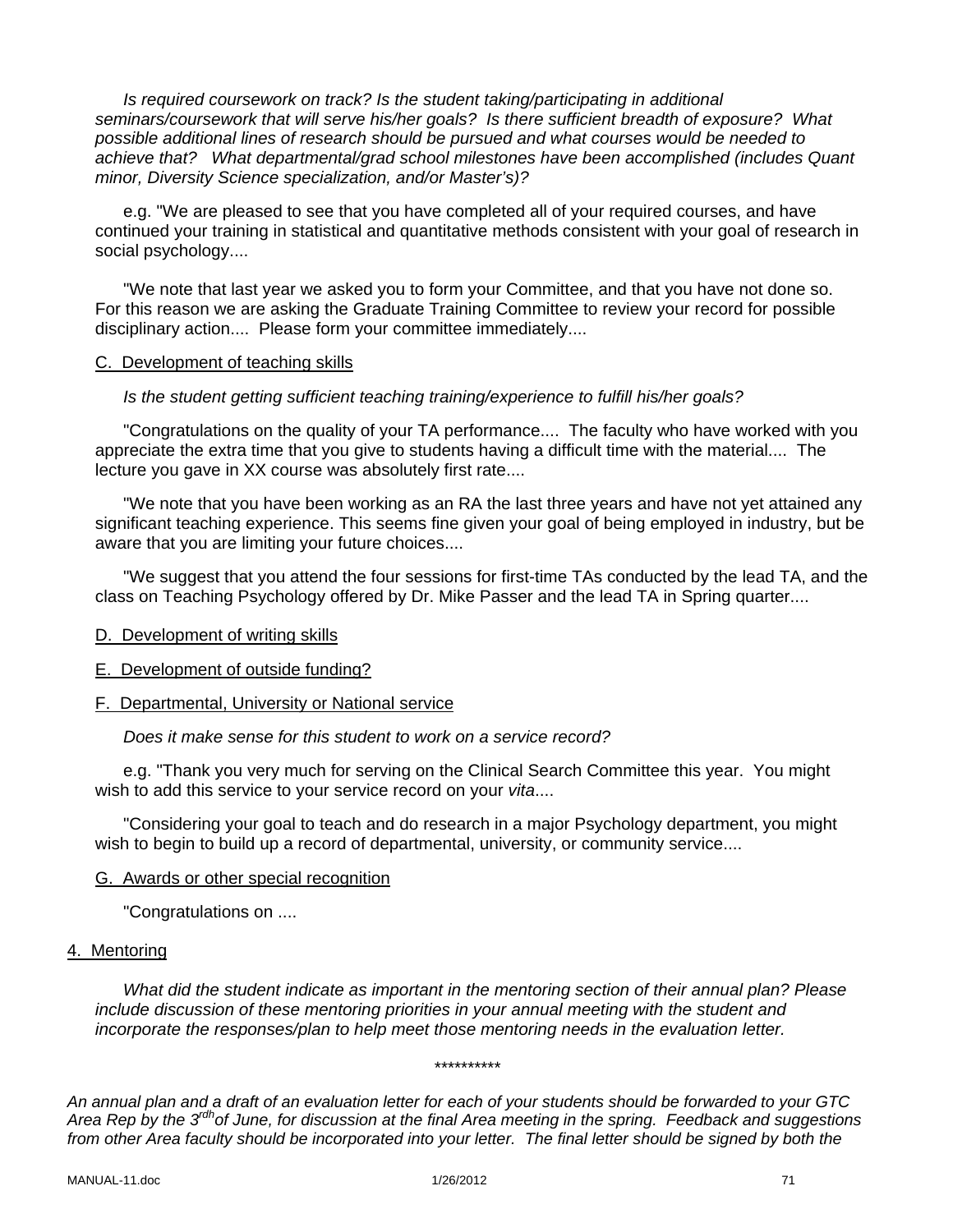*advisor and the Area Graduate Training Committee member, and forwarded to Jeanny Mai by mid-June. Jeanny does not type the final letters. She only distributes them to the students.* 

*The plans and letters will be reviewed by the Graduate Program Coordinator, Nancy Kenney. Any cases in which the student is judged not to be making sufficient progress, or in which other serious concerns are expressed, should be called to Nancy's attention, and will be reviewed by the GTC at its Summer meeting.* 

Summary:

Due June 3, 2011 – Plans and draft letters due to GTC Rep Due June 20, 2011 – Finished Plans and letters due in Jeanny's office Signatures required on Feedback/Evaluation letter – TWO – (Advisor and GTC Rep)